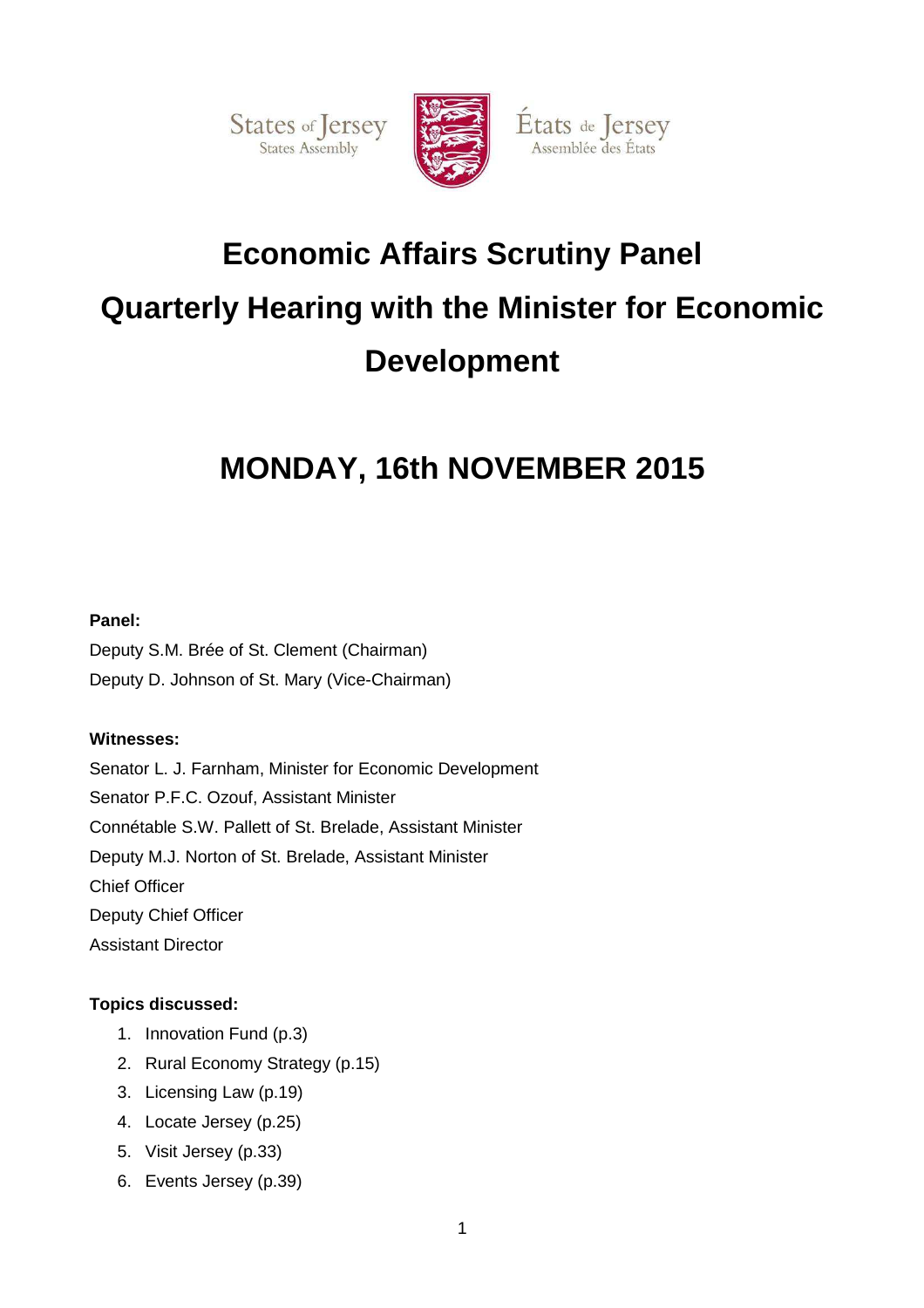- 7. Jersey Aircraft Registry (p.42)
- 8. Jersey Shipping Registry (p.47)
- 9. Condor Ferries (p.49)
- 10. Enterprise Strategy (p.60)

[14:32]

## **Deputy S.M. Brée of St. Clement (Chairman):**

Right. Good afternoon, Minister and gentlemen.

## **The Minister for Economic Development:**

Good afternoon, Chairman.

## **Deputy S.M. Brée:**

Thank you for coming along to this quarterly public hearing. Obviously you are fully aware of the rules and procedures surrounding a public hearing. I refer you to the notice in front of you, which I should just ask you to ensure that you are fully aware of. Good afternoon, members of the press and public. Once again, welcome. If I could ask you to ensure that any mobile phones or devices are set to silent mode if you could and, please, could you refrain from making any comments or gestures during this hearing, it will be much appreciated. We have quite a lot of areas …

# **Deputy D. Johnson of St. Mary (Vice-Chairman):**

Do we do introductions?

## **Deputy S.M. Brée:**

Sorry, yes, we do. Thank you very much. For the benefit of the tape, if we can just go round the table and identify ourselves. My name is Deputy Simon Brée. I am the Chairman of this panel.

## **Deputy S.M. Brée:**

Thank you. As I was about to say, we have quite a number of areas that we wish to cover this afternoon. The purpose of this afternoon's public hearing is to get a better understanding of where Economic Development, as a department, is on various areas, some of which we have discussed before, some of which we have not. If I may start, the first area we really wanted to talk about was the Rural Economy Strategy. Following the recent farming in Jersey conference …

## **The Minister for Economic Development:**

Chairman, I beg your pardon, I crave your indulgence and want to let you know that Senator Ozouf is limited by time this afternoon.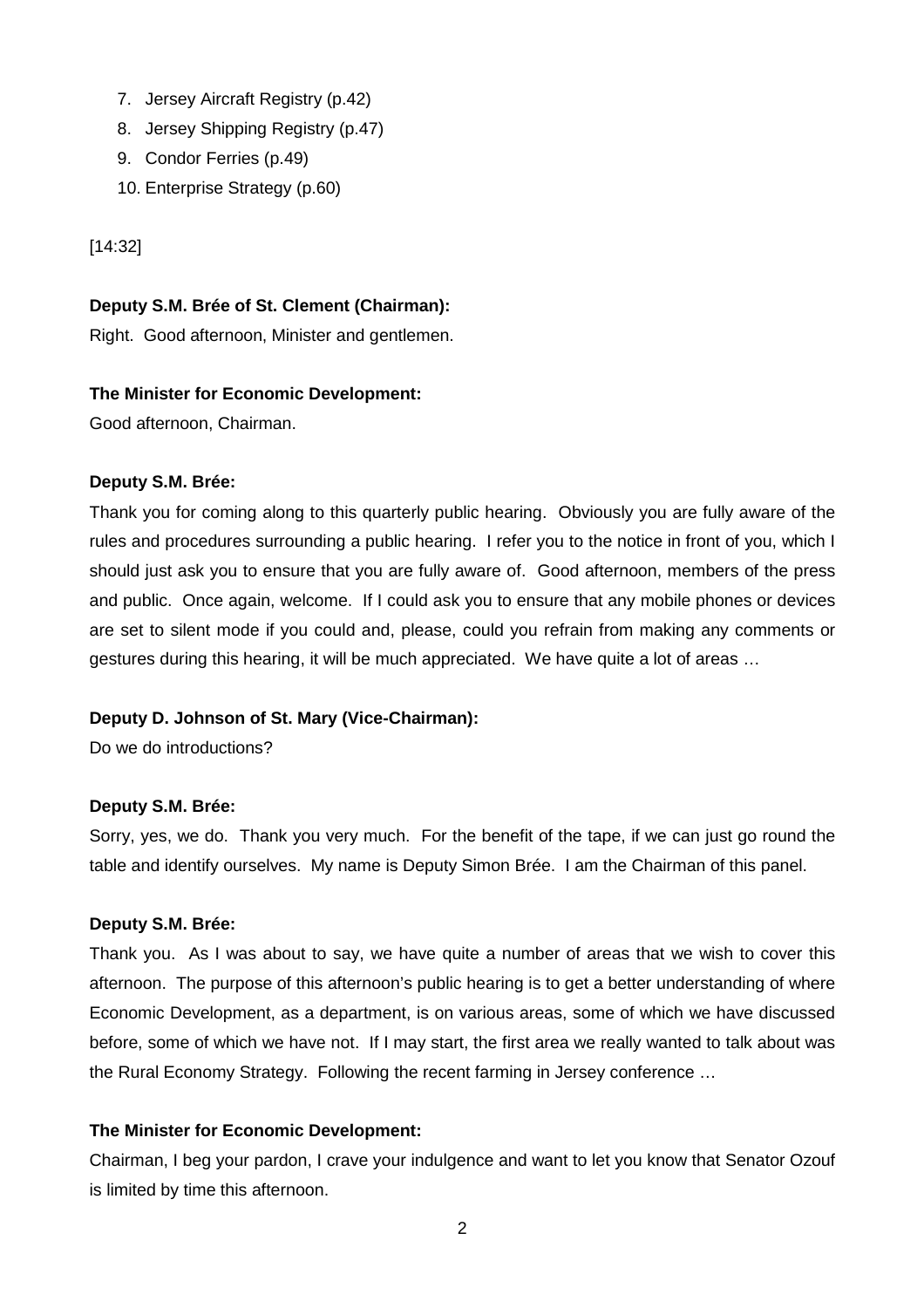#### **Senator P.F.C. Ozouf:**

Because of the Oxera thing and your officials have received in a note that I am only here for the innovation bit; it is the only thing I am responsible for. If you would like to take that in the order in which you take it or first, it is completely up to you, Chairman. I am happy to come back, whatever is more convenient to you.

#### **Deputy S.M. Brée:**

Okay, for the sake of expediency and to obviously be as flexible as we can …

#### **Senator P.F.C. Ozouf:**

Thank you very much.

## **Deputy S.M. Brée:**

… if we turn to the Innovation Fund first and obviously there has been a major review of the whole innovation strategy. I would just like to go back, if I may, and just ask the Minister about the Innovation Fund itself and if you can succinctly remind us of what the aims of the Innovation Fund are.

#### **Senator P.F.C. Ozouf:**

The Minister has delegated the matters of Innovation Fund to me, so do you wish me to answer?

## **Deputy S.M. Brée:**

No, that is fine, that is fine.

## **Senator P.F.C. Ozouf:**

Is that okay?

# **Deputy S.M. Brée:**

Yes.

## **Senator P.F.C. Ozouf:**

Fine, because obviously I am basically an Assistant Minister. I do not have the actual Innovation Fund that was taken by the Minister for Treasury and Resources in front of me but, effectively, it was in order to provide funding that would be conducive to projects that would be benefiting jobs and growth in Jersey in the longer term. The corollary of that is that it would be, effectively, projects that would not be able to be funded by private sector funding but the experience of other jurisdictions in setting up innovation funds and fully accepting, which was very clearly articulated in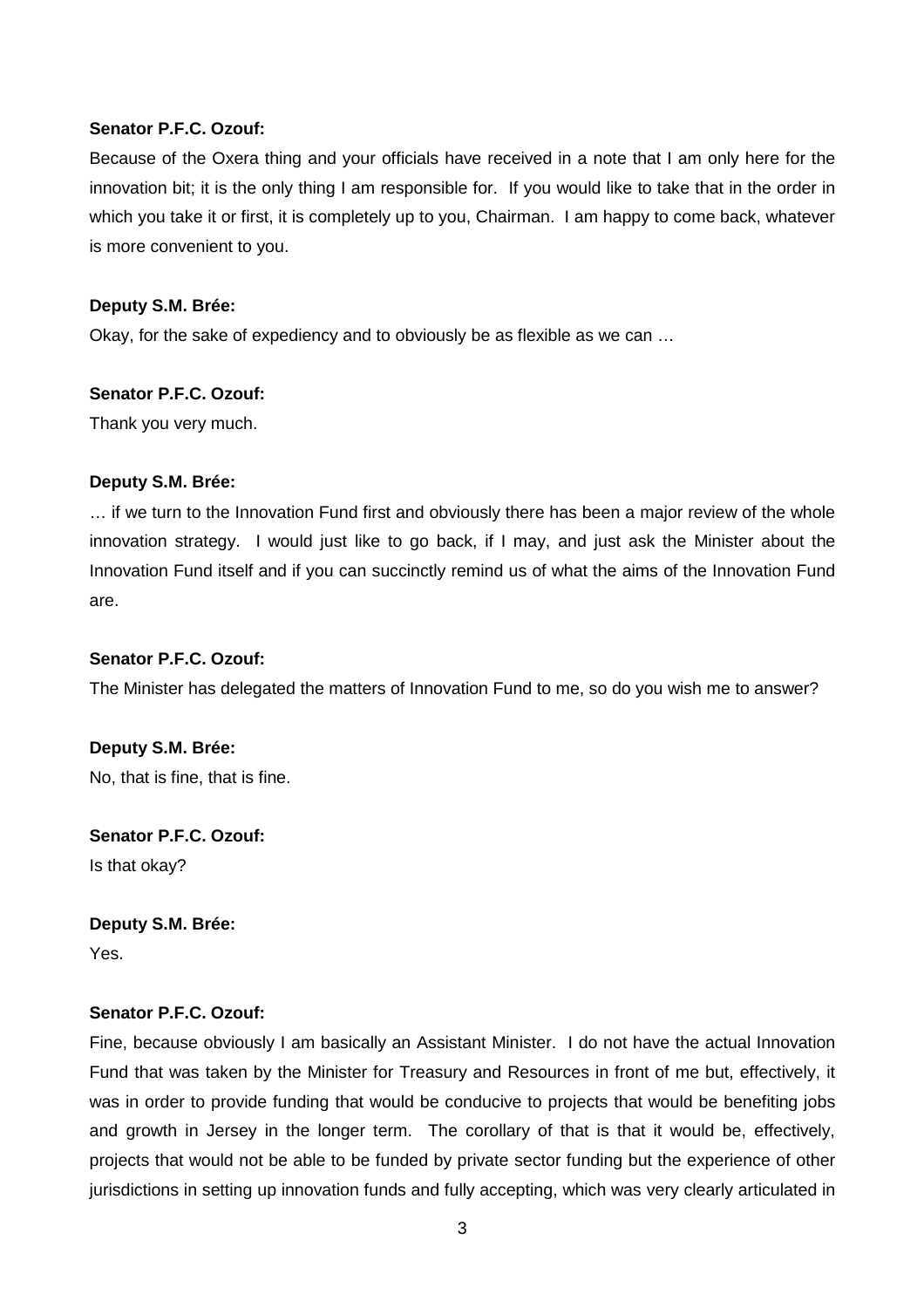the States at the time … forgive me, Chairman, I do not think you were elected then, so it was very clearly set out and the debate was had. In fact I think there was a very helpful Scrutiny Panel review … and in fact I took it to the States as Minister for Treasury and Resources because a special fund needs to be, as Minister for Treasury and Resources, although it was then delegated to the former Minister for Economic Development, effectively, projects that would be boosting jobs and growth that otherwise would need funding by the private sector.

#### **Deputy S.M. Brée:**

Okay. The clarity I think is required on whether the Innovation Fund provides loans and has provided loans or whether it provides grants or has provided grants because I believe there is a little bit of confusion over to the way in which innovative businesses are funded, could you clarify that?

#### **Senator P.F.C. Ozouf:**

The Chief Officer of Economic Development sits on the Innovation Board and, effectively, what happens is that, just for the avoidance of doubt so you are clear on the process, applications are made, advice is then given by the Economic Adviser and indeed the Assistant Economic Adviser who primarily discharges that function. The board then receives those applications with advice and opines on them. There has been £2.46 million that has been awarded in repayable loans from the fund and I think the information that I have is that there were 2 further applications of about 2 loans, each £250,000, which would bring then the total amount of the fund, originally £5 million, so it would be £3 million by the end of the year and …

## **Deputy S.M. Brée:**

Just to clarify, the fund has made no grants whatsoever.

## **Chief Officer:**

No, not at all.

#### **Senator P.F.C. Ozouf:**

No, although it has to be said, and let us be clear that when I say the word "loan" because of the nature of these applications, not all of them will succeed. They are …

#### **Deputy S.M. Brée:**

It is the basis of the lending that I am looking at, whether it be a grant or whether it be a loan.

## **Senator P.F.C. Ozouf:**

Fine, okay, yes. No, I understand and you are perfectly right, I know.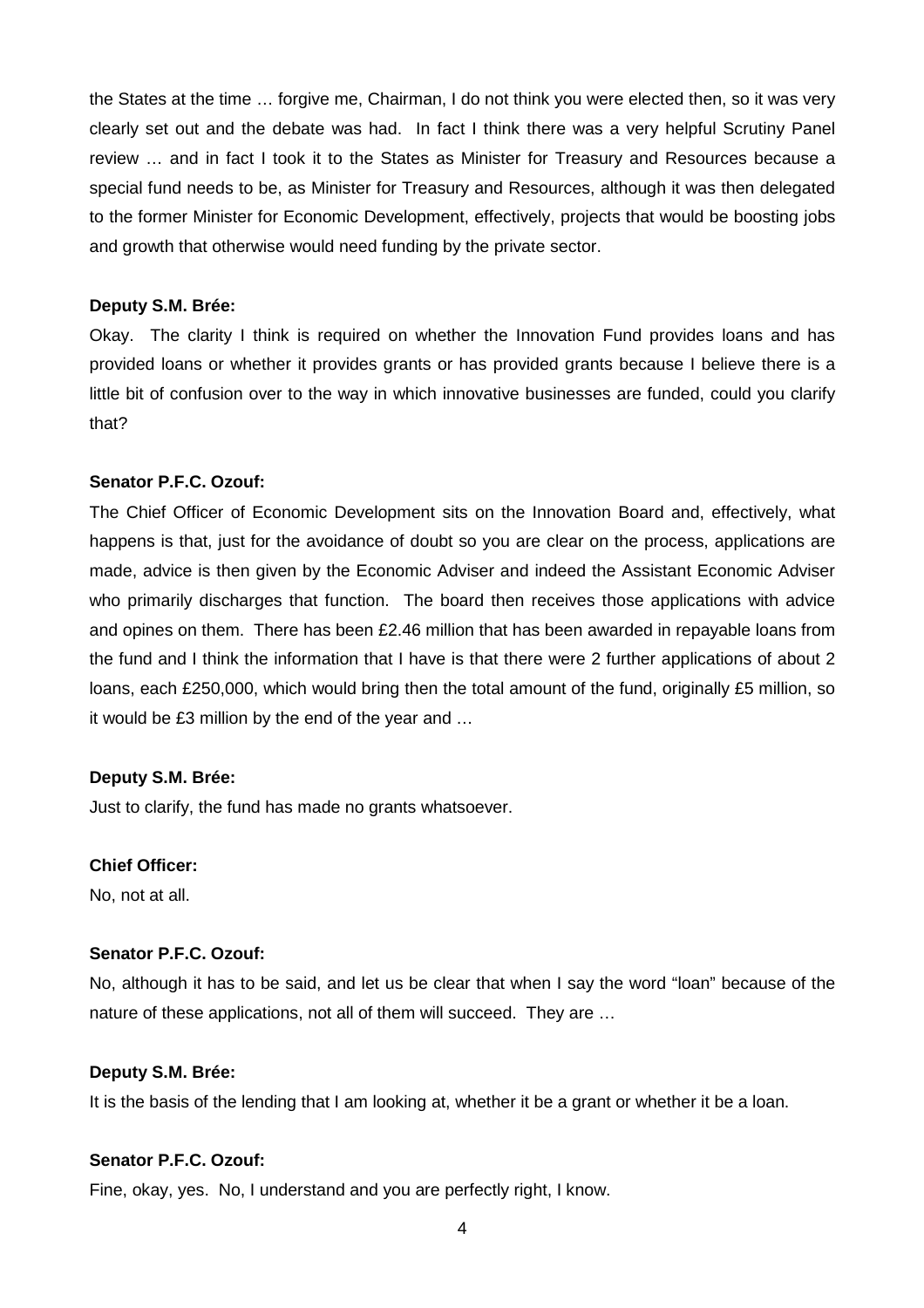Irrespective of whether or not it is repaid in full at the end of the term.

# **Senator P.F.C. Ozouf:**

Indeed, yes.

# **Deputy S.M. Brée:**

It was just trying to understand what basis it was done.

# **Senator P.F.C. Ozouf:**

No, no, that is right, yes.

# **Deputy S.M. Brée:**

According to you there is approximately £3 million remaining in the fund, is that correct?

# **Senator P.F.C. Ozouf:**

There will be £2 million after these …

# **The Minister for Economic Development:**

Yes, £2.5 million been given and about £500,000 in the pipeline.

# **Senator P.F.C. Ozouf:**

Yes, so about £2 million left.

# **Deputy S.M. Brée:**

Okay, so about £2 million left. Is there an intention to reseed the fund with capital or not?

# **Senator P.F.C. Ozouf:**

I totally understand if you have not had a chance to read it but what I thought would be helpful in answering your questions was to send you, for your panel's review, the action plan of each one of the recommendations for the innovation …

## **Deputy S.M. Brée:**

We have received it, unfortunately we only received it, I believe, this lunchtime.

# **Senator P.F.C. Ozouf:**

It was only finished this morning.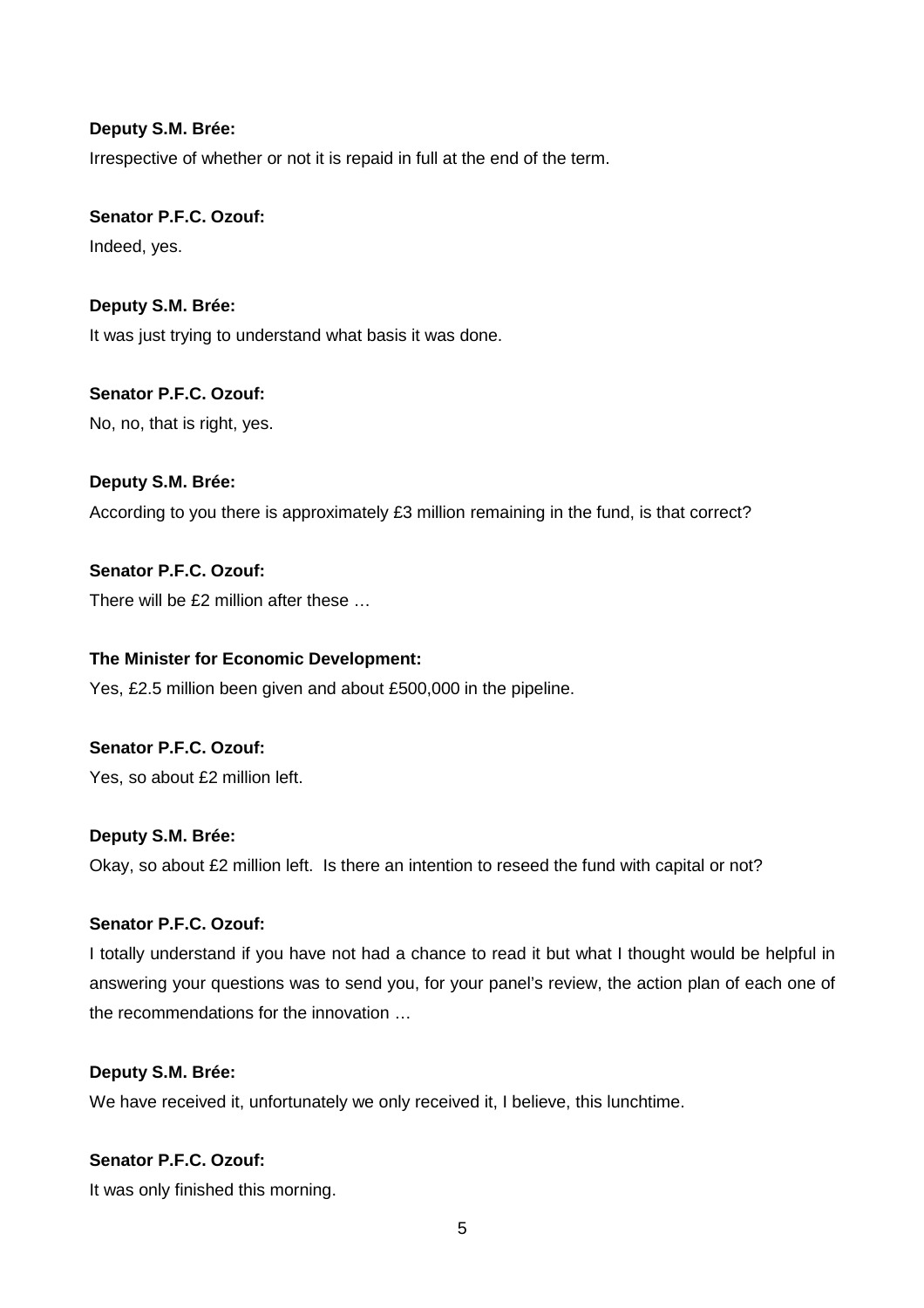The panel has not had the opportunity to review it.

## **Senator P.F.C. Ozouf:**

Totally understand but what I would …

#### **Deputy S.M. Brée:**

I would prefer to put it to one side for the moment …

#### **Senator P.F.C. Ozouf:**

No problem.

#### **Deputy S.M. Brée:**

… so that we can review it properly and ask sensible questions of you when the time arrives.

## **Senator P.F.C. Ozouf:**

Indeed. I would just draw your attention, if I may, then to the recommendation that was set out in the report, which was that the fund itself would be reviewed I think it was by the end of the second quarter of next year and that work, of course, will be done. It is only then that we will make any recommendations about whether or not the fund would be reseeded, as you say, or I think what would be more likely is that we would seek, based upon what I think was an excellent report by Tera Allas, whether or not the scope could be changed, extended, focused in different ways. I have met with the Chairman of the Innovation Fund, most recently I think 2 weeks ago, and he is certainly of the view that there is a possibility of the fund morphing into something different and also to see whether or not … he certainly has views, I offer no view of whether this is right or not, for example, whether or not it should be leveraged by some private capital and basically extended in scope. What we do have is the possibility of doing, of course, making an application … which I am sure the Minister and his 2 very able Assistant Ministers and other Ministers would also be wanting to do, is, of course, we have the £5 million allocated per year for the overall jobs and growth productivity. That would be one source, potentially, of additional funds for the innovation but, again, I offer no view as to whether or not that would be the case. But I think that nobody is in any doubt about the need to demonstrate very visibly the Island's willingness to be as innovative in the current and in the future, as we have in the past. We have to take some risks and when you have a world that certainly celebrates failure, and there will be failures when you are trying to break new ground into diversifying our economy, looking at new digital or complimentary sectors to the financial services sector, there will be some things that will work. The amazing thing is and I would be willing in a private session to … because obviously there is commercial confidentiality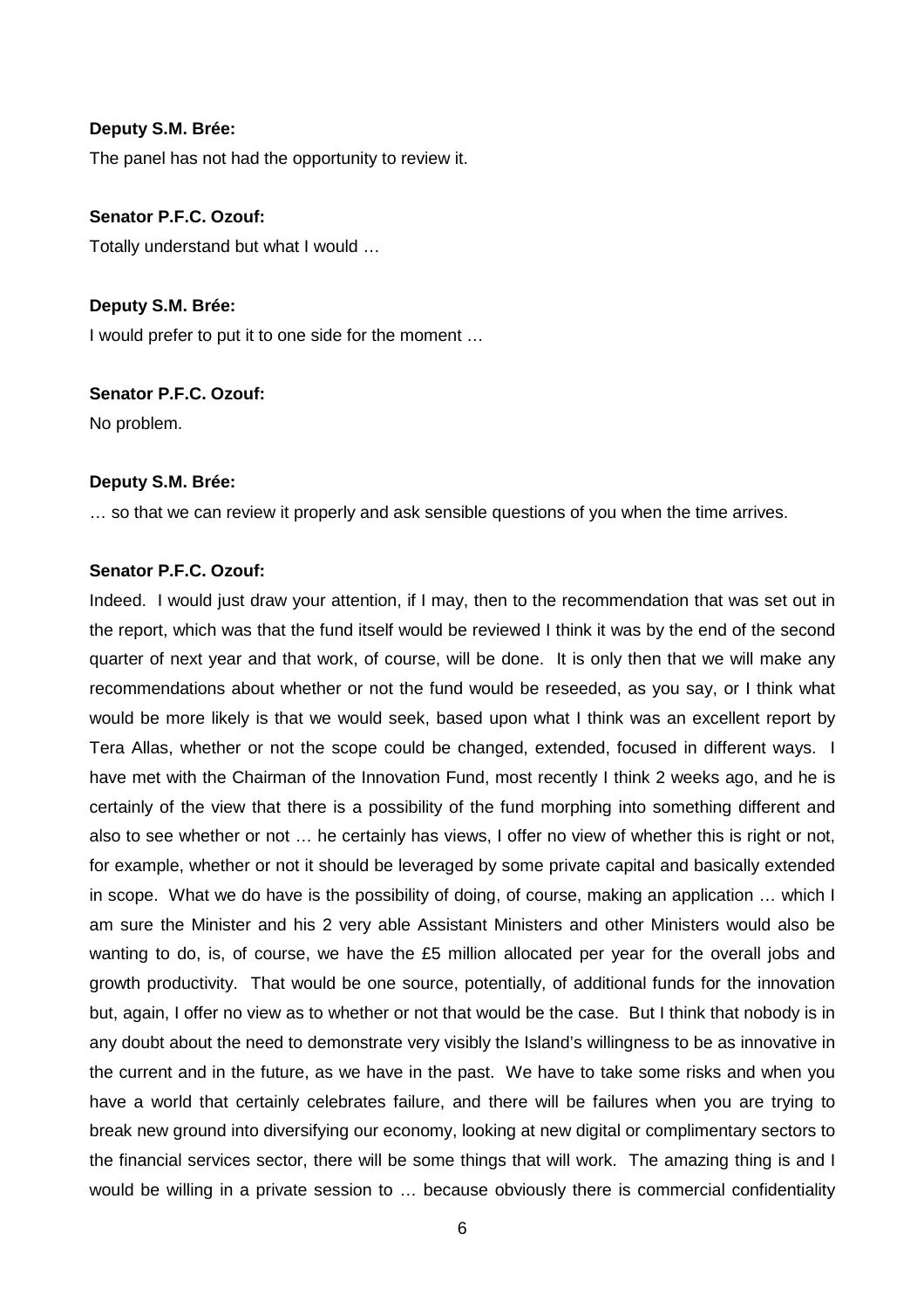associated with the individual businesses because they will all have business plans that are highly innovative and very interesting. I followed with interest, as I know the Minister has and officials in E.D. (Economic Development), of exactly how successful some of these businesses that have been supported have been and so far …

## **Deputy S.M. Brée:**

That was one question that we did have and you have moved us very nicely on to it, is about the way in which the businesses that are provided funding through the Innovation Fund are benchmarked as successful or not. That brings me on to the question that I then wanted to move on, of the £2.64 million that is currently being paid out of the fund, how much has been written off so far?

**Senator P.F.C. Ozouf:**  None.

**Deputy S.M. Brée:**  None at all.

**Senator P.F.C. Ozouf:**  None at all.

## **Deputy S.M. Brée:**

All of the money that you have loaned out of the Innovation Fund you are, how can I put it, hopeful that it will be repaid? Is it due for repayment at a particular date or …

# **Senator P.F.C. Ozouf:**

There are a number. Mike, do you want to come in?

## **Chief Officer:**

I was just going to say, as Senator Ozouf said, of course we are hopeful but it is innovative and there could be failures but there has been no loss so far, although one of the businesses has had a deferral for payment of 6 months for a valid reason, which, again, I would be prepared to explain in a private session because it is commercially sensitive.

## **Deputy S.M. Brée:**

At what point do you write off a bad debt then within the fund structure?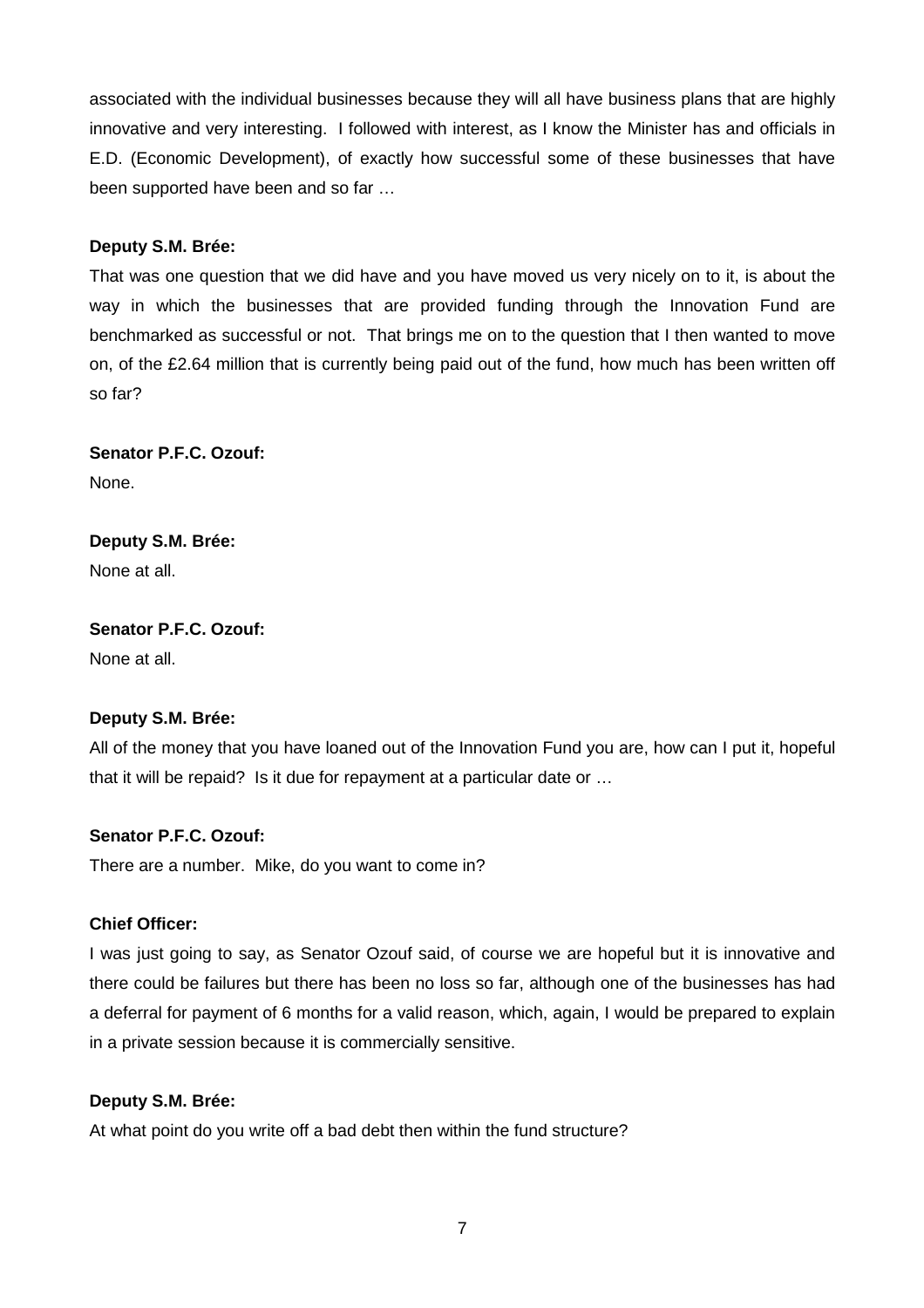#### **Chief Officer:**

You would only write off a bad debt and, as the Assistant Chief Minister has said, there are absolutely no grounds to suggest that we will be writing off any of the debt at the moment because all repayments that are due are being made. Each of the businesses that we have advanced a loan to are monitored and report back to the Innovation Fund and Innovation Fund Board and the Treasury on a quarterly basis. We have a very good handle on their trading performance against the business plan that they submitted to secure the loan that they have secured from the Innovation Fund.

#### **Deputy S.M. Brée:**

When you use the word "secured" though normally one expects a tangible asset to be used as security, in this sense it is purely a business plan, is that correct?

#### **The Minister for Economic Development:**

May I come in here? I am sure Senator Ozouf will not mind me saying because we will continue to work closely together on this.

#### [14:45]

I think one of the prohibitive aspects of the Innovation Fund could be termed as not being very innovative because it can only give loans, it cannot make grants, it cannot take holdings or shares or be innovative in the way to invest in these businesses. Of course, that not only has a potential to prohibit the possibilities in getting its investment back but also prohibits getting much larger returns on its capital that it has lent out or invested to recycle in the fund in future terms and I believe that it needs to be a lot more innovative.

#### **Deputy S.M. Brée:**

On that front, obviously the Innovation Fund, and you mentioned the Innovation Board, obviously who make the decisions ultimately as to where the funds are going …

## **Senator P.F.C. Ozouf:**

The ultimate decision is the Minister's decision but which is delegated to me, so I am ultimately accountable. I have been out of the Island and the Minister himself has signed a couple of them. I have exchanged emails with him and taken full responsibility for the decisions themselves. The accountability, Chairman, is the politician who signs.

## **The Minister for Economic Development:**

The Innovation Fund Board makes a recommendation to the Minister.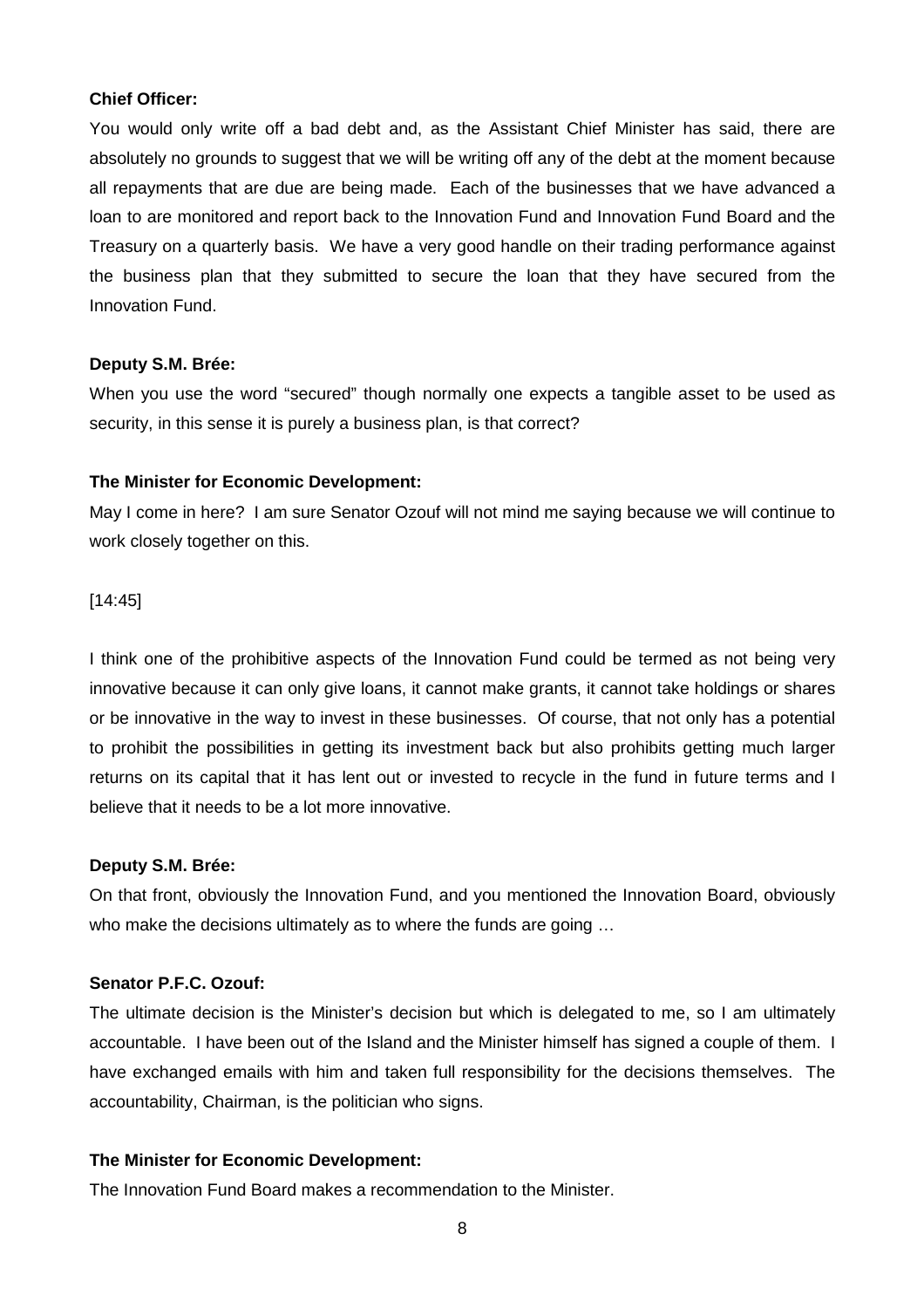Right, so the board makes the recommendation …

#### **Chief Officer:**

It is advisory.

## **Deputy S.M. Brée:**

Okay, so who sits on the board?

## **Chief Officer:**

The Chairman is Tim Herbert and then there is Aaron Chatterley, who is the founder of Feelunique. There is Tim Ringsdore, who is the Chief Relationship Manager of Jersey Telecom, shortly to step off.

## **Deputy S.M. Brée:**

Shortly to leave.

## **Chief Officer:**

Yes, and will be replaced. There is Peter Shirreffs, who has got a long history, as you know, with R.B.S.I. (Royal Bank of Scotland International). There is Dave Allen, who was one of the founders of an organisation in Jersey called ICECAP, who are a carbon-trading business and that is about it I think. That is it and then there is sitting as non-voting members, myself as Chief Officer, the Chief Economist and his assistant and a representative from the Treasury.

## **Senator P.F.C. Ozouf:**

I have been discussing with the Chairman the nature and makeup of the board because one of those members is shortly, as you know, leaving the Island into a new opportunity and just to consider how best that this board … I have to say, one gets a sense when one is having to make decisions and one's signature is on a piece of paper and the buck stops with you, and there were some boards that I would think very, very, very carefully and read every single document and comma over. But the quality of the work that is done by the board and their advisers with Mike and Dougie Peedle and the Assistant Economist, I have to say is some of the best work I have seen. They are really, really first class and I think they have done a really excellent job. It took some time to get going but they are up and running and some of the stuff that they have supported is really quite interesting. It is interesting because it is pushing the boundaries of the kind of businesses in different sectors in ways that otherwise would not have happened and that is benefiting jobs and growth. That will benefit jobs and growth in Jersey.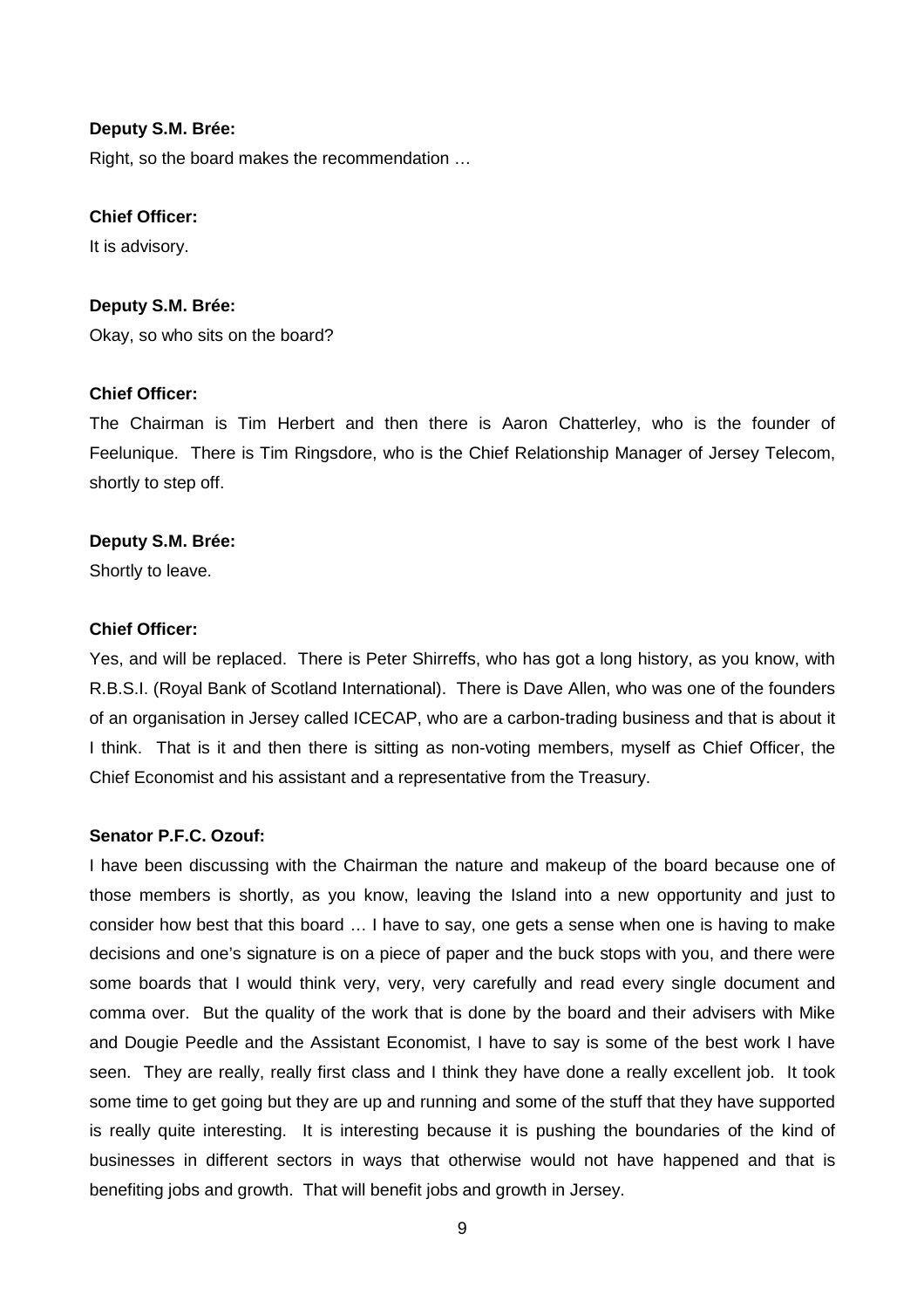Very interesting because that brings me on to my next question which is, how do you measure the economic benefits to the Island from the loans you make out of the Innovation Fund?

## **Senator P.F.C. Ozouf:**

I think probably the best way to explain that is to give the panel the pro forma of an example and maybe if we could give it immediately and if we take out the names of the actual company. You can see an actual application about the way it is judged, the way it is documented and exactly what that opportunity is. It has got to benefit jobs and growth in Jersey and you will see that in the criteria. It will just scream out on the page to you and each one of them are very different in the way that they are doing it. One example is one of the companies supported has been providing the intellectual property for a growth sector in Jersey that otherwise has not been in Jersey before. Another one has provided a FinTech opportunity dealing with an expertise in Jersey's financial services sector and really taking that forward and really creating quite a name of it. They are there to benefit Jersey. It is not an end or a last resort.

#### **Deputy S.M. Brée:**

The point I am trying to get to is the Innovation Fund has provided so far £2.64 million in loans to start a business or innovative businesses. How do you, as a department, measure the direct economic benefit to the Island of that level of funding?

#### **The Minister for Economic Development:**

First of all, how many jobs have been created? I think that is probably a good place to start because that is a very tangible benefit.

#### **Chief Officer:**

Yes, I think what the Ministers have said is true. This is not like a normal commercial loan, so we do not just look at it on pure commercial terms. Complete, and it is complete, and I think the Assistant Chief Minister has referred to this, a very thorough economic impact analysis is undertaken by the Economic Adviser and his team. That looks at exactly what you are saying, that quantifies the economic impact of the proposal to Jersey.

#### **Deputy S.M. Brée:**

It quantifies the potential.

## **Chief Officer:**

The potential economic impact.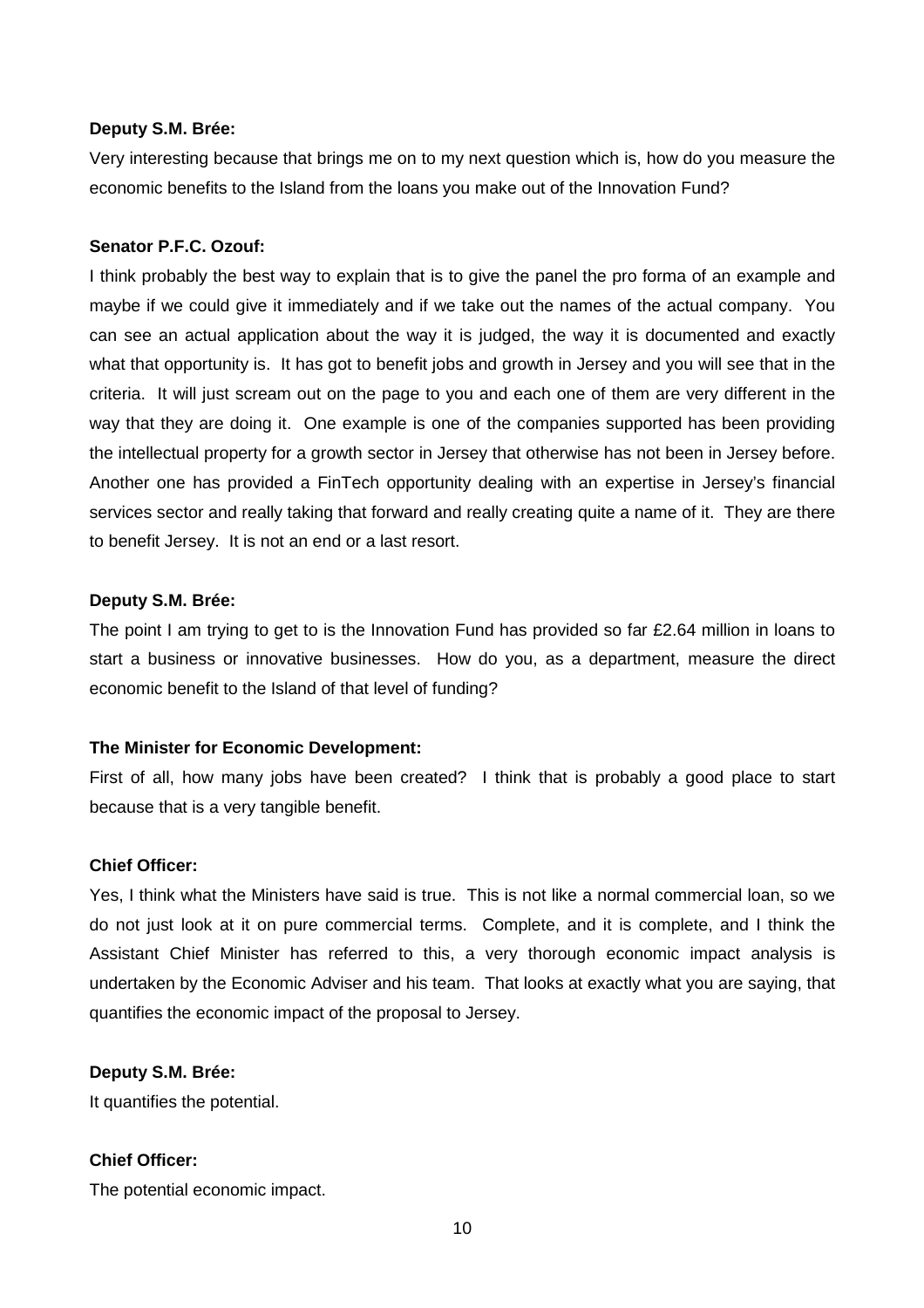What we are asking you is real terms, not potential.

## **Chief Officer:**

In terms of what is real, as I said earlier, what each of the businesses then do, post the loan being granted, is they report to the Innovation Fund on progress against the plan and that, in broad terms, is around employment that has been created and trading performance and that is how it is measured.

#### **Deputy S.M. Brée:**

When you measure employment, do you measure new jobs or net new jobs, i.e. if they are employing somebody from another company then that is zero new jobs?

#### **Senator P.F.C. Ozouf:**

It is jobs overall, is it not? I am just looking up, while you are speaking, one of the actual economic impact assessments that has been done from a loan that was just given previously. It has got set out in the pro forma incremental employment, in other words, incremental employment, whether or not they are locally qualified or not. It has got a productivity assessment of the value of each of F.T.E.s (full-time equivalents) that a new job has created, the wages of the jobs concerned, the skills level - they are rated with a number on it - the total impact essentially on public revenues, in other words, income directly to the Treasury because obviously there would be other income tax or G.S.T. (Goods and Services Tax) …

#### **Deputy S.M. Brée:**

Not if that person that they are employing is already employed elsewhere. The point I am trying to get to is additional economic benefit to the Island, how is it measured?

#### **Senator P.F.C. Ozouf:**

Right, but this is what this is saying though, we are trying to create an environment which is … this is not just substitution, Chairman. This is new jobs in new sectors that are likely to be the jobs of the future. If I may say, and I know that this is not what you mean, but your question could be questioned by somebody that would be believing that the world is going to stay the same and I know it is not because you do not think that way, certainly from our conversations. What I am trying to say is that if we take our financial services sector we have 12,700 people currently employed, a third in banking, a third in trust, 1,000 in funds, et cetera. If we look in our crystal balls to the extent that there is evidence of the future, and that is difficult, we know that there is going to be a massively different makeup of employment in financial services. The technological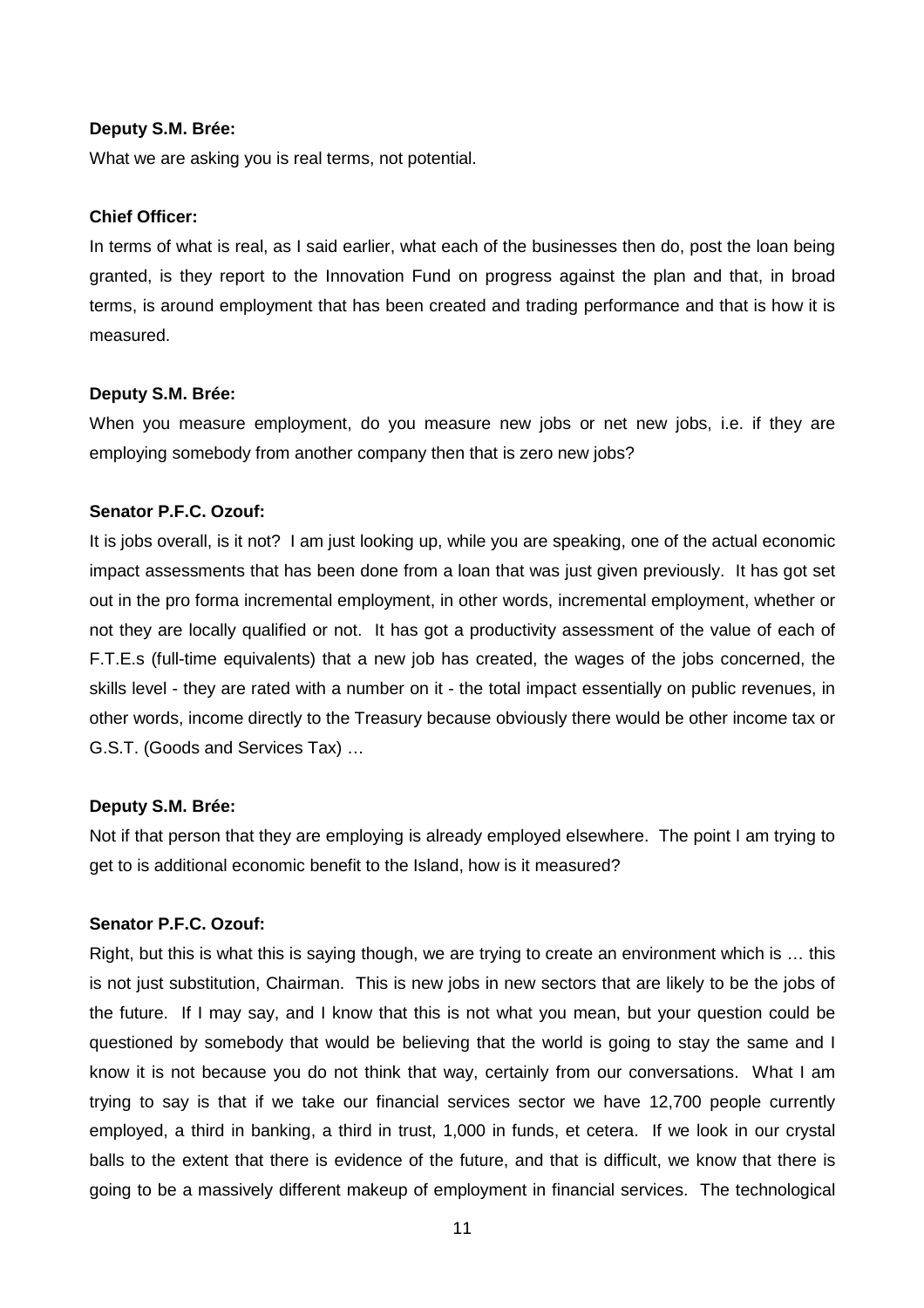revolution that has attacked the physical construction sectors is attacking the service sectors and technology is going to simply move into the ether jobs in the service sector. What our challenge is, is going to be to create jobs as fast as they are effectively being moved into the ether or because the world has changed and this is the sector that we can no longer compete in because somebody else is doing it better or some or other regulatory rule. What we are trying to do is we are trying to create, literally, some innovative diversification and that does not mean in a completely different sector. Diversification can be diversification that is a reinvention of the financial services aspect of the economy and try and create and support businesses that are going to be employing those kind of skills. It is great that we have almost the same number of people working in financial services today as we had at the start of the financial crisis. That is almost unbelievable, compared to what we thought was going to happen. But my warning to the financial services sector and indeed all service sectors is that the world is going to change and it is going to change very quickly and this is what this is all about …

#### **Deputy S.M. Brée:**

Please, we are all aware of your views on how things are going to change. The point I was trying to make was a figure was quoted that last year 400 new jobs were created in the financial services sector, was actually 252 net new jobs. The point I am trying to make is that all we were asking was: how is the economic benefit in real terms measured against the amount of money that is provided to these innovative businesses?

#### **Senator P.F.C. Ozouf:**

Okay.

# **Deputy S.M. Brée:**  I would like to now, if I may …

## **Senator P.F.C. Ozouf:**

I will send you a pro forma and I think when you see this …

#### **Deputy S.M. Brée:**

Yes. No, please, we would be interested to see anything you can put in front of us.

#### **Senator P.F.C. Ozouf:**

Yes, I think you will see that the rigour and robustness of that very issue and that very question is set out for each and every one of the applications and set out in very clear terms, with projections, numbers, sensitivity analysis, jobs, the whole lot. This is about as good and as defendable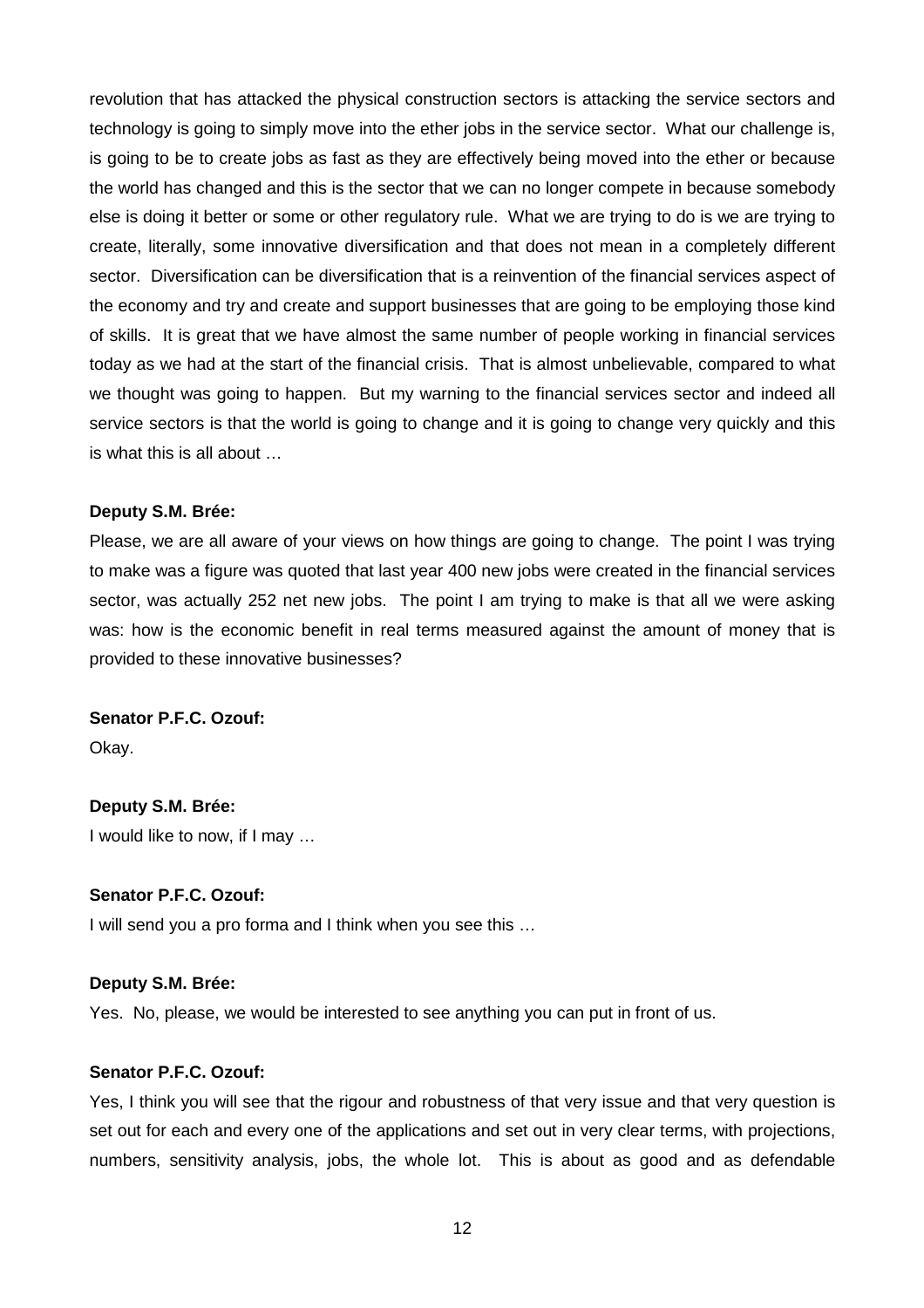answers to the questions you are making, and I think if we then set out and gave you a couple immediately, just the pro forma, I think you would be more than satisfied, Chairman, if I may say.

## **Deputy S.M. Brée:**

Right.

# **Chief Officer:**

If I could say one final thing, one of the things that the Innovation Fund Board uses to make its recommendation to the Ministers is the incremental economic impact, I mean taking all of those things into consideration.

## **Deputy S.M. Brée:**

Once again, I say what you recommend is the potential economic benefits, what I am asking is the real.

## **The Minister for Economic Development:**

We need to provide the ... no, there are jobs ...

## **Deputy S.M. Brée:**

But anyhow, we are going around in circles, if we can move on at this point. Is there anything, David, you want to mention on this?

## **The Deputy of St. Mary:**

Nothing at all but the only thing is: what is the average term of a loan, a very basic point?

## **Senator P.F.C. Ozouf:**

Again, I can give you a breakdown, if you like, of it.

## **The Deputy of St. Mary:**

A list.

# **Senator P.F.C. Ozouf:**

I am just looking up the list and I have … Mike, what would you say the range was? I cannot really …

# **Chief Officer:**

It is typically around 5 years.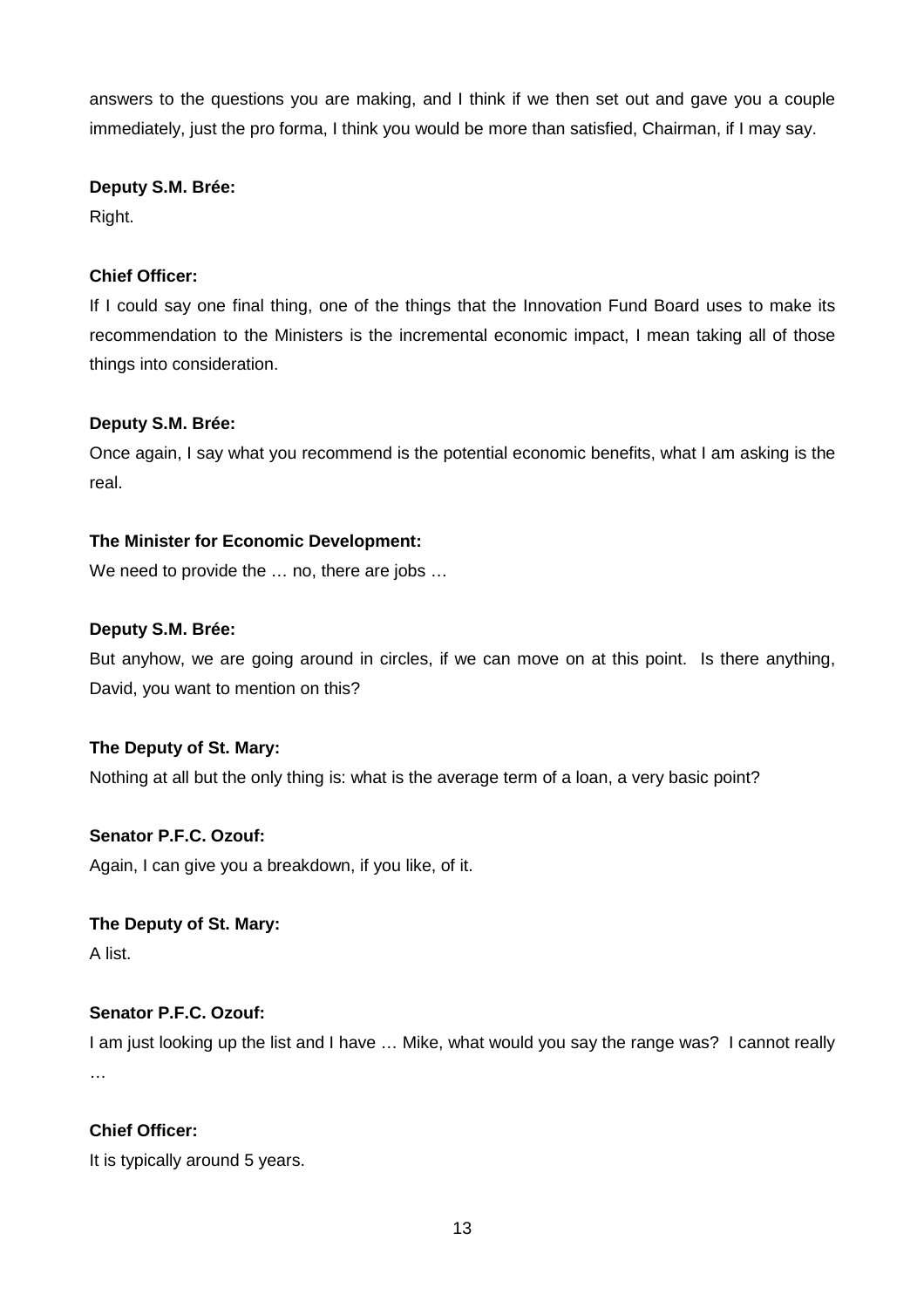## **The Deputy of St. Mary:**

Is it? Okay.

# **Senator P.F.C. Ozouf:**

Yes. But some of them will be paid more quickly.

**Chief Officer:**  A bit more quickly, yes.

**The Deputy of St. Mary:**  Okay.

## **Senator P.F.C. Ozouf:**

One of them I think has been so successful it is going to repay it early, which is great obviously.

## **Deputy S.M. Brée:**

All right, thank …

## **Senator P.F.C. Ozouf:**

There is one other point I would make is aftercare because that is quite an important issue in working out whether or not what was hoped for is being delivered, and I am very pleased with the joint working that has been offered by Jersey Business, which is under the Minister for Economic Development, whereas, of course, the innovation is planned to move to the Chief Minister's Department. That shows exactly the point that the Minister was making about joint working, is Jersey Business are going to be undertaking some additional monitoring and assistance and aftercare service. The Innovation Board itself really is not equipped to do that but Jersey Business is and provide really quite first-class support. What we can say is that we are working with Jersey Business to put in place a more formal aftercare service for these companies that have been successfully given money. I would say one of my final things is they are not an easy touch ...

## **Deputy S.M. Brée:**

No one was ever suggesting they were.

## **Senator P.F.C. Ozouf:**

They are pretty tough.

## **Deputy S.M. Brée:**

Okay. Thank you very much indeed for your time, Assistant Minister.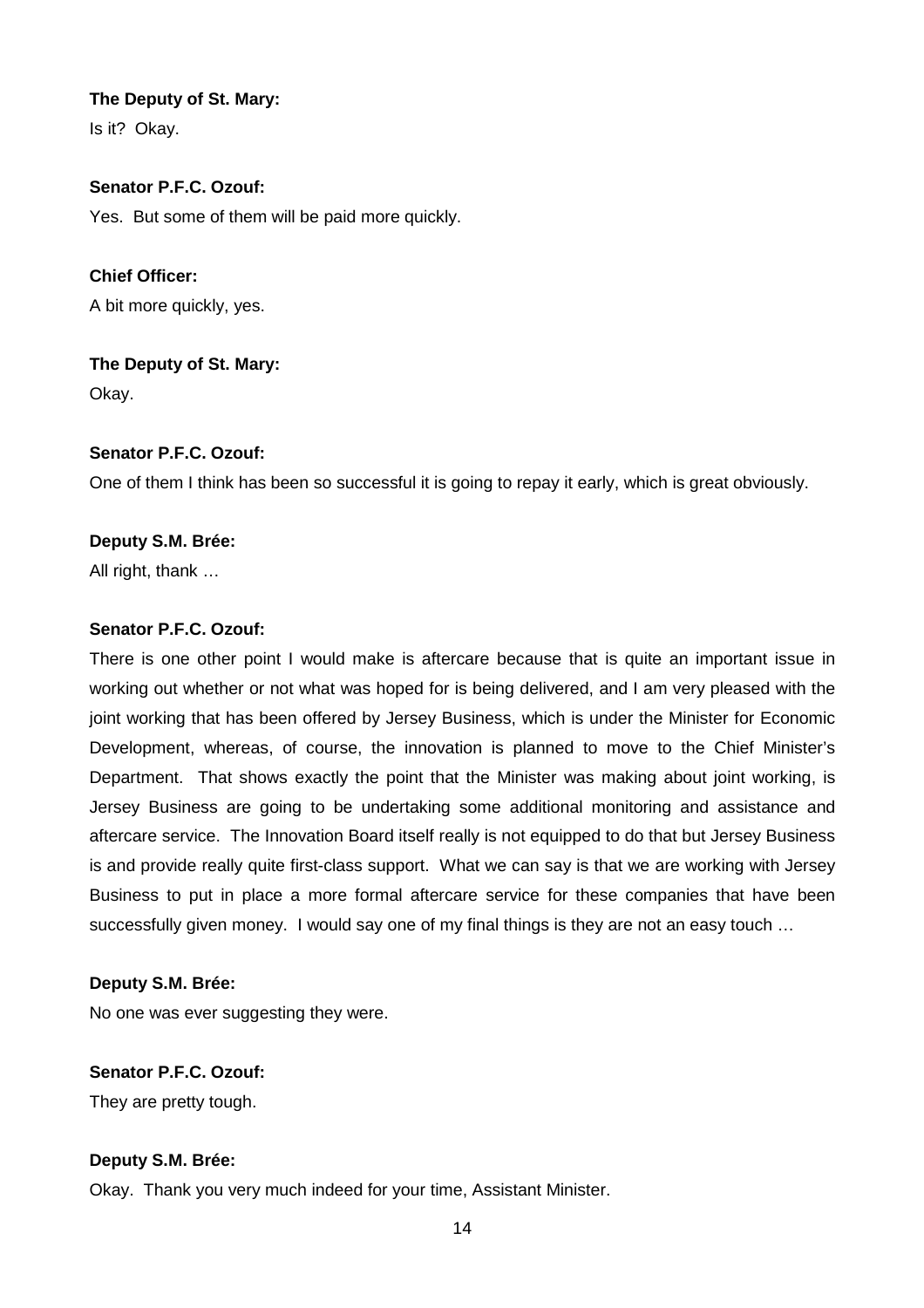## **Senator P.F.C. Ozouf:**

A pleasure.

## **Deputy S.M. Brée:**

We are going to move on to another area now. You are free to leave if you wish because I know you are rather busy.

# **Senator P.F.C. Ozouf:**

Thank you very much indeed, I do appreciate that and look forward to seeing you later. Thanks very much.

## **Deputy S.M. Brée:**

Thank you. If we may now quickly go back to the first topic that we referred to, which was the Rural Economy Strategy. Following the farming in Jersey conference, really what we are after is some update on progress on the strategy. While we are aware that any changes to the strategy have been deferred until next year, despite the Minister's promised continued support to the industry, there does not seem to be much direction coming out of the department, as to what you are looking at, what your plans are, what studies or analysis you have done to support any changes in the Rural Economy Strategy. We rely on, basically, 2 areas of agriculture at the moment, which is the Jersey Royal new potato and the dairy industry, both successful in their own rights but, effectively, things have to change.

[15:00]

We would like an update on where are you going?

# **The Minister for Economic Development:**

Can I just rewind a bit, Chairman, in your opinion do you think there is no direction, because there is direction and we are going to demonstrate there is direction? Not only have we maintained support for agriculture but we have increased it slightly. In this last 2 weeks we have agreed to put more money into supporting the agricultural industry and I hand over now to the Chief Officer to explain exactly where we are with the Rural Economy Strategy, why we have decided with working with the industry to roll it over into 2016. But your opening words, they must be your opinion because I will disagree. There is strong direction coming and there is more support.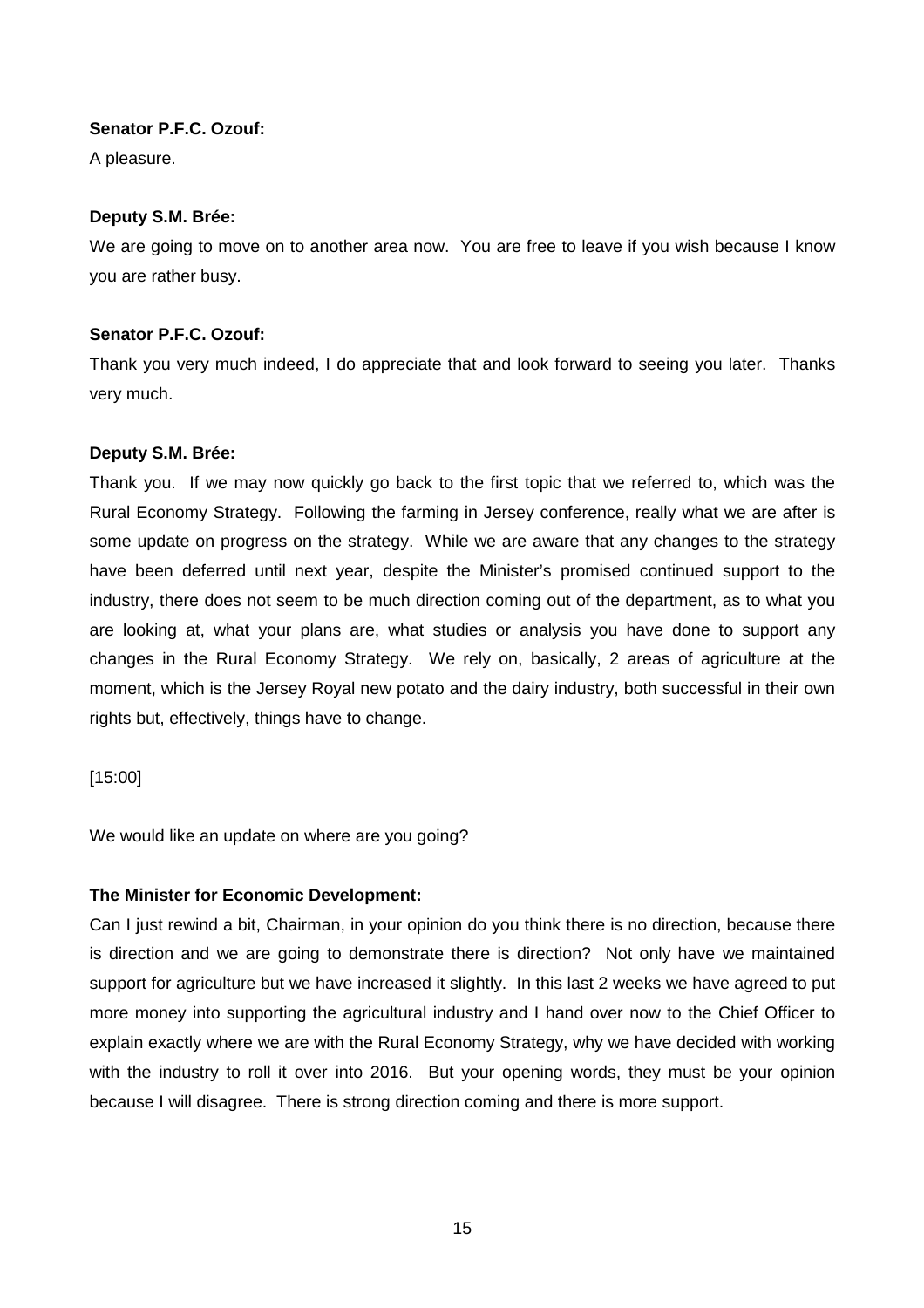#### **Chief Officer:**

As the Minister said, in the M.T.F.P. (Medium Term Financial Plan), consistent with the existing Rural Economy Strategy, which has been extended for 2016, we retained the level of funding, we retained the structure of funding that goes to the rural economy. It is currently, largely, a subsidybased system based on Single Area Payment and Quality Milk Payment that applies to the dairy industry in particular, with a small component of the Rural Initiatives Strategy, which is an enterprise-based grant-funded process. As with all parts of government at the moment we are looking very long and hard at the way that we deliver services to all the sectors and to all parts of government. As a consequence of that review, while we do not believe there should be any changes to the genuine cross-departmental working under a single team that is undertaken at Howard Davis Farm, we do believe that the way that we deliver support to the dairy industry and to the potato industry and other growers needs more fundamental review and that process is ongoing as we speak. Those of you who were at the farming conference on the end of last week would have heard, I think, a very good talk by John Vautier that looked at perhaps a very different way through which the industry could be supported. He was very much promoting support to drive increased levels of export, which is critically important, both to the dairy industry and indeed to the potato industry. The potato industry is obviously entirely export driven, the dairy industry becoming increasingly export driven. Just coming back on the point that you made earlier about a lack of direction, one of the areas I think where we have shown a great deal of direction is in the dairy industry and our support for increased export drive, particularly to long-haul markets in the Far East. The Government, including the Chief Minister, only as recently as last week, is working very, very hard to unlock some doors to allow liquid-milk export to mainland China. Of course, we already export liquid milk to Hong Kong and a number of products, such as ice cream, into mainland China. We are taking this time to make sure that we set a Rural Economy Strategy that will go from 2017 for 5 years, which is truly fit for purpose and we make sure that the level of financial support that we put in, which the Minister is committed to retain, is applied in the best way. The most important thing in that is to engage with the farming community in that debate and that process has already started. As I said, it was very interesting to hear some of that coming through at the end of last week at the farming conference. We are working very hard at it. We spend a great deal of resource, both people and money in this sector, and we are determined to improve it and get it right, as we move forward in the long term.

## **The Deputy of St. Mary:**

Sorry, to get in one point - I mean you touched on it already - you mentioned that your department is working in conjunction with Environment.

#### **Chief Officer:**

Yes.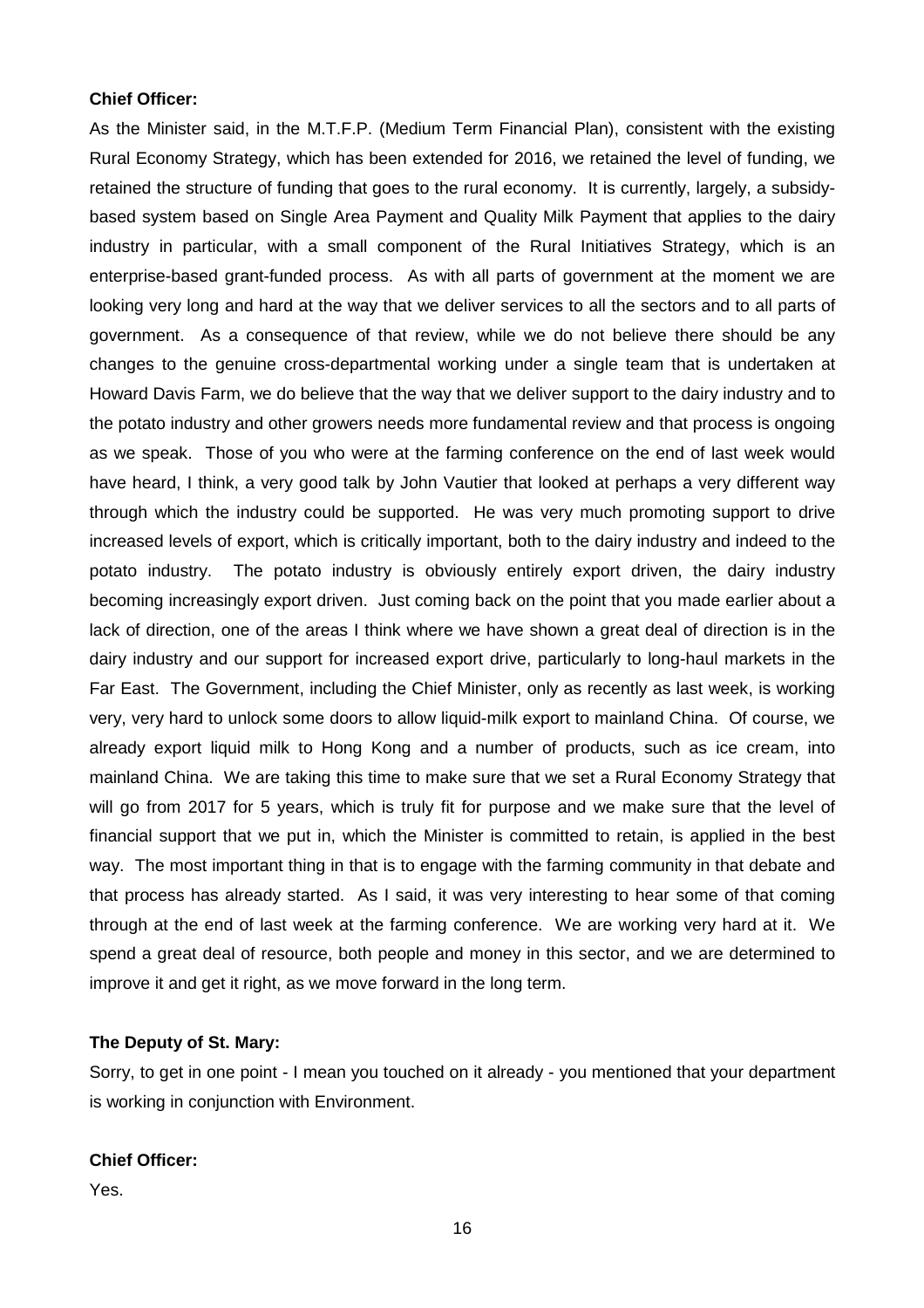#### **The Deputy of St. Mary:**

Is that split, as it were, harming the industry? Are you talking in terms of channelling it through one organisation that might be better suited?

#### **Chief Officer:**

What we have at the moment, we have a single fully integrated team up at Howard Davis Farm, mainly people who work and who are on the E.D.D. payroll and people who are on the Environment payroll. The only discrimination at the moment is that some of the budget that they work with is held in the Economic Development Department and some of the budget that they work with is held in the Environment Department but they work as one single team under common leadership, common structure, so they …

#### **The Deputy of St. Mary:**

Which Minister drives it, shall I say?

## **Chief Officer:**

The 2 Ministers, Deputy Luce from the environment perspective and Senator Farnham work collectively. We have a Rural Executive that meets on a regular basis to discuss crossdepartmental vertical issues but the team works in a fully integrated way on a day-to-day basis. If you go up to Howard Davis Farm you cannot say that these are the E.D.D. people and these are the Environment people because they are working as a collective.

#### **The Deputy of St. Mary:**

I have been up there for consultations, yes.

#### **Deputy S.M. Brée:**

Do you, Minister, believe that we need new direction in the way in which government interacts with the farming industry in the form of whatever type of funding, that the Single Area Payment system and indeed the funding from the Environment Department is somewhat out of date and out of touch with reality?

#### **The Minister for Economic Development:**

No, I disagree with that comment because when you look at the States, when you think almost 70 per cent of our Island is part of the rural economy, almost 70 per cent of the land area and the budget has increased just to £2 million. We were originally £1.8 million but we have agreed to give it some more. Compared to what the industry will have, I think back in the late 1990s, I think its budget was as much £10 million. I am not saying we should go back to those days. I think what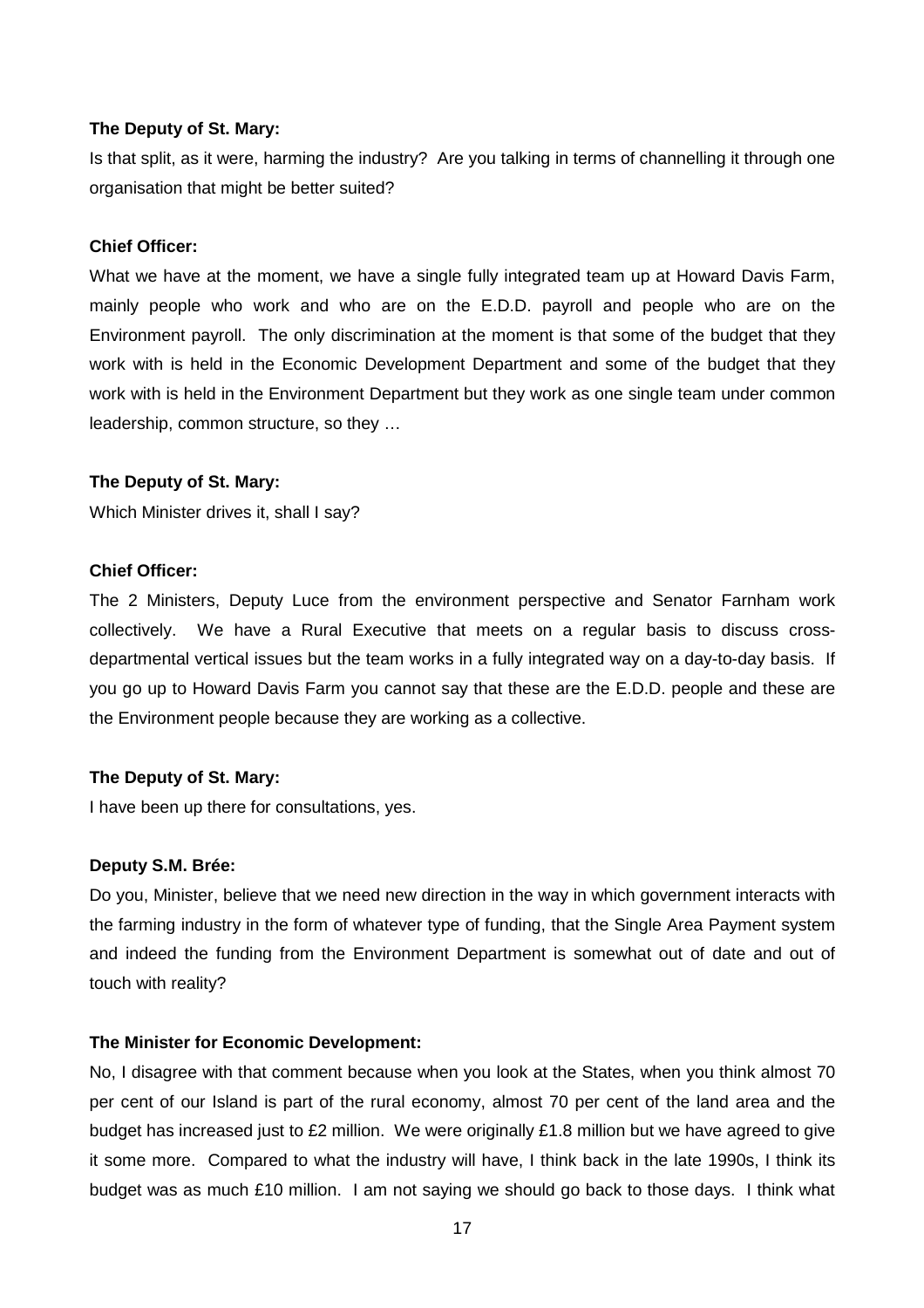we are giving it now in terms of financial support is a minimum. When I took over as Minister there was pressure, which we resisted, to reduce that budget even further. There was, if you like, encouragement from other political circles to look at subsidies, subsidies were old hat and they should be abolished. Remember we have all subsidies but, of course, we have to take into consideration the unique aspects of our industry, the fact that we have the Jersey Royal and the Jersey cow too are the most well-known agriculture products in the world. What we have agreed to do at E.D. is hold that budget at around the £2 million mark. That is not saying the new rural economy will not revisit the Single Area Payment or the Quality Milk Payment or the artificial insemination programme or the farm management scheme or other schemes that are supported. We will ask the industry where they think that money should go. If we decide to reduce the Single Area Payment then we are determined to keep that money, to use that money in other parts of the rural economy and that is what I have asked to be at the heart of the new Rural Economy Strategy.

#### **Deputy S.M. Brée:**

Effectively, the new Rural Economy Strategy - correct me if I am incorrect here - is basically continuing on as you are with the same sort of payments and the same sort of funding being provided. You are not taking an innovative approach to it.

#### **The Minister for Economic Development:**

Yes, I think we are taking an innovative approach in terms of we have resisted the pressure to reduce significantly because if we had not there would have been a lot of …

#### **Deputy S.M. Brée:**

It is an interesting use of the word innovative but …

#### **The Minister for Economic Development:**

We have to agree to disagree, Chairman.

#### **Deputy S.M. Brée:**

All right, okay. When will you be able to provide further details to this panel on the new Rural Economy Strategy?

#### **The Minister for Economic Development:**

We have set a target for it to be completed and in operation end of the first half of next year, so I would think the next quarterly meeting would be a good opportunity for us to give you a proper update. But, of course, we are happy to keep you updated in between times and I know Mike and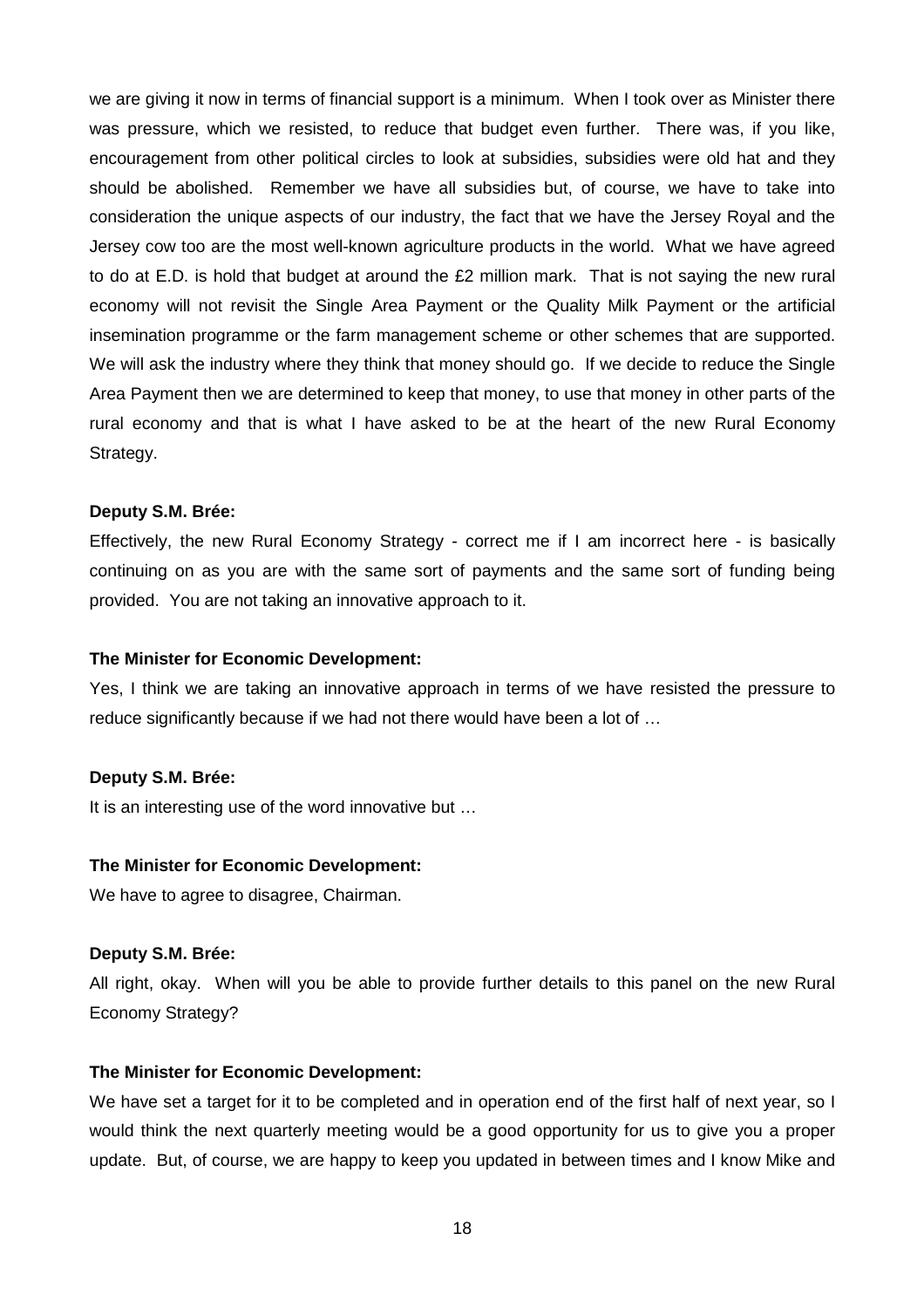the rural economy team have been working together and planning and putting together the programme. Perhaps, Mike, you would like to elucidate.

# **Chief Officer:**

We hope to have everything done and dusted and completed in full, further consultation with the industry and the new Rural Economy Strategy ready to be published. What happened previously, it was the previous one was laid before the States as an R. There has no decision obviously been made on whether that is going to happen this time around by the end of the third quarter because it has to be ready to go obviously because the current extension is until the end of 2016. It has to be ready to go 1st January 2017, effectively allied to the Budget and M.T.F.P. 2, which will cover the period 2017 to 2019. All of the budgeting, the business planning and the strategic overhead will all come together to define that 3, 4 or 5 year features, as far as the strategy is concerned.

## **Deputy S.M. Brée:**

When will you be able to provide this panel with more detail?

## **Chief Officer:**

I think, as the Minister has just said, we are …

## **Deputy S.M. Brée:**

Other than the quarterly hearing; I would like us to be able to look at something before we have a quarterly hearing.

## **The Minister for Economic Development:**

The next quarterly hearing, I am suggesting, would be a good time and a lot of work will have been completed by then but we are happy to keep the panel updated as to how we go along between those times, Chairman.

## **Deputy S.M. Brée:**

If you could do that would be much appreciated.

# **The Minister for Economic Development:**

More than happy to do that, yes.

# **Deputy S.M. Brée:**

All right. David.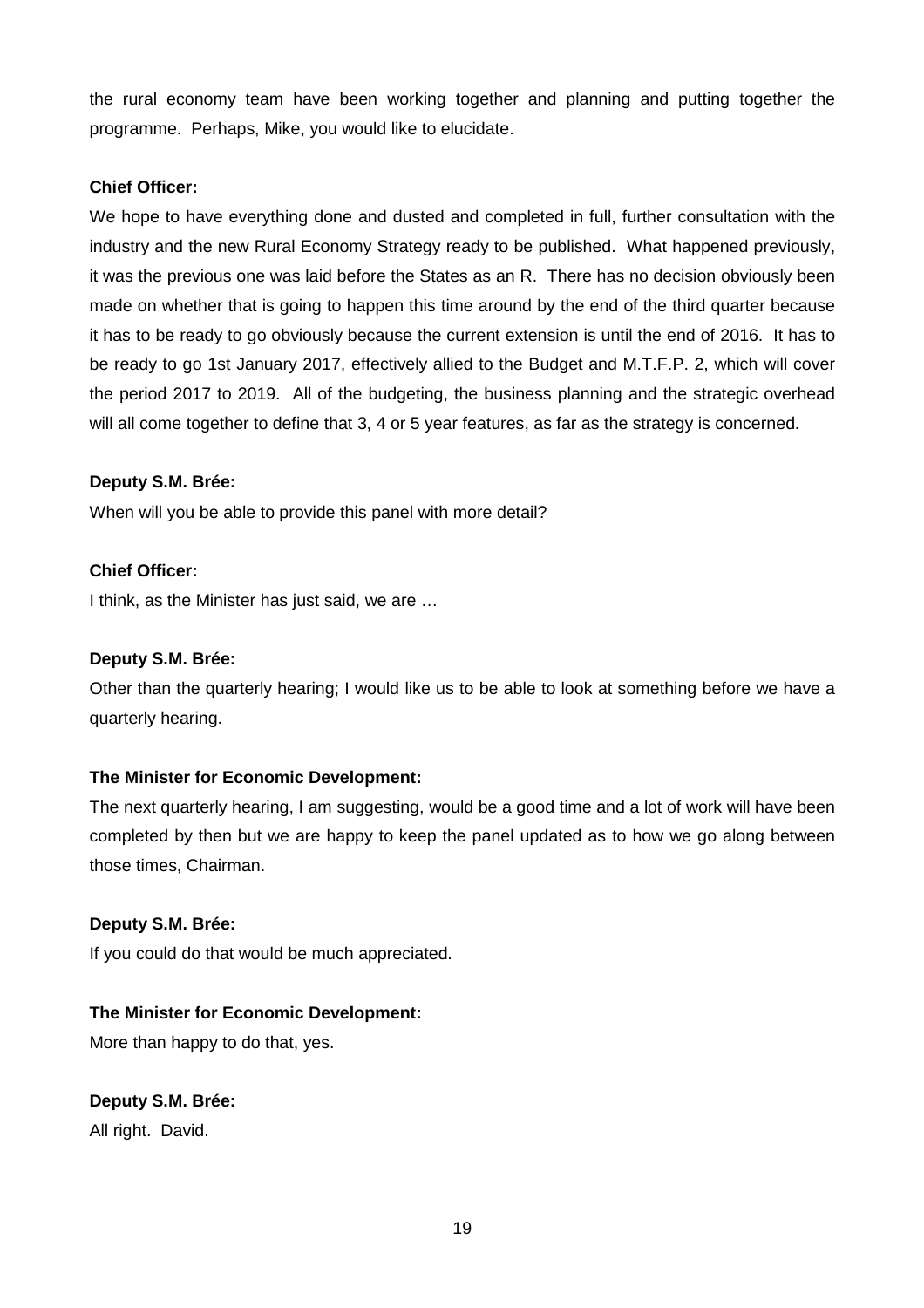## **The Deputy of St. Mary:**

Yes, moving on, I am afraid, the Licensing (Jersey) Law, and I look at Connétable Pallett here. I gather the old one has been due for review since 2007 and had a States Assembly meeting on it and I know more work is to take place. Can you update us as to where we are, please?

#### **The Connétable of St. Brelade:**

I think it is not just 2007, I think it is much older. The law dates back to 1974, it is 41 years old, coming on to 42, so it clearly needs to be updated.

#### **The Deputy of St. Mary:**

That is what I thought. I thought the update was in 2007, okay.

#### **The Connétable of St. Brelade:**

Obviously, I went through the past history of it during the debate on fee increases, so I do not know how far you want me to go back. Do you just want me to tell you what …

#### **The Deputy of St. Mary:**

I do not want you to go back, just that I am aware that ...

#### **The Connétable of St. Brelade:**

Just want to know where we are now.

## **The Deputy of St. Mary:**

I just want to know where we are now really and …

#### **The Connétable of St. Brelade:**

We are currently putting together a new consultation paper. Obviously some of the advice we got back from the Bailiff's Office obviously revolved around some potential conflict between the Alcohol Licensing Policy Group as the Executive and the Judiciary in regards to the licensing bench. We had to have a rethink about where we were going to move the Licensing (Jersey) Law forward. That piece of consultation is currently in motion. What we would like to do and is imminent now is go and see a working licensing assembly in either England or Wales. That will give us some idea as to how it functions in the U.K. (United Kingdom) in terms of categories, fee structures and things of that nature, after which we will have a policy paper ready, hopefully, to go in the first quarter of next year. Hopefully in January, but you know how things can slide back, but it certainly will be the first quarter.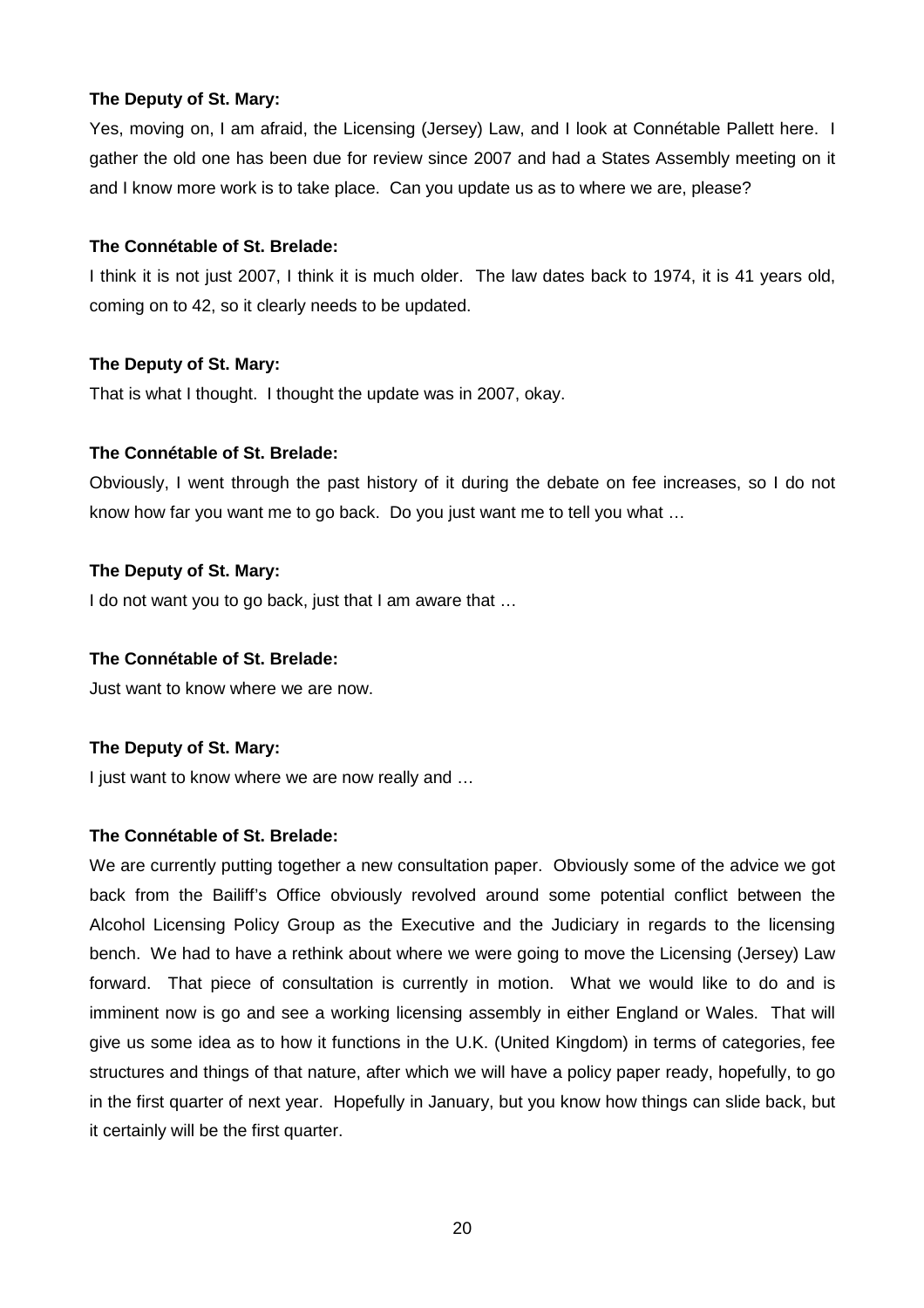## **The Deputy of St. Mary:**

We are going to have a busy quarter, are we not? Thanks for that.

#### **The Connétable of St. Brelade:**

Obviously once we have got that paper and that consultation paper in together, and it has been agreed by the Shadow Alcohol Licensing Policy Group, that clearly will give you an opportunity to have a look at it at that stage.

## **The Deputy of St. Mary:**

Thanks for that. Before that consultation paper or after, will you be involving other departments who have some input? I am thinking of Health in particular. Or is it entirely down to ...?

#### **The Connétable of St. Brelade:**

That is something that we have got to consider with the Shadow Alcohol Licensing Policy Group. Clearly we had a strategy in place which was delivered as a report last year. Part of that strategy I think needs to be reviewed by the Policy Group. I do not think too much of it will change. But clearly in regards to the Licensing Law, and some of those issues I already mentioned, the Policy Group will have to consider whether there needs to be a review of the strategy paper as a whole. But that is work that can be done in conjunction or during the period of time we are going through the consultation process.

## **The Deputy of St. Mary:**

Thanks for the offer of the paper early next year.

## **The Connétable of St. Brelade:**

It is moving forward. I am overly keen to ensure that we get this in front of the States in quick order. It has been a long time in waiting and it is something that needs to be dealt with as a matter of urgency. Not purely because it is old, but because it does not work very well and it needs to be modern and updated so that the industry has got something that we can all be proud of.

#### **The Deputy of St. Mary:**

Yes, I am sure we all support that idea.

## **The Connétable of St. Brelade:**

I hope so.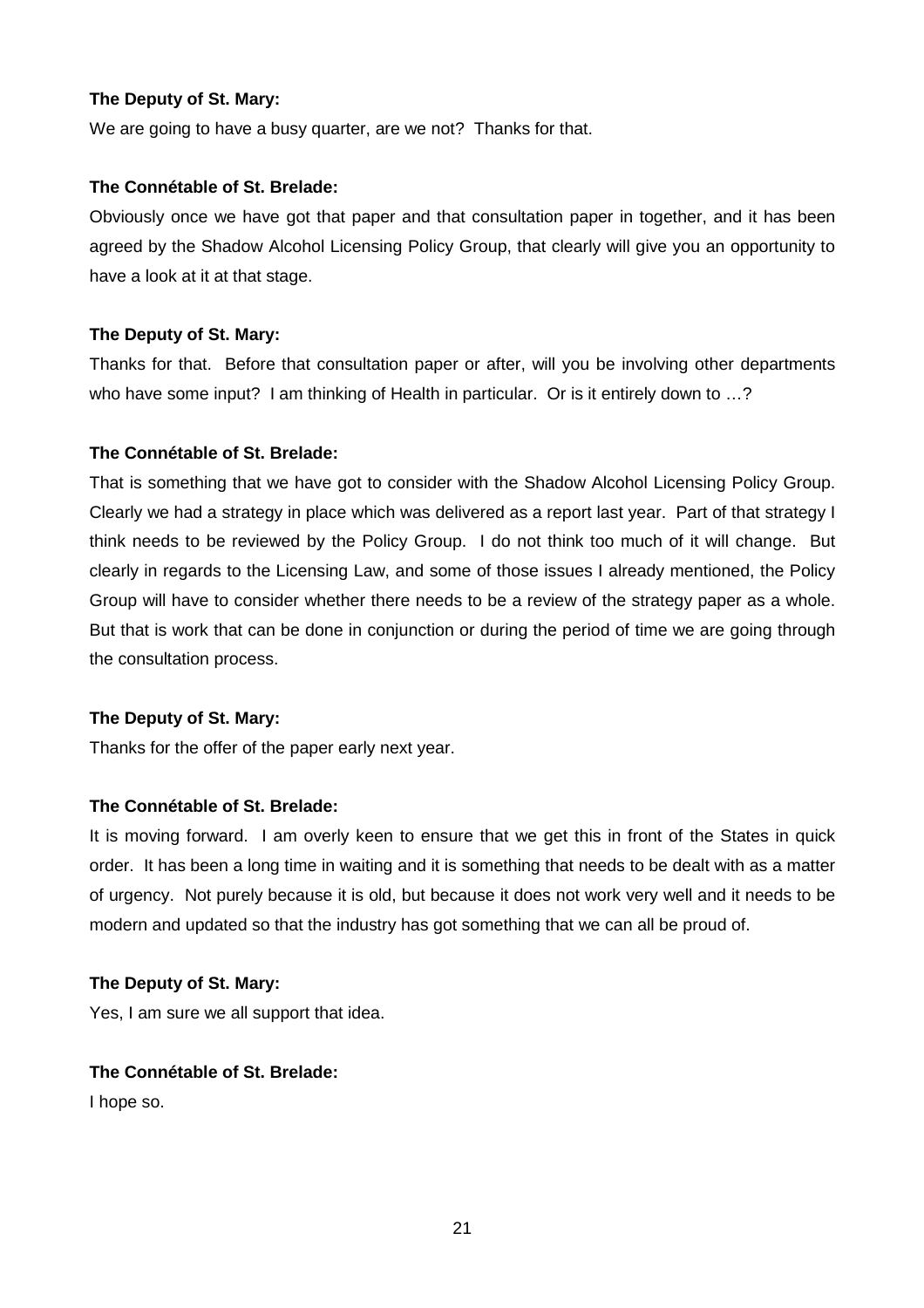If I can just ask a couple of questions: politically speaking, is it Economic Development who are responsible for bringing the new Licensing Law to the States or is it another department?

## **The Connétable of St. Brelade:**

No, we are tasked with bringing it, but clearly it is going to have input from other departments, such as Health, Home Affairs, the Chief Minister's Department and the social policy …

#### **Deputy S.M. Brée:**

The responsibility lies very firmly with Economic Development.

#### **The Connétable of St. Brelade:**

Absolutely.

#### **Deputy S.M. Brée:**

Okay. It was just to ensure that we were clear on that point. One other question, you might find this slightly strange: why are we following the England or the Wales example?

#### **The Connétable of St. Brelade:**

We might not necessarily be doing that. But ...

## **Deputy S.M. Brée:**

Then why are you spending States money going to England or Wales to look at how they do it, when we are not part of England nor are we part of Wales? We have a different legal system and a different political structure.

[15:15]

## **The Connétable of St. Brelade:**

Because we clearly need to have a look at how other Assemblies work. Now they have got a fee structure that we might not base ours on, but something that we could at least consider whether we would base ours on. It is the same with the categories. Originally when the law was consulted on it was looking at having only one category. I do not think that was an acceptable approach from licence and ventures point of view. But it is something that works pretty well in the U.K. It certainly works well in England and Wales. I think not to have a look at it, as our … it is not our closest neighbour. France is our closest neighbour …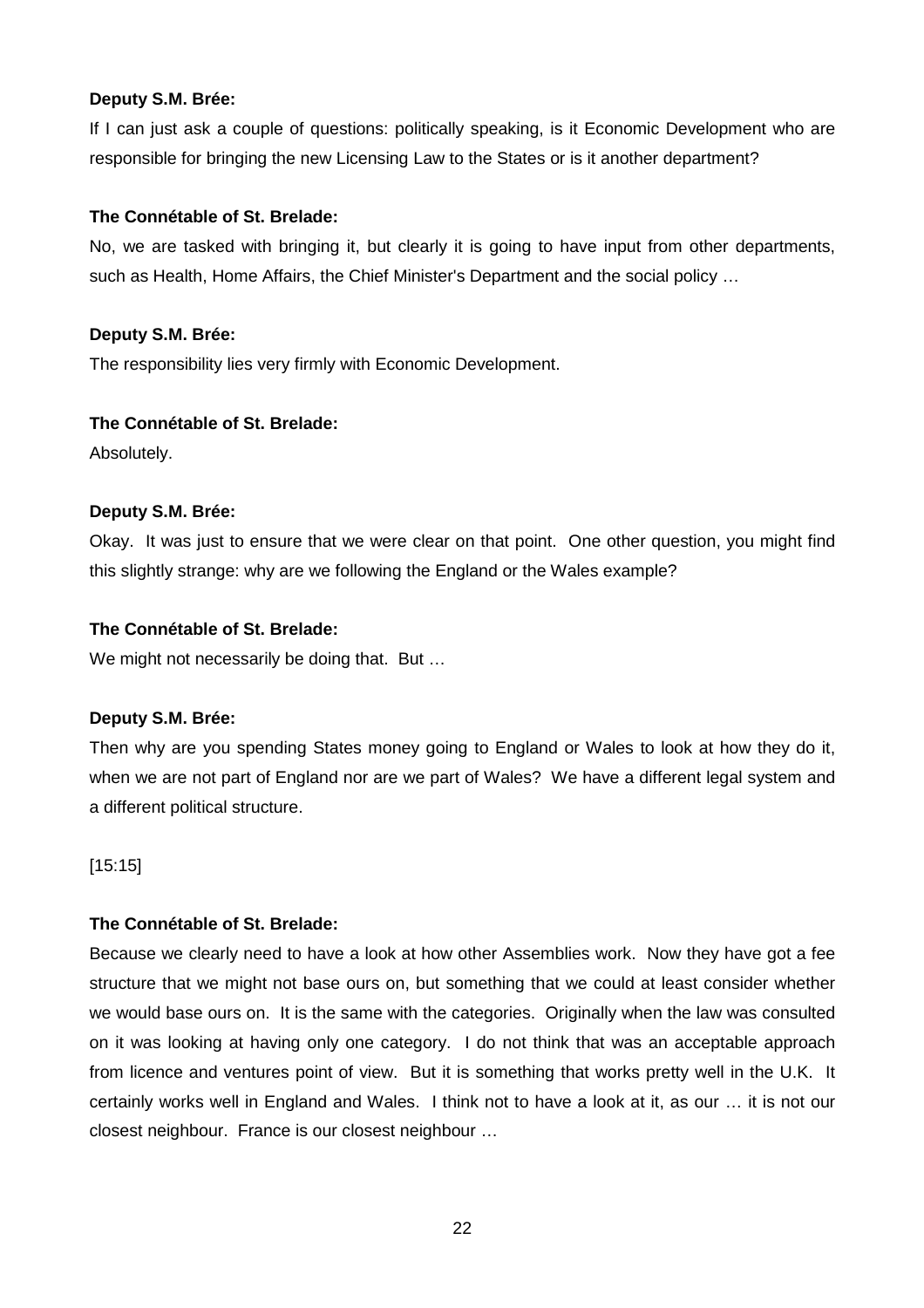That was the point I was going to make: if you are looking at European countries, why not look at France?

## **The Connétable of St. Brelade:**

We may well do that. I am sure the policy officer that is in charge of it has had a very close look at it. But I think in terms of jurisdictions that have similar numbers to ours and similar type of demographics and similar type of economy, I think not to look at England would be a mistake. In fact I can tell you, we are not going to have a look at England, we are having a jurisdiction in Wales that have a similar sort of sized jurisdiction as ours. Do you want me to get some feedback from that?

#### **Deputy S.M. Brée:**

That was the only criteria you chose Wales?

#### **The Connétable of St. Brelade:**

Absolutely not, no. But I think you have to look at all the criteria that are involved, including whether it is economically similar to the sort of Island we have got here. Clearly it will not be in terms of the finance industry. But in terms of a lot of the areas of the hospitality industry, it will have synergies with that.

#### **Deputy S.M. Brée:**

So you believe that those areas in Wales closely match the demographic mixes that we find in Jersey, do you?

#### **The Connétable of St. Brelade:**

Some of them.

## **Chief Officer:**

Is it worth saying, Assistant Minister, that the system is that ... what we looked at, both in England and Wales, were unitary authorities, where their span of control over legislation and within their jurisdiction is similar to that in Jersey?

#### **Deputy S.M. Brée:**

So the areas that you are planning on visiting in Wales, do they have a similar tourist industry?

## **The Connétable of St. Brelade:**

Indeed they do.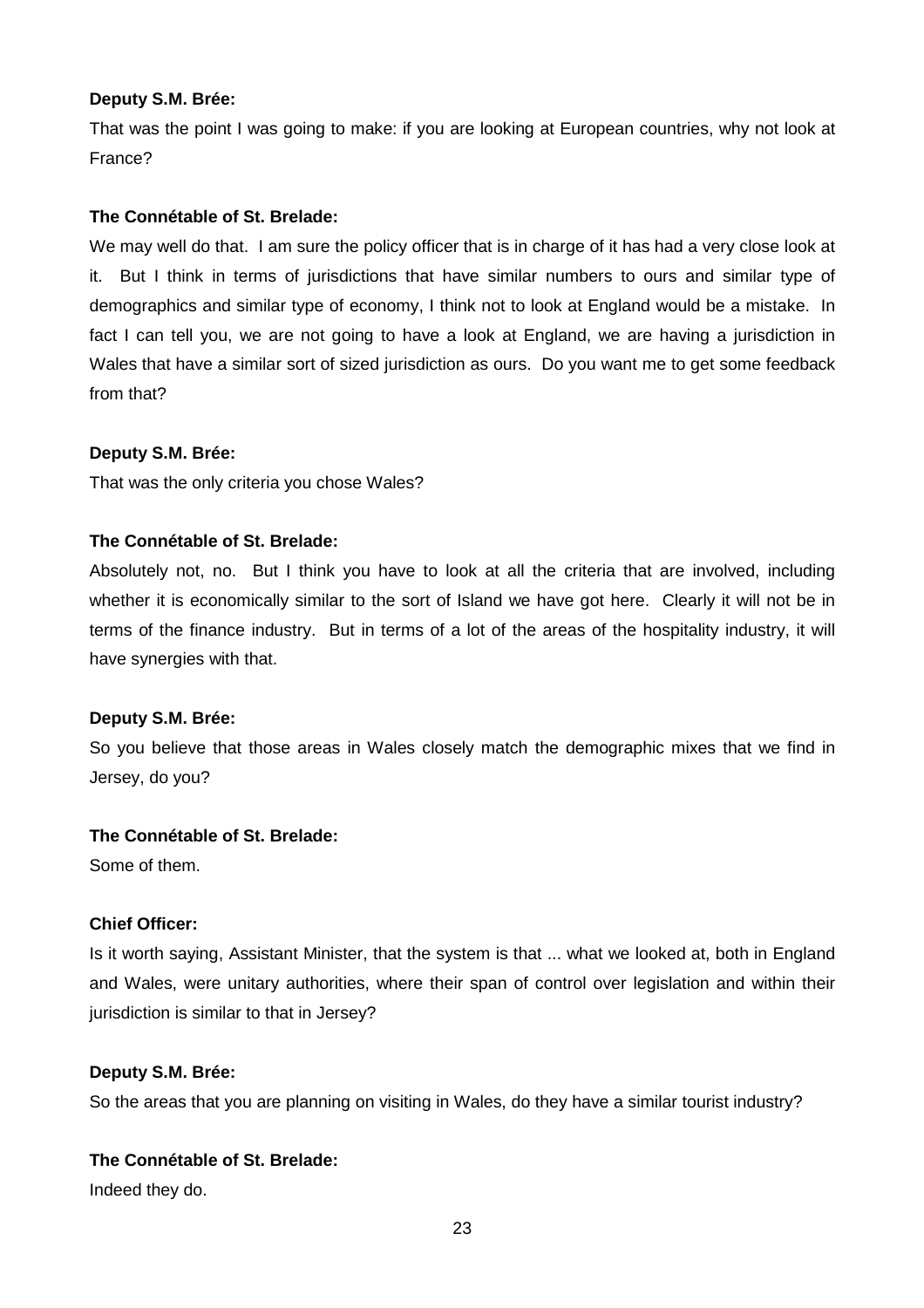Sourcing tourists from the same areas of the world as Jersey?

# **The Connétable of St. Brelade:**

Almost exactly the same, I should imagine. I think 82 per cent of our tourists come from the U.K. and I think the vast majority of people who holiday in the U.K., particularly in the region that we are talking about, are very similar.

## **Deputy S.M. Brée:**

So they have a similar finance industry, looking at bringing people over from overseas?

## **The Connétable of St. Brelade:**

Like I have just said, that is clearly not the case.

## **Deputy S.M. Brée:**

Therefore, I would then question why you would choose Wales.

## **The Connétable of St. Brelade:**

Well …

# **Deputy S.M. Brée:**

Anyhow, that is your choice. It will be interesting to see the results.

# **The Connétable of St. Brelade:**

Can I just say: you will not find that in France either. Let us be clear. We have to find somewhere where it has at least some synergies with what we do.

## **Deputy S.M. Brée:**

Okay. Anything else on the Licensing Law?

## **The Deputy of St. Mary:**

No. The only other point would be: I appreciate you need to look at other jurisdictions. You are talking about a physical visit to these parts. I am thinking of using States money for trips away. Could this not all be done on paperwork from within offices?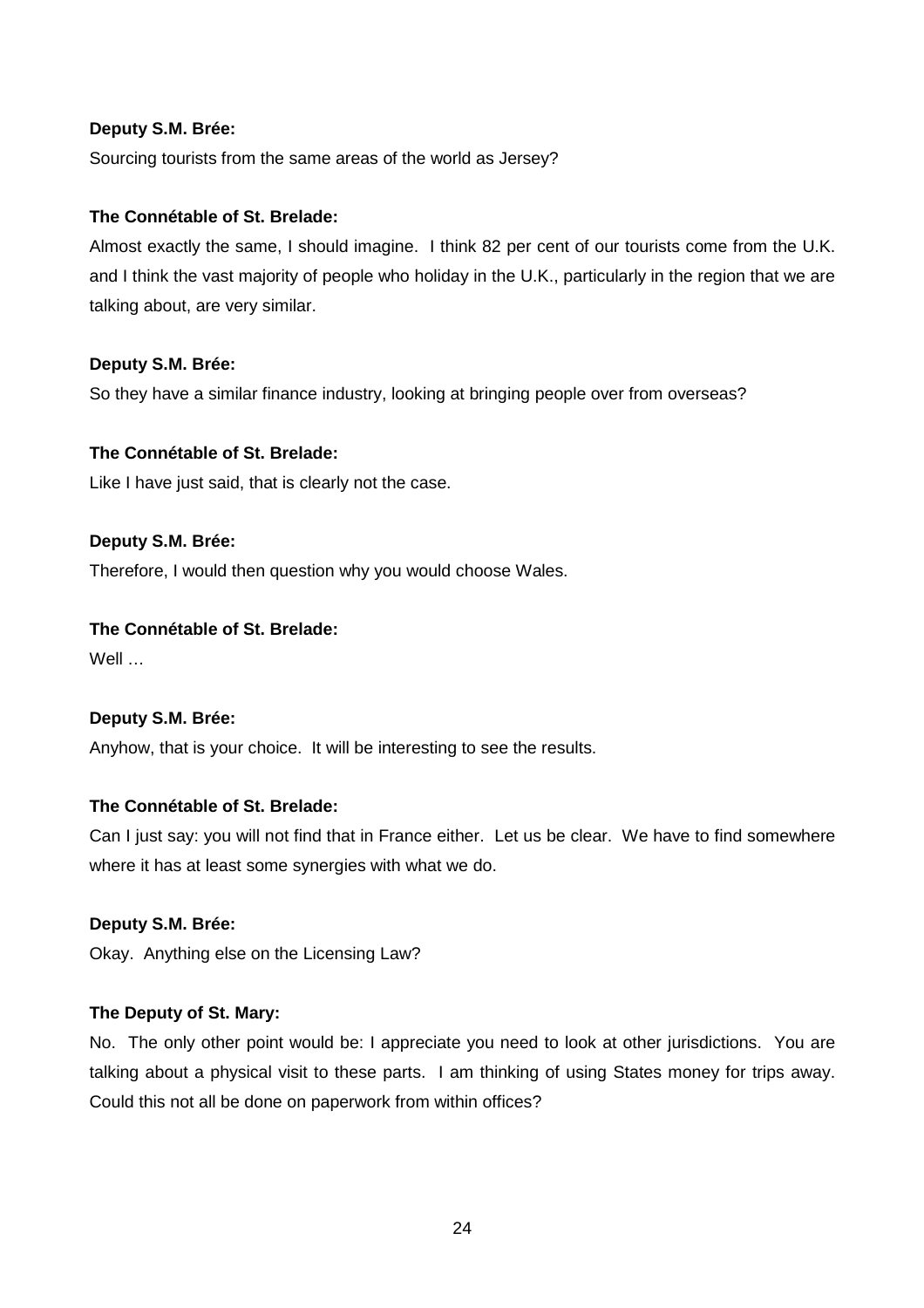#### **The Connétable of St. Brelade:**

Some of it can and some of it has been. Some of the policy development has been done with excellent discussions with 2 authorities. Not just one but 2 authorities have given us some great feedback. But I think it is important that we go and physically see how an independent licensing assembly works in the U.K. It is something that I have certainly got no experience of and I think if we are going to bring something into the States, I think it is important that politically we have some idea what it looks like. I do not think we are talking about taking half the Assembly.

#### **The Deputy of St. Mary:**

I am not challenging you.

#### **The Connétable of St. Brelade:**

I think it is important from an officer's point of view to meet people face to face and have those discussions. I think also politically it is important; that there is some contact between political figures here and those in the jurisdiction we are going to meet.

#### **The Deputy of St. Mary:**

Okay, thanks.

#### **Deputy S.M. Brée:**

We will move on to the next subject matter if we may. I would like to talk to you about Locate Jersey. We hear a lot about the successes of Locate Jersey. I think the question from this panel is how that success is measured, i.e. has any analysis of the direct cost benefit to Jersey been undertaken; laying out, this is the current cost of Locate Jersey versus the direct real known economic benefit?

#### **The Minister for Economic Development:**

Yes. The answer to that is yes. I will just give you an example. In relation to high net-worth individuals, in 2014 approximately £18 million worth of property was sold to high net-worth individuals, generating in excess of £4 million in stamp duty. The average over the last 5 years is £1.4 million in stamp duty alone. That is just one tangible example of the benefits. Of course, on top of that, as we know, the high net-worth individuals and families will be paying a minimum amount of income tax. Those are the 2 key areas. Of course, over and above that there are all sorts of other examples. We have some examples again, which I am not going to be indiscreet enough to mention names and examples. But many of these high net-worth individuals are very generous and support the community in many different ways. Locate Jersey continues to have a very successful time. In 2015 they have received 16 high-value applications. There have been 16 approvals. The 5-year average is 12. So we have been approving about 12 a year, but it has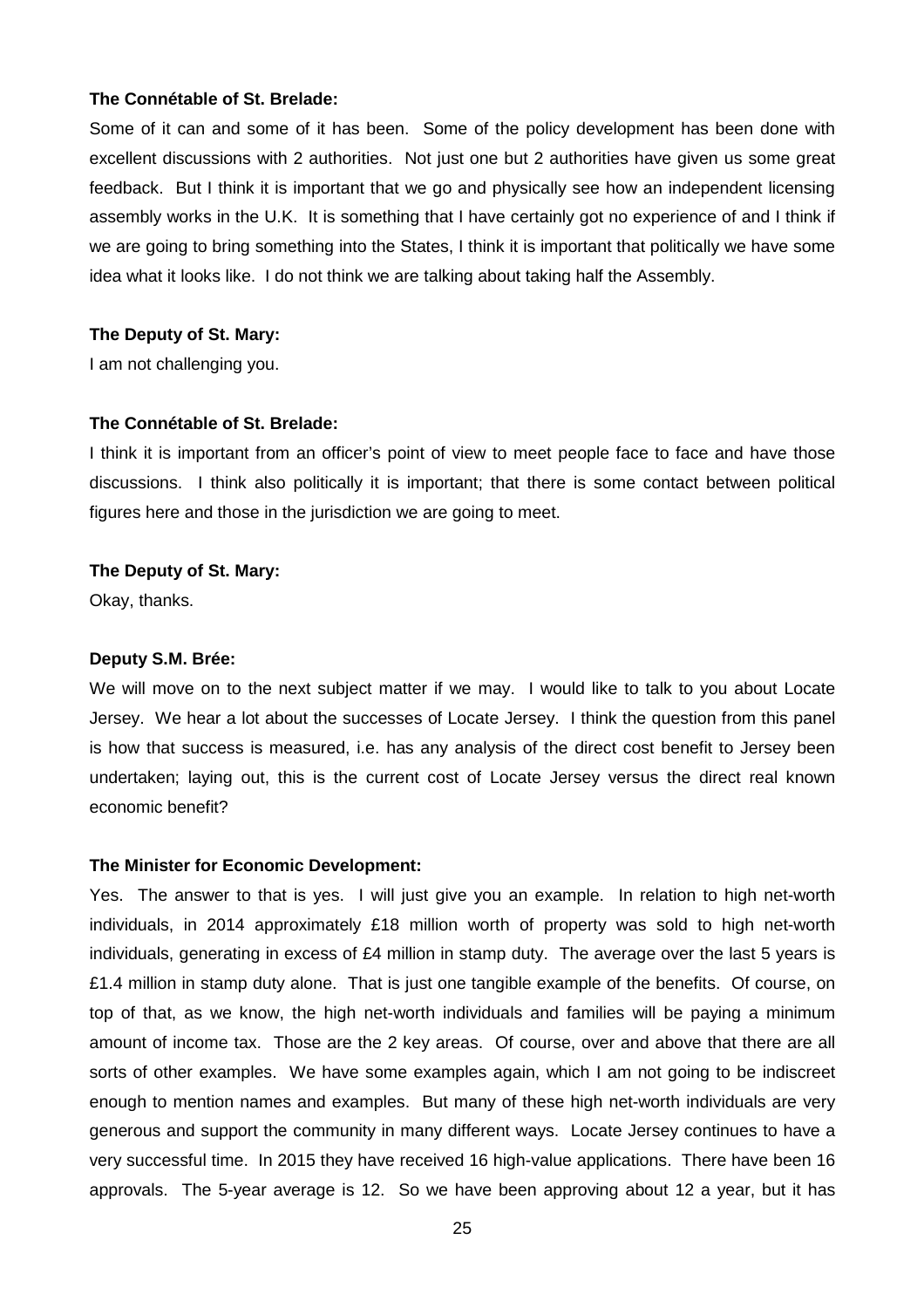been moving up nicely. There were 119 first-time inquiries. They have had 66 meetings with interested clients or intermediaries and 70 meetings with approved clients, in terms of aftercare. So they do really offer the full package. I think the figures speak for themselves.

#### **Deputy S.M. Brée:**

The point I was trying to make was not what are the publicly quoted successes of Locate Jersey, but more trying to look at the cost benefits.

#### **The Minister for Economic Development:**

Okay. I will just spell it out for you, Chairman. Registration fee is £80,000. Stamp duty is £4 million …

#### **Deputy S.M. Brée:**

That was a one-off. I am afraid that 2014 figure was a one-off. The average is a lot less.

#### **The Minister for Economic Development:**

Okay. The average over the last 5 years, I will repeat, was £1.2 million per year.

#### **Deputy S.M. Brée:**

Yes, because you have to take an average figure.

#### **The Minister for Economic Development:**

Tax receipts, a minimum recurring annual contribution of £2.6 million. New businesses being created, leading to new jobs … because a number of these individuals have created new businesses in Jersey with new net jobs. Of course, they spent a huge amount of money in the construction industry, building houses and improving houses, as well as houseboats and planes. The first aircraft registered on the Jersey aircraft registry was the Cessna Citation belonging to a high net-worth individual. So those are just a few of the benefits.

#### **Deputy S.M. Brée:**

What are the annual running costs of Locate Jersey, both direct and indirect?

#### **The Minister for Economic Development:**

Could you give the exact figures, please?

## **Chief Officer:**

Not off the top of my head, exactly, but it is around about £750,000 to £800,000. In stamp duty alone the activity of Locate Duty was over £4 million.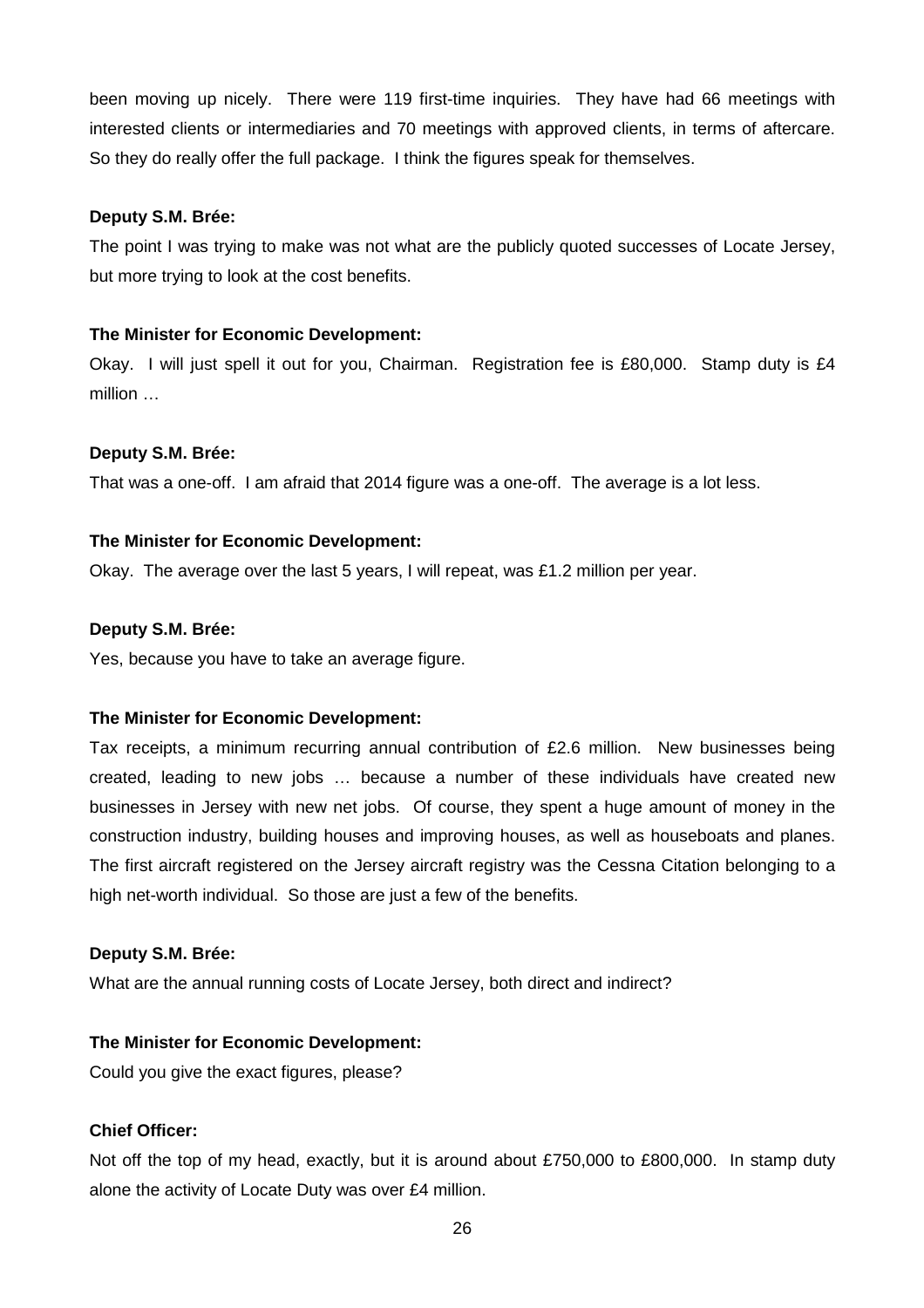#### **The Deputy of St. Mary:**

Yes. If I may intervene. I mean, the scenario I used to deal with in my former life, high net-worth individuals came to us and went through the various processes. There always has been a set of people coming in any event, who came without the input of Locate Jersey.

#### **Chief Officer:**

I think the key here, and it comes back to something the Chairman has just said, 2 maybe 3 years ago we made a conscious decision to both increase and change the way that we approach the potential high net-worth community. As a consequence of that, we have gone from what was at the time an average of about 8 approvals. We now had 20 last year and the same number, if not more, this year. If you ask each and every one of those individuals whether or not the work of Locate Jersey has made a positive impact on their decision to move to Jersey, the answer would be yes.

#### **The Minister for Economic Development:**

Can I just add to that? It was a whole new ... Locate Jersey put the business of attracting high net-worth individuals into the premiership. Raising the profile of Jersey was so important, because as we all know, we all promote Jersey wherever we go. Most people know of us, but do not know a lot about us. I think Locate Jersey has done a really, really good job in raising our profile to the point that we now have over 200 interested high-net-worth individuals in the pipeline. Of which 4 pretty much agreed for this year and 5 are pretty much agreed for 2016.

#### **Deputy M.J. Norton:**

Can I just add to that, Minister? Job-wise, we mentioned jobs earlier on, 185 locally qualified jobs and 42 non-qualified have come in during that time.

#### **Deputy S.M. Brée:**

As a direct result of high net-worth individuals coming into the Island?

**Deputy M.J. Norton:** Yes.

**Deputy S.M. Brée:** Is that new or net new?

#### **Deputy M.J. Norton:**

That, as far as I am aware, are new jobs.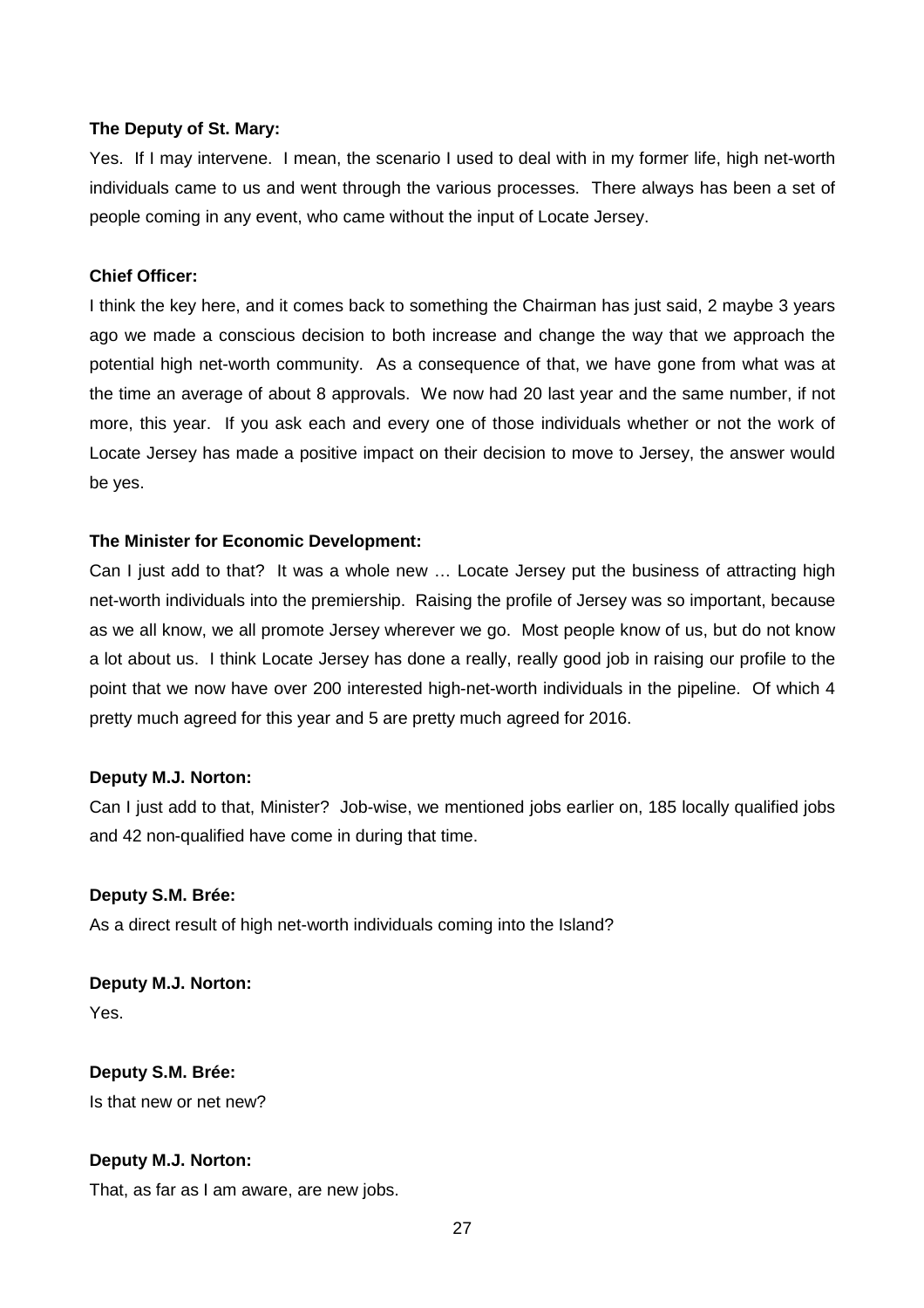That is net new, because licences have been given.

# **Deputy S.M. Brée:**

Yes. So of those licences, how many have been filled?

**Deputy M.J. Norton:** Sorry, of which licences?

**Deputy S.M. Brée:** You are saying that licences have been issued. How many have been taken up and used?

**Deputy M.J. Norton:** 42.

**Deputy S.M. Brée:** Out of 185, did you say, licences?

**Deputy M.J. Norton:** No, I said 185 were locally qualified jobs created.

**Deputy S.M. Brée:** Okay.

**Deputy M.J. Norton:** Of non-qualified, with licences given, 42. It is constantly changing. It is a snapshot.

## **Chief Officer:**

I think it is just worth clarifying for the record, what we have talked about up until this point are high net-worth individuals coming into the Island. What Deputy Norton is saying is that that is one element of …

**Deputy S.M. Brée:** It is one aspect of it.

**Deputy M.J. Norton:**

It is just one aspect.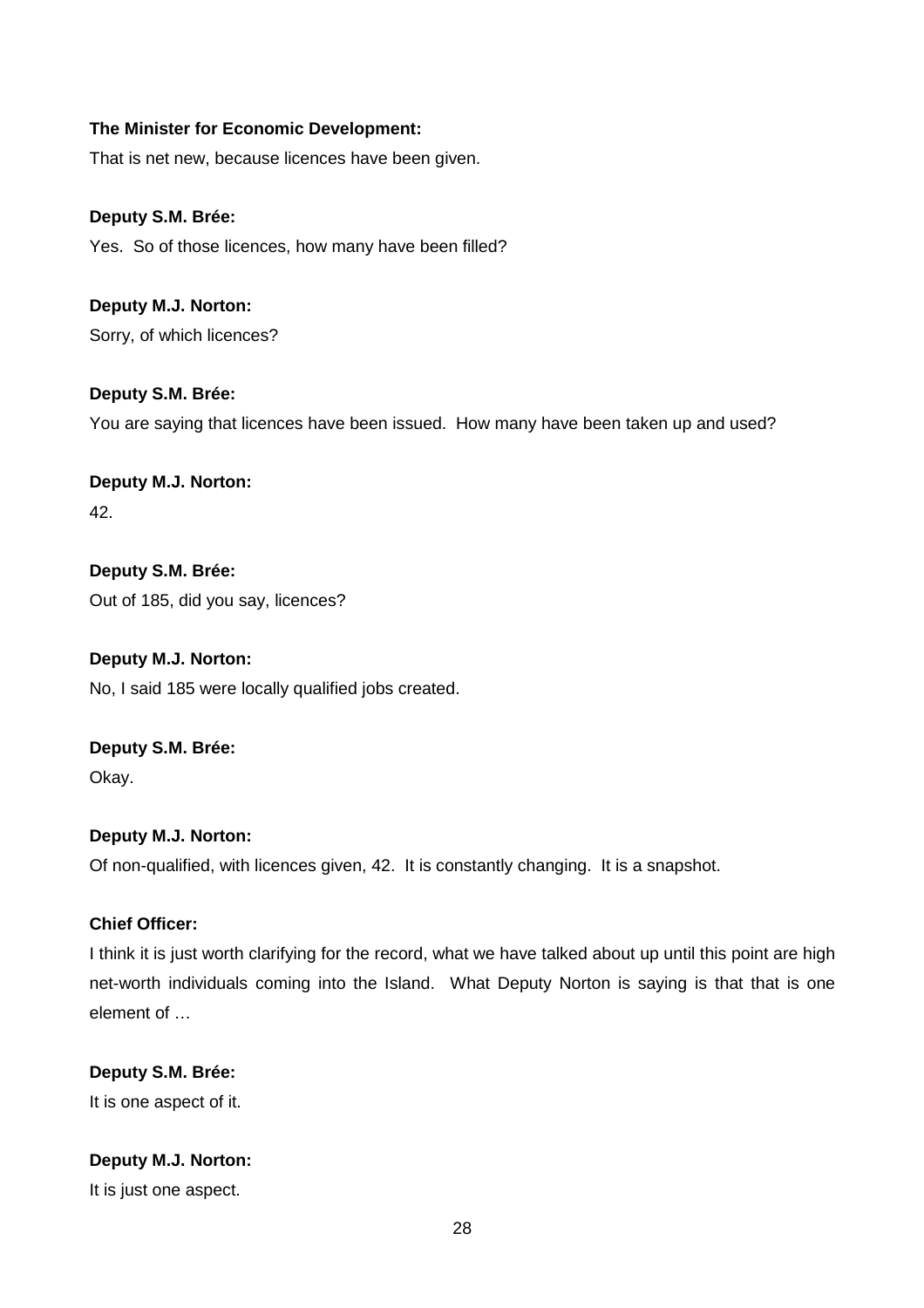## **Chief Officer:**

The other element of Locate Jersey work is, which Deputy Norton is referring to, attracting businesses, attracting inward investment to the Island. In 2015, as he quite rightly says, we have attracted 185 new job opportunities. I think perhaps the number you may be as interested in, if you do not mind Deputy…

#### **Deputy M.J. Norton:**

No, please.

## **Chief Officer**:

…is that since Locate Jersey started their work they have created 1,881 job opportunities, of which 1,303 have been filled. That is quite a high percentage. The businesses come in with 3 or 4 or 5 year plan and approval. So not only are the level of opportunities created … I think we have to put this into the context of the fact that we are looking at the moment, in Jersey, at record levels of employment. This has made a positive impact on that.

## **Deputy M.J. Norton:**

I think added to that, finally on this, for me, is that both the Isle of Man and Guernsey see this as such a great thing that they are imitating and doing this. They are doing this for the very reasons that we are doing it.

## **Deputy S.M. Brée:**

Talking one area about the high net-worth individuals coming into the Island and the effective tax thresholds that these individuals are required to undertake to pay, I believe the figure of £125,000 a year minimum. Is that still correct?

## **Chief Officer:**

Yes.

## **Deputy S.M. Brée:**

Is the tax that they undertake to pay … I believe it is 1 per cent then on their overseas activities as well. When was that £125,000 a year set? When was that agreed upon?

## **The Minister for Economic Development:**

That was before my time as a Minister.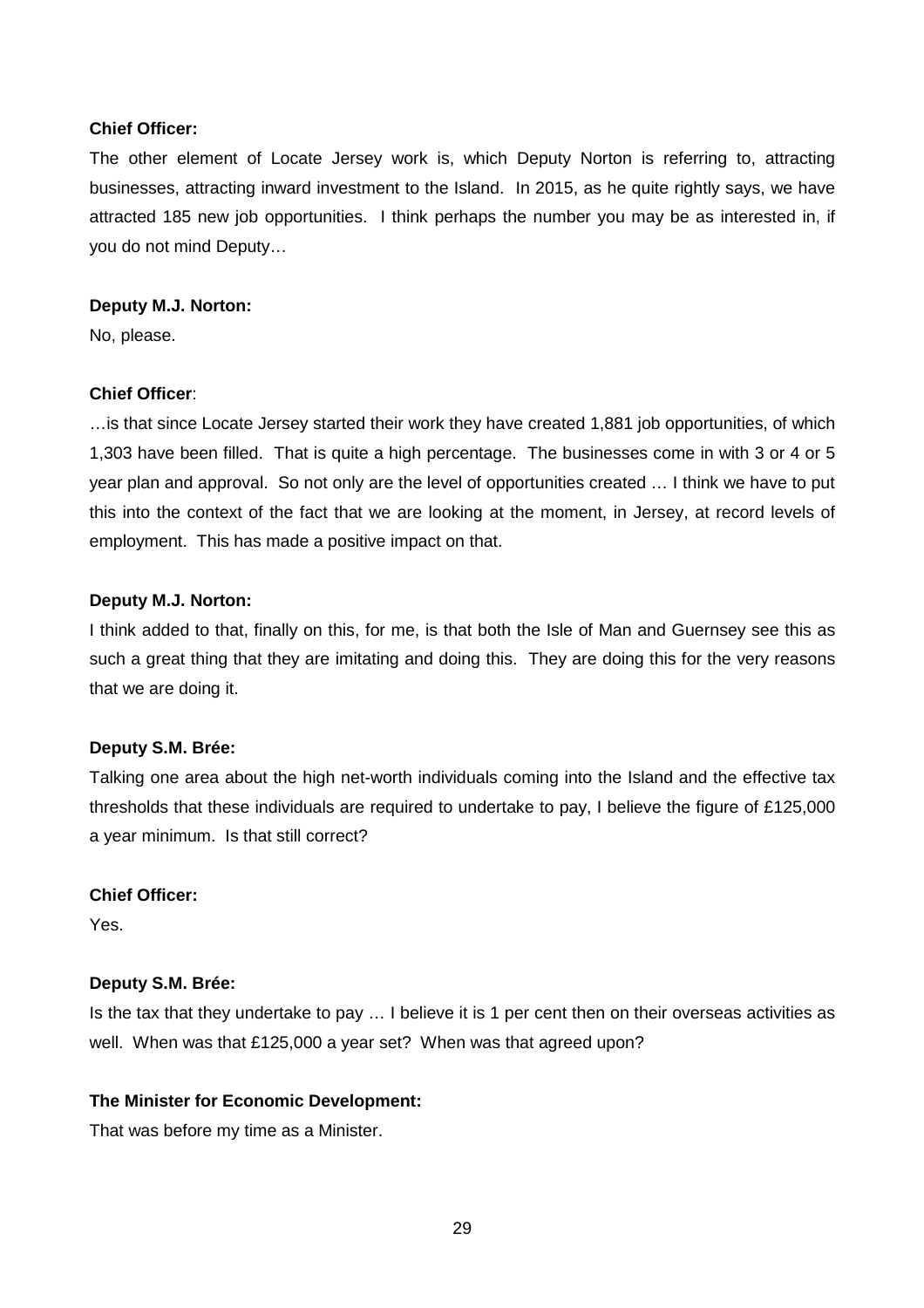# **Chief Officer:**

Maybe 3 years ago. 2011.

## **Deputy S.M. Brée:**

Right. Why has it not been updated to take account of inflation?

## **The Minister for Economic Development:**

I understand there is due to be a review on this in 2016.

## **Chief Officer:**

It is the Treasury.

## **The Minister for Economic Development:**

It is the tax, it is the Treasury. There is a review scheduled for 2016.

## **The Deputy of St. Mary:**

Sorry, is this review centring on that one set amount of £125,000 or is it looking towards the 1 per cent on overseas or above that or both?

## **The Minister for Economic Development:**

I do not know, is the answer. But I would imagine, and I would hope, the Treasury and all relevant parties would look at the value of the offering and make the appropriate decisions. They may decide to decrease it. They may decide there is an opportunity to obtain more tax from these people.

## **Deputy S.M. Brée:**

Just to correct: it was set in 2011. We appreciate it is the Treasury who will have to review it. It just seems a bit strange that £125,000 a year for a multimillionaire is not a huge amount of money when you compare ordinary residents in Jersey who are having to pay 20 per cent. Anyhow, I think on the tax side of it there is a question that David has about the impacts. That was a comment, not a question, by the way.

#### **The Minister for Economic Development:**

I wish my tax bill was £125,000.

## **Deputy S.M. Brée:**

Well you are obviously earning far too much money, Minister.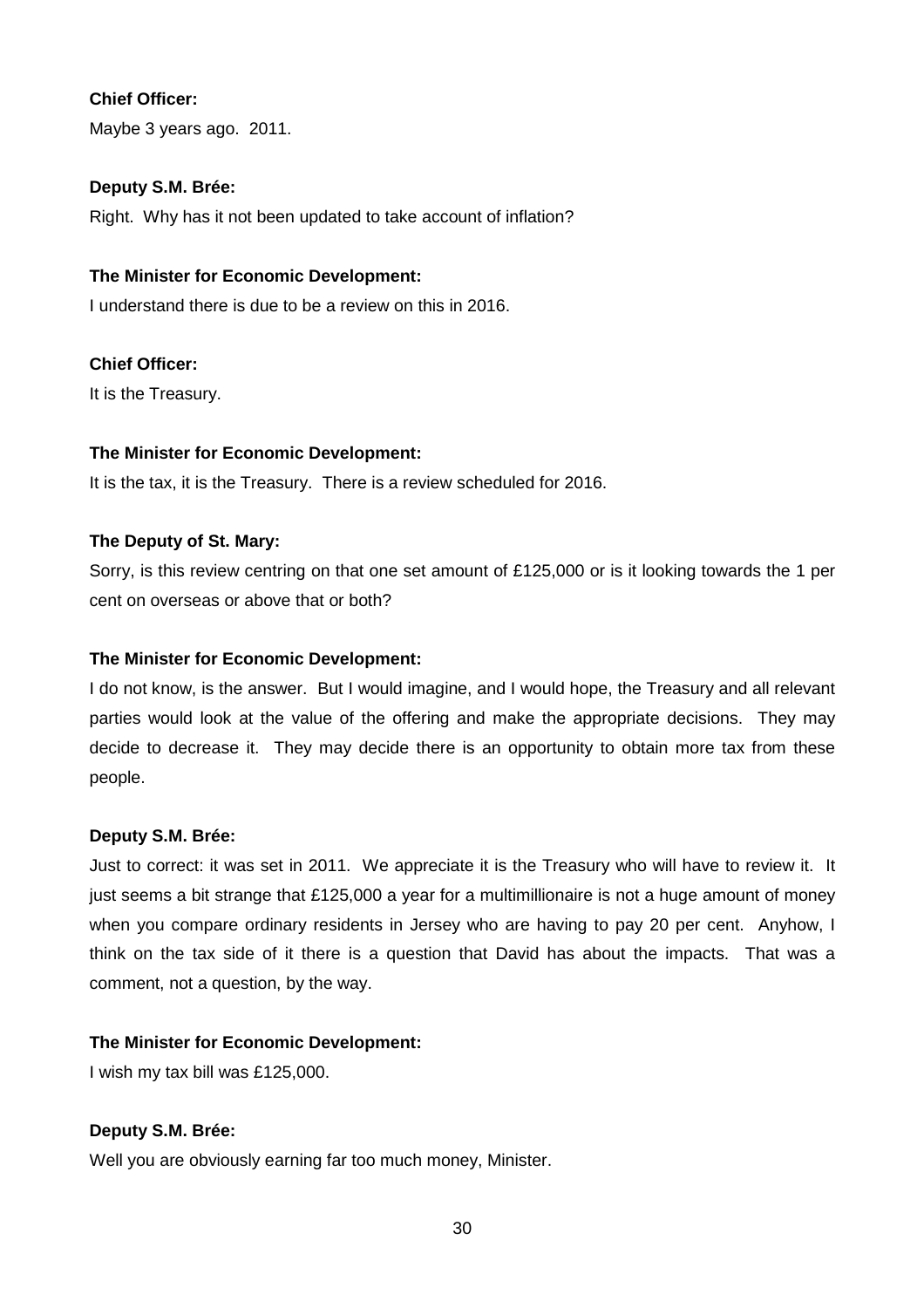No, I wish it was £125,000 not reducing it, I wish I had to pay that much.

#### **The Deputy of St. Mary:**

Yes, the question I have, as I say it comes with my earlier domain so I have an interest in it, is: do I take it that the focus has been on U.K. immigrants on bringing high net-worth individuals to the Island or is it more global than that?

## **Chief Officer:**

It is more global than that. It has to be said, the majority of the relocations are people who are U.K. resident. But we have also had relocations from other jurisdictions as well. Just to make one other point, the £125,000 threshold is … we are in a competitive marketplace for high net-worth individuals. They have the ability, if they so choose, to go anywhere. It is already at a very high level compared to competitive jurisdictions.

[15:30]

#### **The Deputy of St. Mary:**

Sorry, just clarifying my point really, the general theme I have is that the U.K. are changing their taxation laws and the various suspects which will have some influence on the amount of trade from that. I am requesting to what extent do Treasury update you on taxation legislation which might have an impact on what you do.

## **The Minister for Economic Development:**

I am not sure I understand.

## **The Deputy of St. Mary:**

For one thing, for the moment, the U.K. Government has announced changes as of 2017 …

## **The Minister for Economic Development:**

That is the recent pronouncement by the U.K. Chancellor of the Exchequer has certainly led to more uncertainty about resident non-doms in the U.K., which has led to more inquiries coming in.

## **The Deputy of St. Mary:**

That is occurring. Your overseas person will … the traditional way was to hold property through a Jersey company, now it is going to be look-through. So him being in U.K., living in a property owned by a Jersey company is not going to work in the future. So there is scope for him sitting here instead, is there not?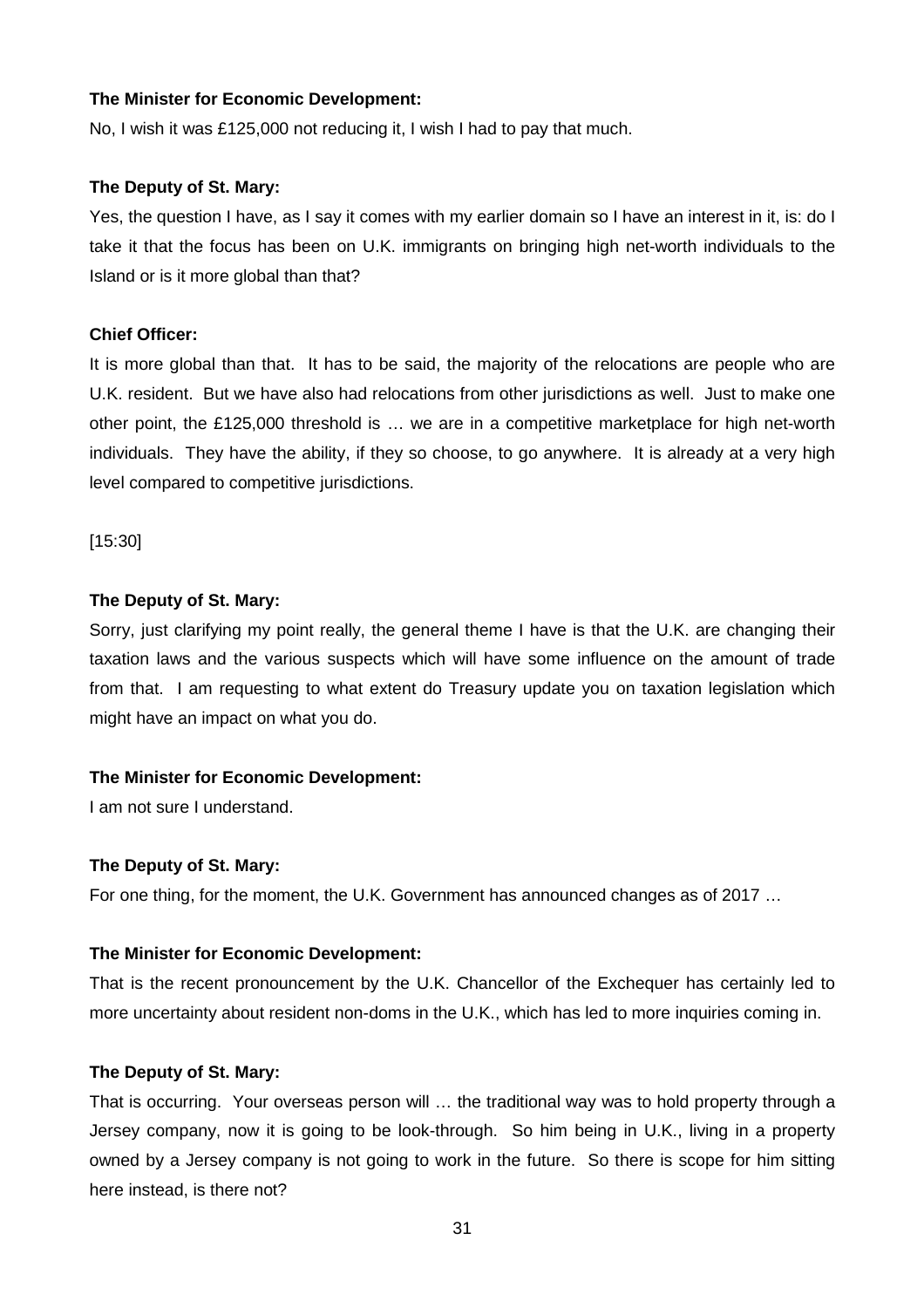I think it is fair to say that the majority being that individual's net now look … that mainly people have made their money and are looking for quality of life. I think that is our key selling point.

#### **The Deputy of St. Mary:**

Again, on this theme, in earlier years there used to be a limit on the number of persons per year who could come in on that basis. Is there a goal or limit now set? How many people you encourage …

## **Deputy M.J. Norton:**

I think you have to judge every application as has happened on its individual merit, on its benefit to Jersey. Going back to your previous point about U.K. resident and targeting that, as the officer said, we not only have those coming in from the U.K. but from other jurisdictions, Bermuda, Guernsey, Switzerland and many others, because they are seeing us as attractive, because we are competitive.

#### **Deputy S.M. Brée:**

Okay. One final question on the tax thresholds, to pick up on a comment I believe your Chief Officer made: would you, Minister, be in favour of reducing the minimum tax threshold for high networth individuals coming into the Island?

## **The Minister for Economic Development:**

I think that is an impossible question to answer without having a lot more facts on which to base my answer. I think it is important that we maintain a healthy flow of high net-worth individuals. They contribute to the Island. They have a very low footprint …

## **Deputy S.M. Brée:**

So you would not be against reducing the figure? Let us put it that way.

## **The Minister for Economic Development:**

It is a matter for the Treasury. I would not be opposed … I would not support anything that would be detrimental to the work that Locate Jersey are trying to do, while at the same time seeking to make sure we get the best deal for Jersey.

## **Deputy S.M. Brée:**

Okay. All right.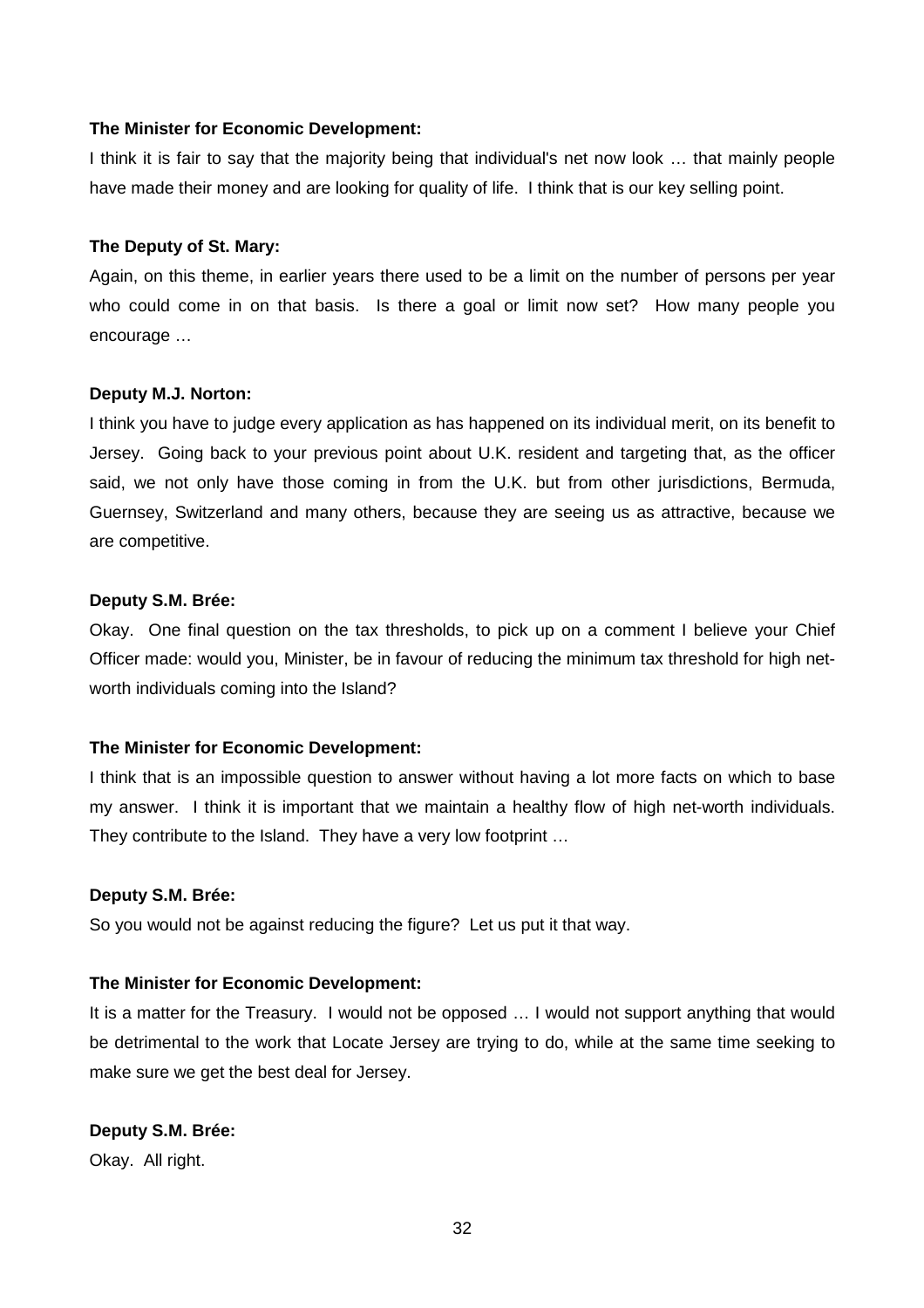I would not want to undervalue the Island. I would not want to overvalue it. We need to pitch it at the right place.

#### **Deputy S.M. Brée:**

Okay. Shall we move on?

#### **The Deputy of St. Mary:**

Yes. Having asked you and your colleague about the success of Locate Jersey, can we ask the same question about Visit Jersey in its new format? How is it faring?

#### **The Minister for Economic Development:**

It seems to be faring very well, although it is early days. I think there is a honeymoon period and it is coming to its end. I did say to the Chairman and the Chief Executive: "You have got a bit of a freebie with the Island games in 2015." They were starting from a good place. Now the big challenge is continuing the growth in the years ahead. I have to say, I am very encouraged by their destination plan. I think they have really looked at it from an outside perspective. I think we have always been quite insular with the way we have marketed ourselves as a tourism destination. I am not knocking the excellent work that Jersey Tourism did for decades; it was really superb. But having somebody with the global experience of the new Chief Executive of Visit Jersey and some of the team he is working with. It has been a revelation. They have put in place 21 recommendations and some really good ideas. They have combined that with some excellent statistical work.

#### **The Deputy of St. Mary:**

Yes. Putting success to one side for the moment, can you describe the actual structure of Visit Jersey? It is a curious one.

## **The Minister for Economic Development:**

There is a Visit Jersey board. I would hope it is very straightforward. There is a Visit Jersey board working on an annual agreement, with an approved business plan with the Economic Development Department. The board then employs the team at Visit Jersey and manages the team at Visit Jersey. The Chief Officer just wants to put a little more flesh on those bones, in terms of the type of structure.

#### **The Deputy of St. Mary:**

Is the board only board of the company, which in turn is owned by a charitable trust?

33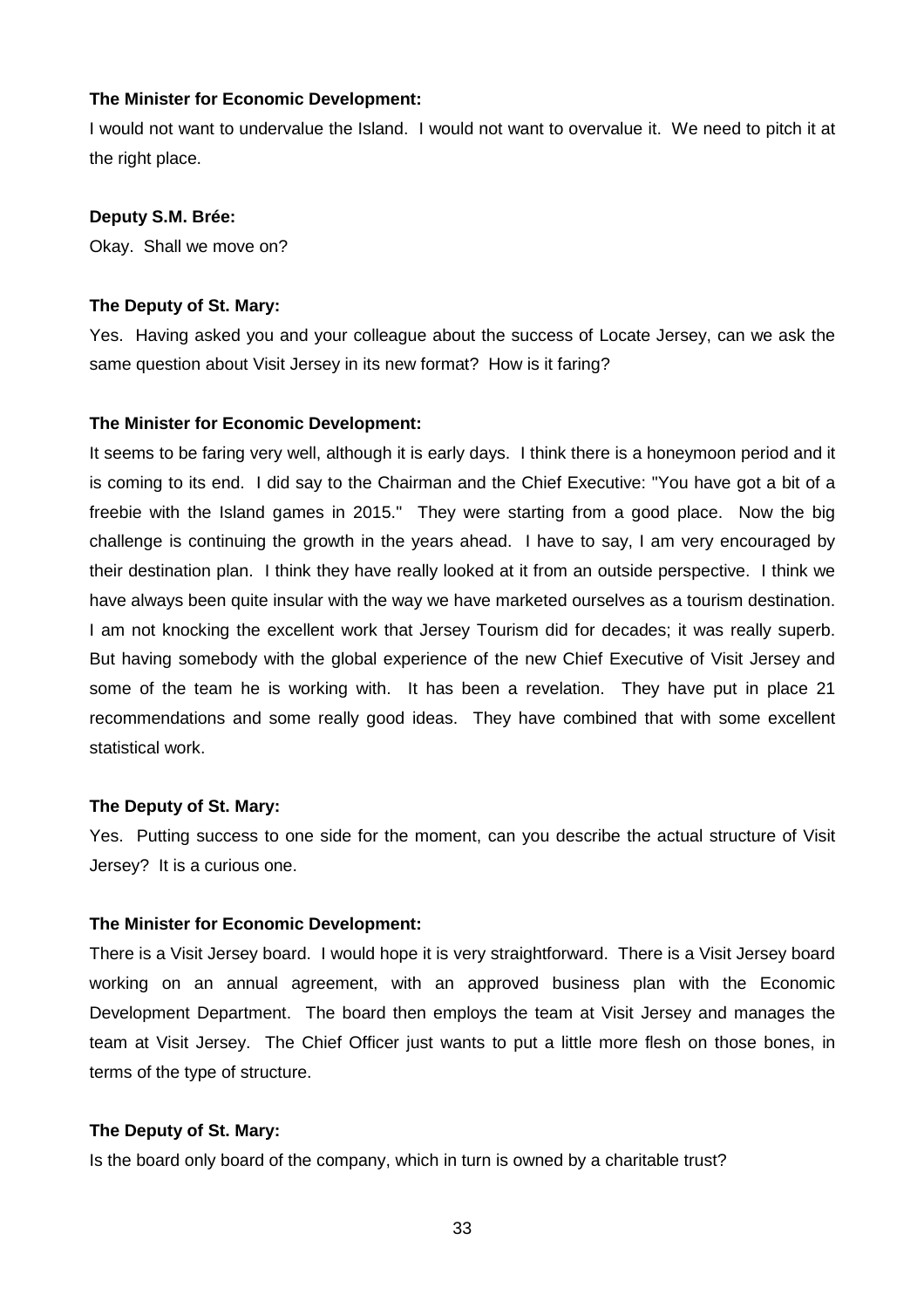## **Chief Officer:**

Yes, it is a …

# **The Deputy of St. Mary:**

What I am trying to get to is the degree of control the States have over tourism that it does not seem to have on the face of it.

# **Chief Officer:**

The Minister retains control through approval of the Annual Business Plan. We operate with a partnership agreement which is consistent with all of our financial directions. The board is effectively a delivery mechanism. They publish and agree with the Minister a business plan for the forthcoming year, with targets that are associated with it, primarily visitor growth and growth expending in the Island. All of that information is obviously collected. They report against that. That is how the Minister has oversight. If there is something in that plan that the Minister does not like or wishes to amend then it is up to him so to do in his approval of the plan. As it is with Jersey Finance, as it is with Jersey Business, as it is with Digital Jersey. It is the same model that we apply across all of our external delivery partners. The thought that the Ministers do not have discretion, well they do, because they are the people providing the funding and they have to approve the plan which allows the organisation to execute that plan in the forthcoming period.

## **The Deputy of St. Mary:**

I was really concentrating on the fact that the Visit Jersey entity is owned by a trust rather than …

## **Chief Officer:**

Yes.

# **The Deputy of St. Mary:**

… with the Ports and Harbours where we …

# **Chief Officer:**

It is not. Yes, it is completely different. It is …

## **The Deputy of St. Mary:**

I realise that, yes.

# **Chief Officer:**

It is not incorporated. It is a grant-funded body, with its own board and its own organisation, independent of the States, but fully funded by the States and subject to a partnership agreement,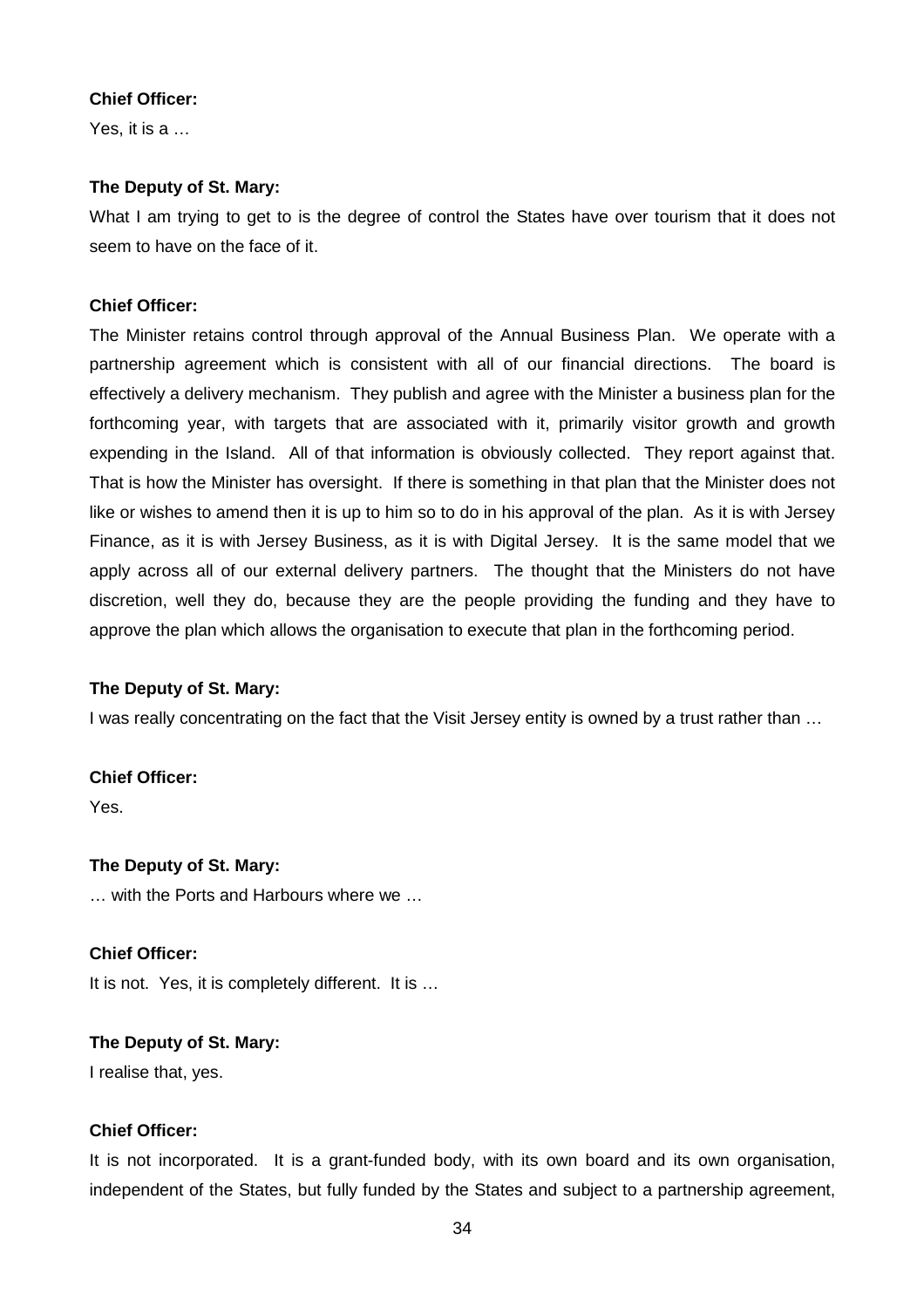which has built into it an annual business plan approval process. The person who approves that is the Minister for Economic …

# **The Deputy of St. Mary:**

The control exercised by the States is through the partnership agreement, in effect?

**Chief Officer:**

It is, absolutely.

**The Deputy of St. Mary:** Okay.

**Chief Officer:** Which I think this panel has copies of, by virtue of …

# **The Deputy of St. Mary:**

I just wanted to read over it again. Okay.

# **Deputy S.M. Brée:**

Okay. Can I ask a question then? You, Minister, approve a business plan, you then provide funding to Visit Jersey, as a charitable trust, to carry out that business plan. Visit Jersey fail to carry out the business plan. What happens?

# **The Minister for Economic Development:**

Hypothetically?

# **Deputy S.M. Brée:**

No, not really. It is basically saying: where are the controls? You have approved their annual business plan. You have given them the money. What happens?

## **Assistant Director:**

There is not just an annual business plan, there is an overarching 3-year high level business plan, which is approved as well.

# **Deputy S.M. Brée:**

Yes, it is a business plan. It means nothing. It is not a legal document.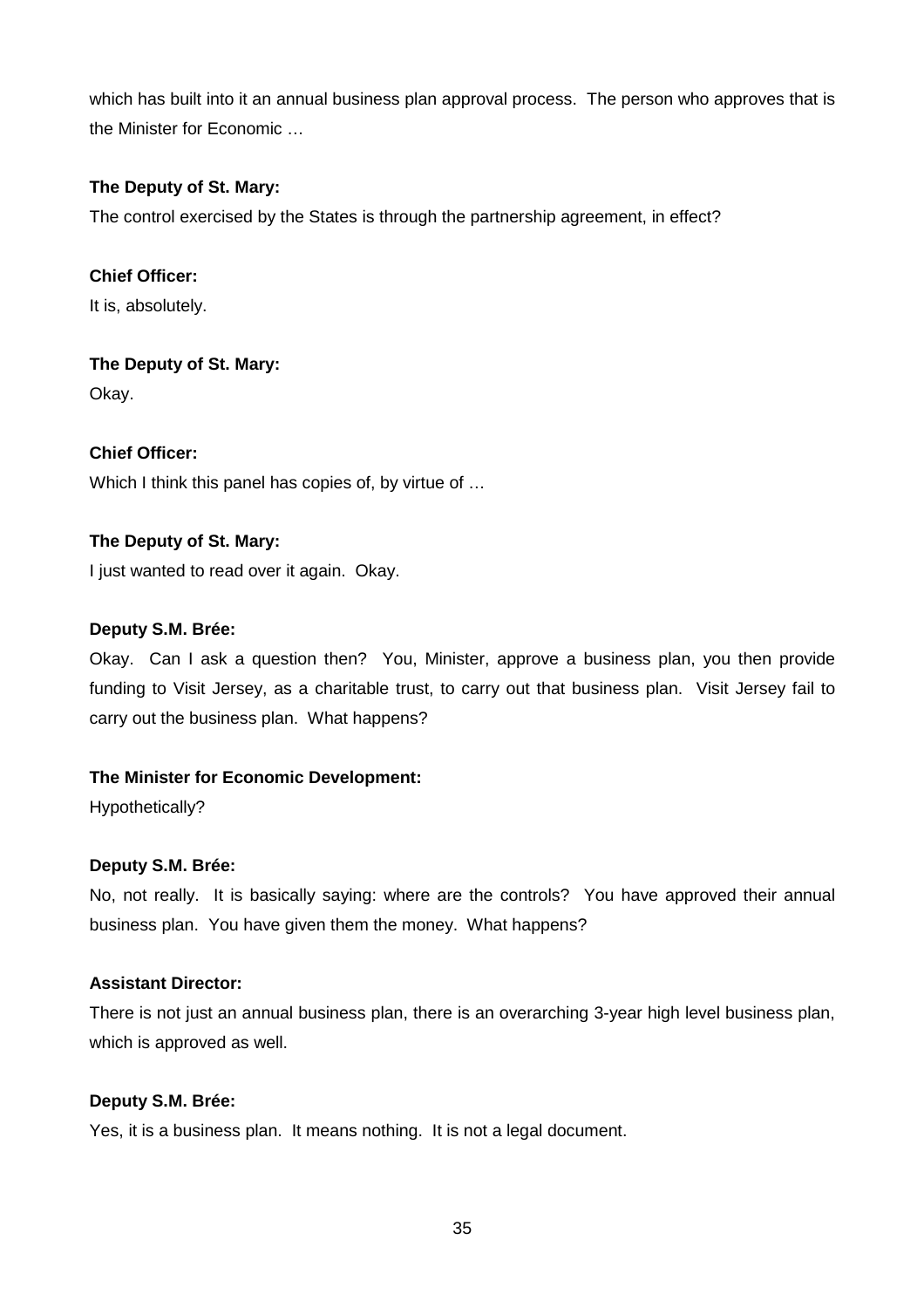#### **Assistant Director:**

No. In a hypothetical situation, if there was any sign that there was systemic failure, that Visit Jersey, Digital Jersey, Jersey Finance, et cetera, were failing in their mission, then obviously we would have to investigate how we market and promote the Island of Jersey. We would investigate other options. Essentially a business, Visit Jersey Limited, would be failing …

#### **Deputy S.M. Brée:**

So you allow Visit Jersey to fail …

#### **Assistant Director:**

Clearly that is not what I said.

#### **Deputy S.M. Brée:**

Sorry, I do not understand.

#### **Chief Officer:**

Let me be very clear here. The Minister approves an annual business plan, within the context of what is put down, quite rightly said, in the business plan. While it is an independent board and it is an independent organisation, in this instance the Chief Officer sits as a non-voting member of that board. By virtue of that relationship, as we have with all the other organisations, has direct and regular information as to the delivery of the business plan. The reason that they submit a business plan, which is done with a great deal of thought and consultation with the industry, with ourselves, is to make sure that we can deliver on the back of it. If there is an issue then that is addressed in real time. So we do not allow an organisation to fail if we think they are diverting from that plan. There is no precedent for that happening. Then obviously we have the ability to intervene, by virtue of our representation as a non-voting member on the board.

#### **Deputy S.M. Brée:**

Why was it not set up as an incorporated body? With the shares being owned by the States of Jersey?

#### **Chief Officer:**

The reason is that we did not see the requirement to incorporate …

#### **The Minister for Economic Development:**

It was not going to be a commercial sort of money-making entity. It was there to deliver marketing and promoting, not be a business in its own right.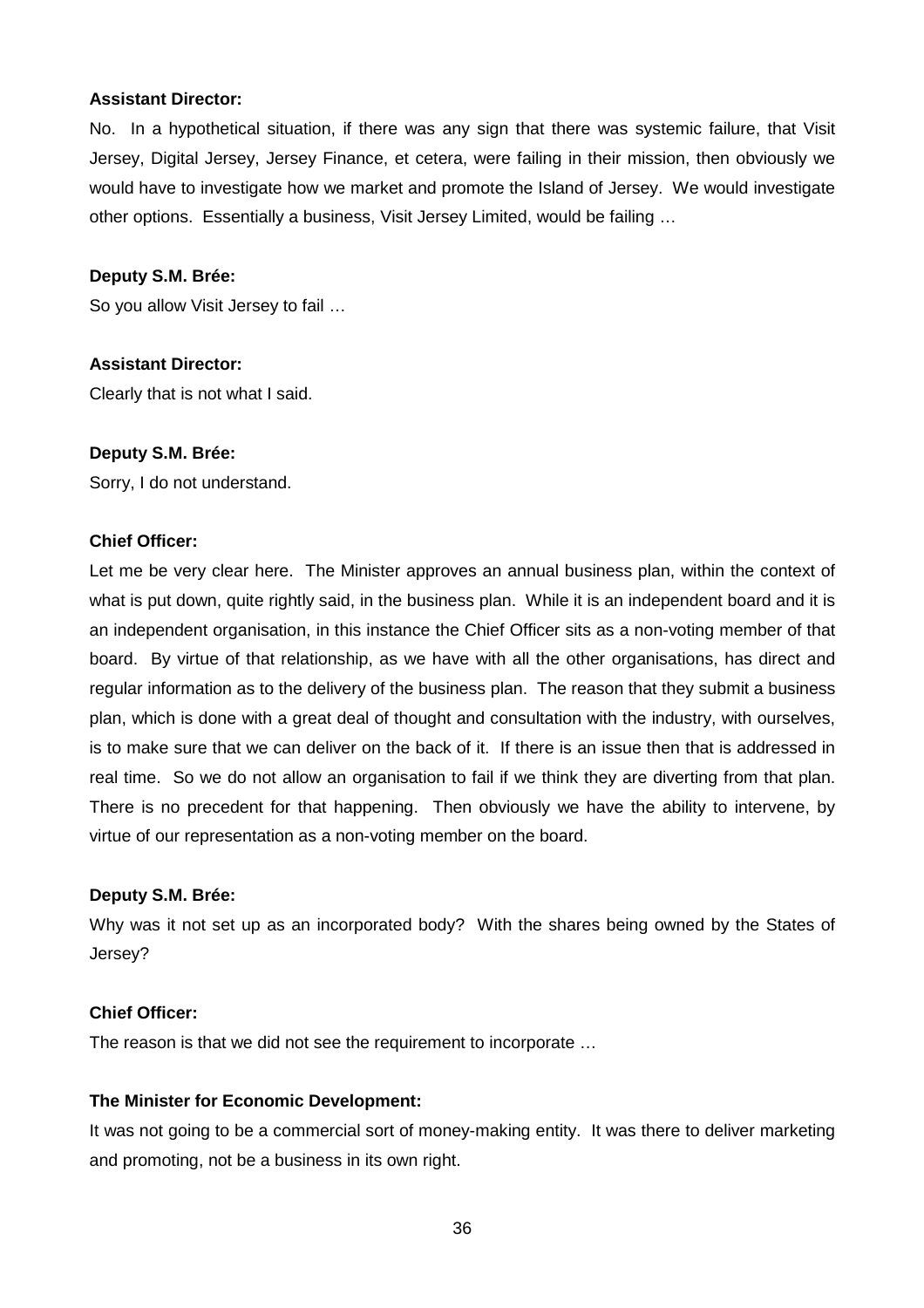## **Chief Officer:**

We have a successful model with Jersey Finance Limited. To be brutally honest, it is faster, easier and more efficient to move things into the non-charitable purpose trust than it is for us to go through a full incorporation of what is a small part of the Economic Development Department's overall activities.

## **The Minister for Economic Development:**

Darren, just to sort of clarify the powers of the Minister, should we see something going drastically wrong then we can take action just to …

## **Assistant Director:**

Yes. Also you would withdraw the funding. As you would with Digital Jersey and with anyone else.

## **The Minister for Economic Development:**

We can replace the board.

# **Deputy S.M. Brée:**

You can replace the board?

## **The Minister for Economic Development:**

Yes.

# **Deputy S.M. Brée:**

Through a charitable trust structure, of which there are protectors.

## **The Minister for Economic Development:**

Through the agreement.

## **Deputy S.M. Brée:**

That would be an interesting case to go before the Royal Court.

## **Chief Officer:**

Our recourse is primarily through ... would ultimately be - and it would never come to this - to withdraw the funding.

# **Deputy S.M. Brée:**

Withholding of any further funding.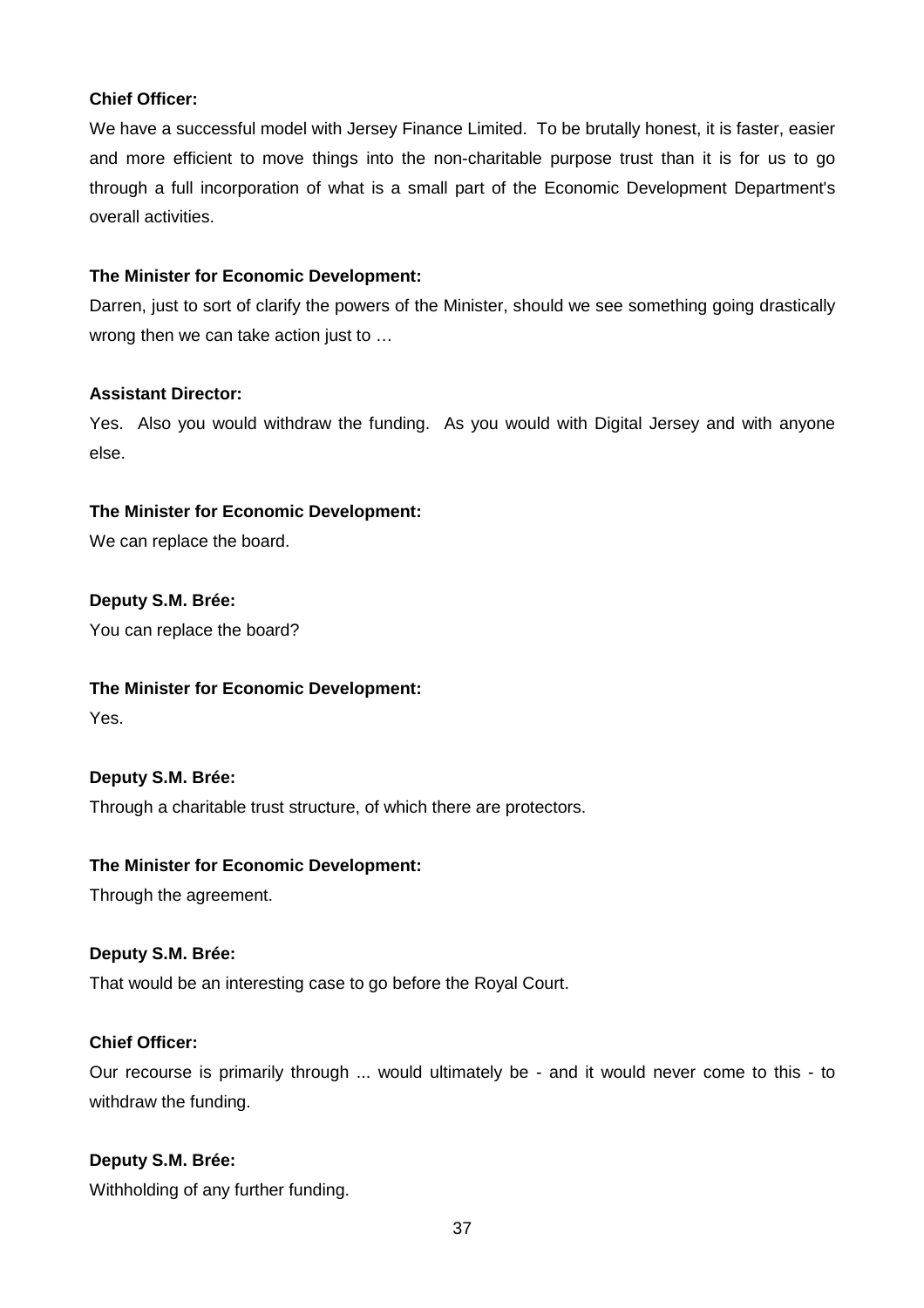Yes, withholding of any further funding. We work very closely with these organisations but as I think Visit Jersey has shown, we have transformed or are in the process of transforming the way the Island is marketed and the way that the analysis is provided over those people who do visit the Island, and that is captured very well in the destination plan. This is done to improve the outcomes and outputs, to achieve the targets that are in there and all the evidence so far ...

#### **Deputy S.M. Brée:**

We are not questioning the aims of the organisation at all. We are merely asking questions about its structure because it does appear to us to be a somewhat strange structure where there is no legal ownership of the entity itself and if funding is going to be approved by the States Assembly in future M.T.F.P.s ...

#### **The Minister for Economic Development:**

As part of the E.D.D. budget through the M.T.F.P. process.

#### **Deputy S.M. Brée:**

Yes, then I am concerned that that funding is being given to an organisation which the States of Jersey do not own. We do not own a charitable trust. You cannot claim a charitable trust. All right?

## **Chief Officer:**

Yes, absolutely.

## **Deputy S.M. Brée:**

So do not please suggest otherwise.

## **The Minister for Economic Development:**

I do not think anybody did in fact.

## **Chief Officer:**

Nobody has.

## **Deputy S.M. Brée:**

But the point I am trying to make is that it does seem a little strange when we are going through incorporating various bodies that you should choose to set up this kind of structure. Funding for 2016, which is where this is leading us to in addition to the M.T.F.P., is obviously key. Where do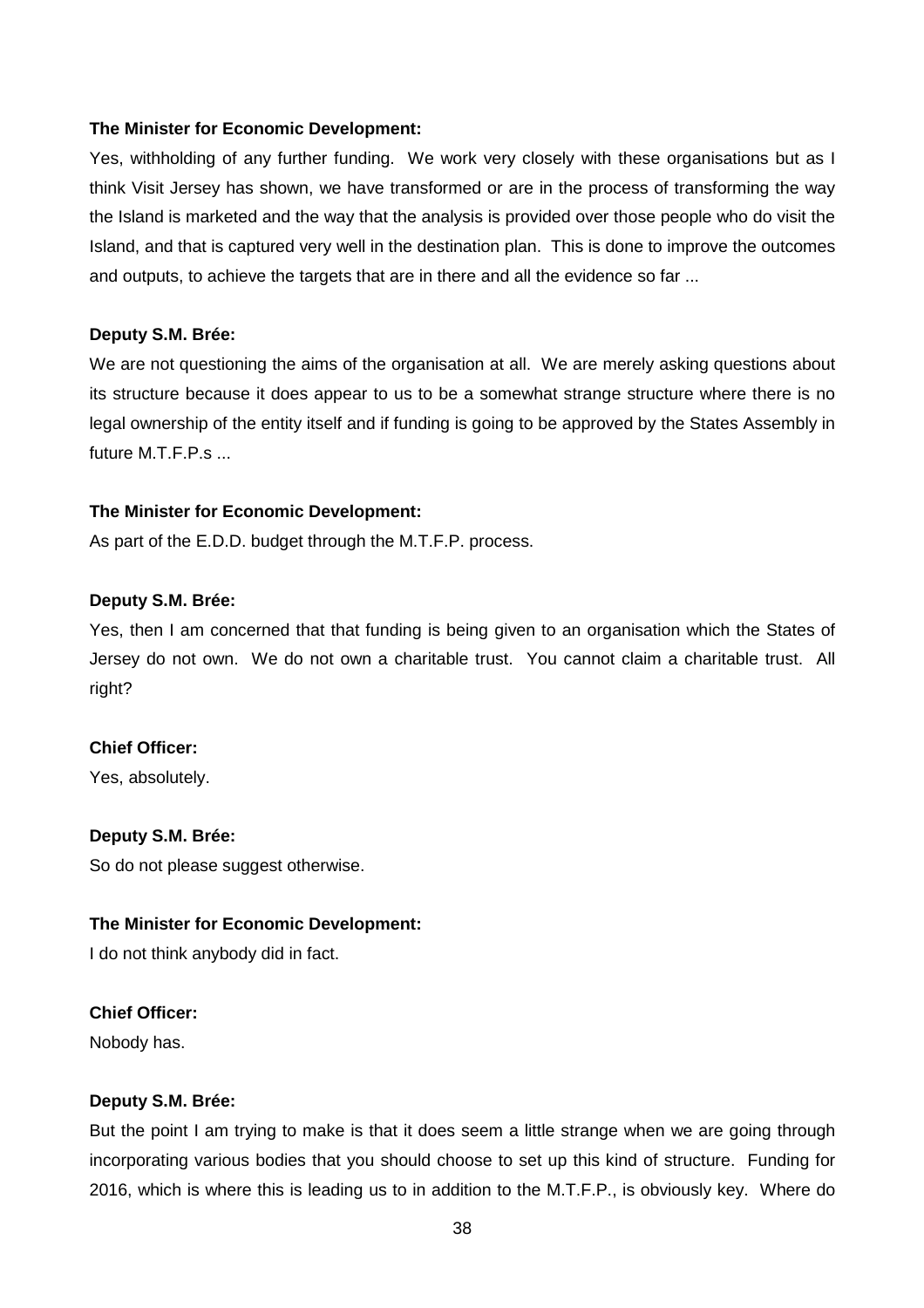you think that funding is most appropriately used in your own opinion? I know Visit Jersey have come out with their business plan but we are obviously keen to understand the Minister's view on these matters.

# **The Minister for Economic Development:**

I am sorry, I am not quite sure what you are ... can you just repeat that please?

# **Deputy S.M. Brée:**

Okay, the funding for 2016.

## **The Minister for Economic Development:**

Do you mean what do I want to see from the £5 million?

## **Deputy S.M. Brée:**

What do you want out of this funding being provided to Visit Jersey? What is the ultimate aim behind this?

## **The Minister for Economic Development:**

The ultimate aim is to increase the size and the value of the visitor economy.

## **Deputy S.M. Brée:**

You firmly believe that the business plan, as put forward by Visit Jersey, will deliver that.

[15:45]

# **The Minister for Economic Development:**

Yes, I do.

# **Deputy S.M. Brée:**

Good.

# **The Minister for Economic Development:**

Yes, I have great confidence in this plan and the people running Visit Jersey. I think we have got our best chance for a long time of doing something really good for tourism.

## **Deputy S.M. Brée:**

Okay. All right, we move on to the next topic. David, do you want to ...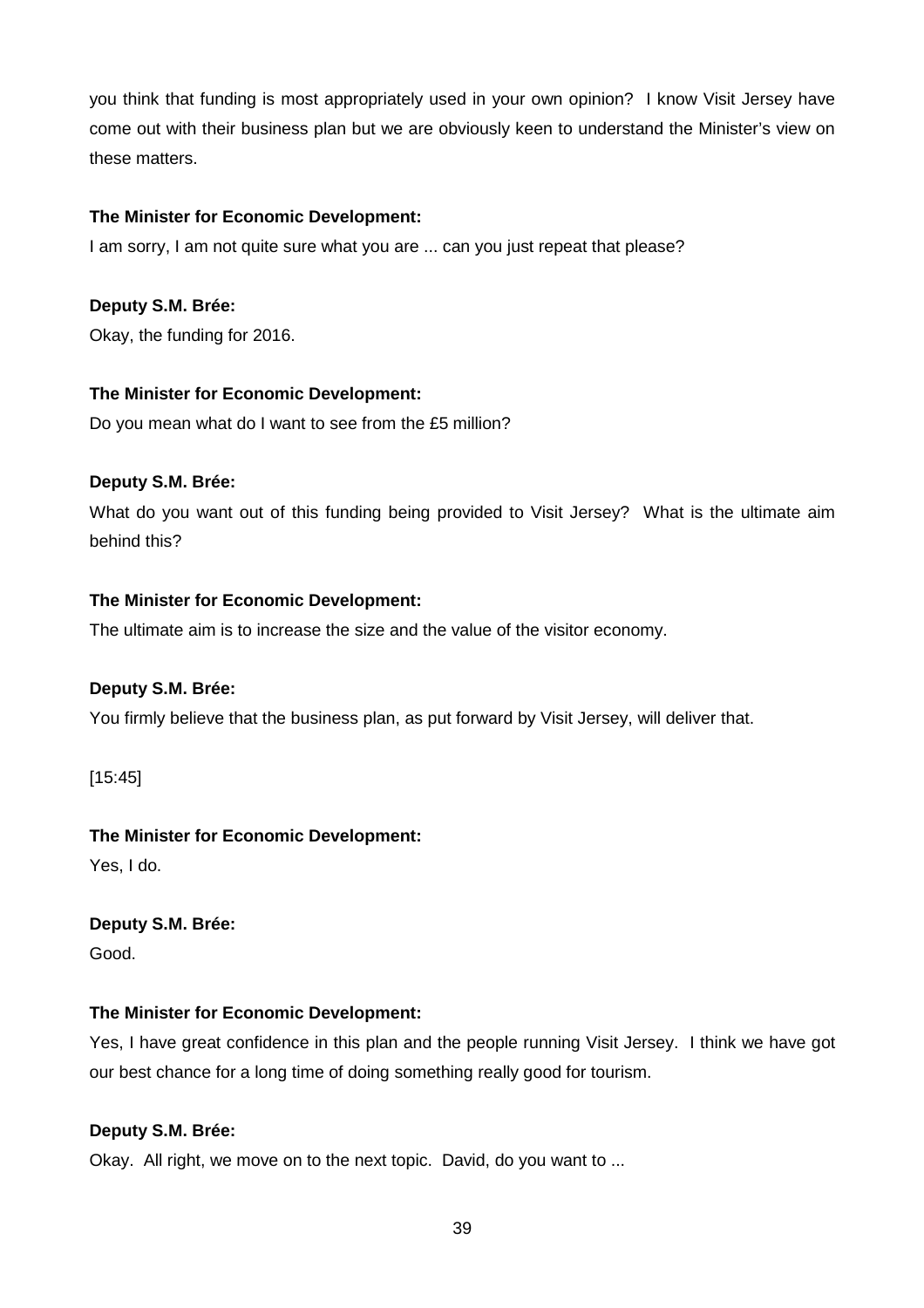#### **The Deputy of St. Mary:**

Well, yes, it follows on quite nicely. Events Jersey has been talked about for some time. I am not sure if it is ...

## **The Minister for Economic Development:**

Well, I have been getting a little bit impatient because of course we have got the budget to start it on 1st January 2016 so we are timing our plan appropriately. If it would have been up to me, I would have had it right now.

## **The Deputy of St. Mary:**

Okay, this is kind of still in the embryonic stage. What sort of format is it going to take, the structure again? Is it going to be another Visit Jersey? It is a separate organisation of some kind.

## **The Minister for Economic Development:**

Yes.

## **The Deputy of St. Mary:**

I am just trying work out how it fits in with Visit Jersey and other ...

## **The Minister for Economic Development:**

I think it is important that Events Jersey has a separate identity. It may be that it could be a subdivision of Visit Jersey or administered by Visit Jersey but with, like I say, perhaps a small separate advisory board of volunteers, people who understand events and such forth. I say it could be part of the administration of Visit Jersey simply to save money to make it more productive. There is a lot of synergy there. It is important that we do find the very best structure and I would not think we need a sledgehammer to crack a walnut. This is going to be one, possibly 2 people running Events Jersey.

## **The Deputy of St. Mary:**

Okay.

# **The Minister for Economic Development:**

We have got various meetings over the course of the next couple of weeks just to discuss and decide the best way forward. Mike, did you want to add anything to that?

## **Chief Officer:**

I think that what the Minister has just said is ... well, there is not much to add to it apart from the fact that of the money that has been allocated, £200,000, we want to make sure as much of it as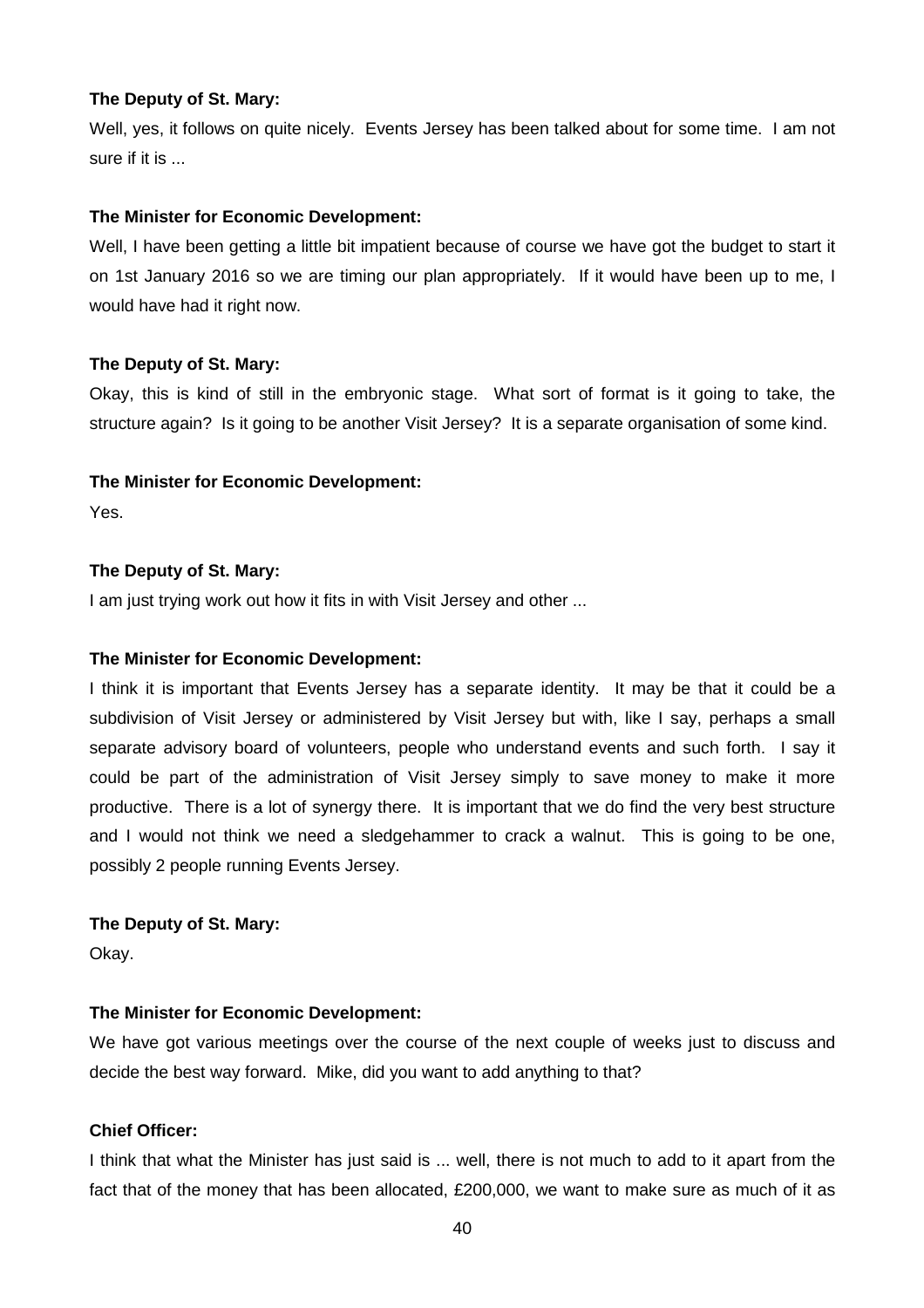possible goes to the development and support of events rather than adding significant numbers of additional people or people contributing to this programme.

## **Deputy S.M. Brée:**

The administrative cost, yes.

## **The Minister for Economic Development:**

Yes, absolutely.

## **Chief Officer:**

So one of the models, as the Minister has just said, is that it could become, albeit with its own separate identity, captured within the existing Visit Jersey organisation without any incremental people cost.

## **Deputy S.M. Brée:**

Okay.

## **Chief Officer:**

So the majority of that money would, in that case, go to the programme which is important because there is no doubt that the impact of events and major events - we saw one this year and we are going to see another one next year - is genuinely measurable in things like G.S.T. receipts that we see. So major events and a programme of them are something that then Visit Jersey can use to enhance the marketing of the destination in the U.K. and elsewhere.

## **Deputy S.M. Brée:**

Is it your intention to establish Events Jersey as a separate legal entity in the same way that Visit Jersey is at this point in time?

## **The Minister for Economic Development:**

Not if it is not absolutely necessary. I would rather do it in the simplest way possible.

## **Deputy S.M. Brée:**

So you are not going to set Events Jersey up as a non-profitable charitable trust?

## **The Minister for Economic Development:**

That is not the plan at present.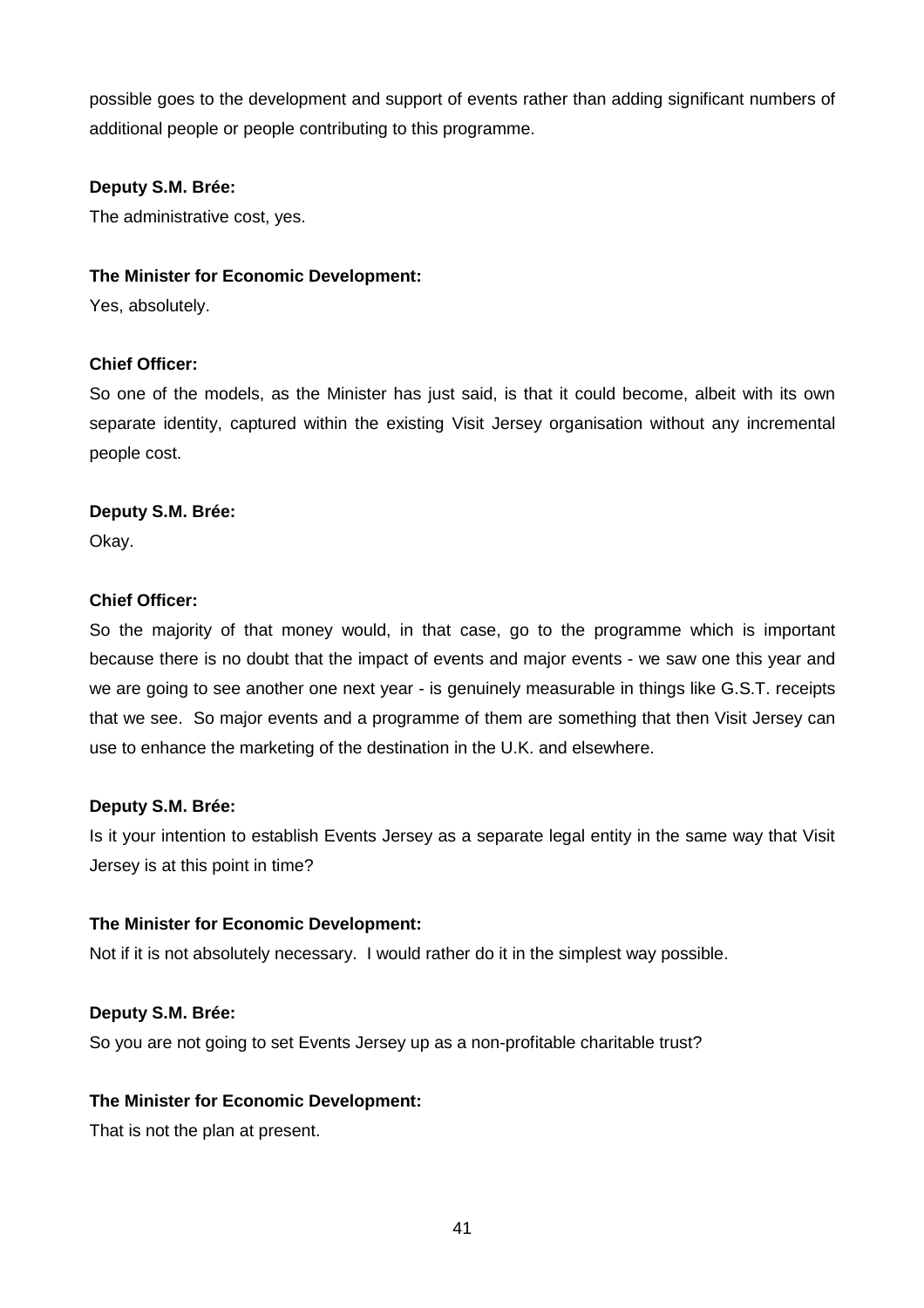Okay. No, just merely asking the question.

# **The Minister for Economic Development:**

Yes.

**The Deputy of St. Mary:**  Just to finish that off, obviously it is a work in progress to a certain extent.

# **The Minister for Economic Development:**  Yes.

# **The Deputy of St. Mary:**

Could you share your thoughts with the panel as you go along then possibly?

# **The Minister for Economic Development:**

Yes, absolutely. Yes, I will be pleased to that. I would like to announce exactly what we are doing before Christmas and hit the ground running in January. That is the plan.

# **Deputy S.M. Brée:**

Any more on that one?

# **The Deputy of St. Mary:**

No.

# **Deputy S.M. Brée:**

No? Okay, if we move on to the next area which has obviously received some publicity in the past few days and weeks, the Aircraft Registry.

# **The Minister for Economic Development:**

Yes, it is beginning to take off.

**Deputy S.M. Brée:**  Sorry?

# **The Minister for Economic Development:**

It is beginning to take off.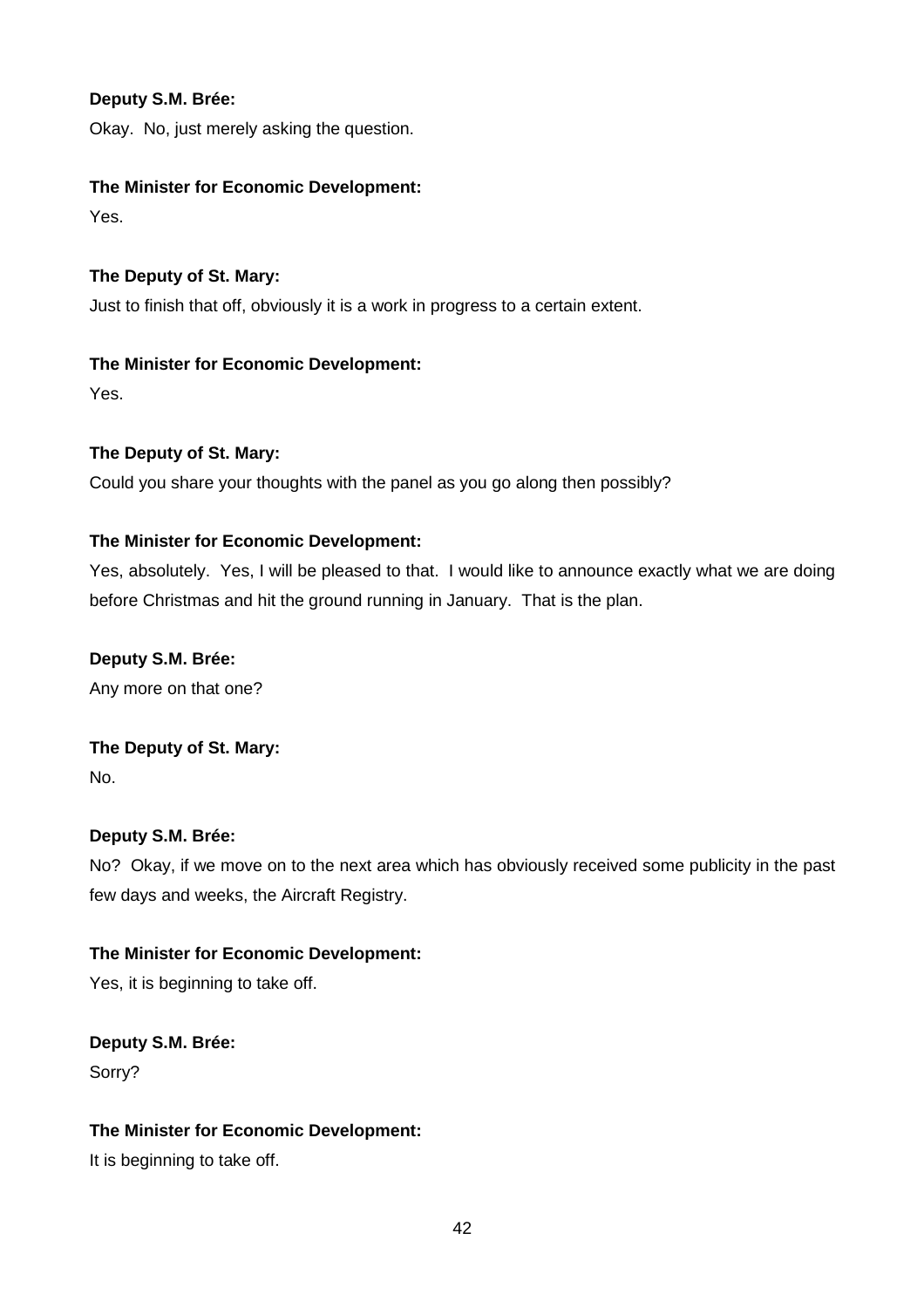It has taken off, yes, well done. We would just like to understand a little bit more about the Aircraft Registry. How much has it cost so far to get to this point in time, i.e. all the costs to date to get the first aircraft on the registry?

#### **The Minister for Economic Development:**

Well, since September 2013 I think when the decision was made to pursue a Jersey Aircraft Registry ... and do not forget about 2 years were not used productively because the Channel Islands failed to reach agreement.

#### **Deputy S.M. Brée:**

Yes.

## **The Minister for Economic Development:**

£407,000 has been expended on getting it to this stage with the first plane registered.

#### **Deputy S.M. Brée:**

Okay, and what are the anticipated running costs?

#### **The Minister for Economic Development:**

In the region of £116,000 in 2016 and of course those will depend on the structure of the registry moving forward.

## **Deputy S.M. Brée:**

So what are your targets for 2016 in the area of numbers of aircraft or engines that may be registered?

# **The Minister for Economic Development:**

It is hard to say. No firm targets as such have been set because I am not sure we fully understand the potential size of the market other than there seems to be a lot more interest developing than we expected. I have always, and my officers will say, been not concerned but I have been anxious to make sure that we put the work in - and Deputy Norton is going to be leading on this - to make sure that we promote and market the registry properly because it does make us slightly anxious that if we do not get the number of registrations coming in, it is going to end up, for the first couple of years, having a cost to us in terms of money coming in and out. The idea is not to make a big cash surplus on running the registry. Our ambition is to make it pay for itself and maybe with a little surplus. The benefits are, as you will understand, Chairman, in ancillary benefits in coming across the sector. Yes, so we are just anxious that it ...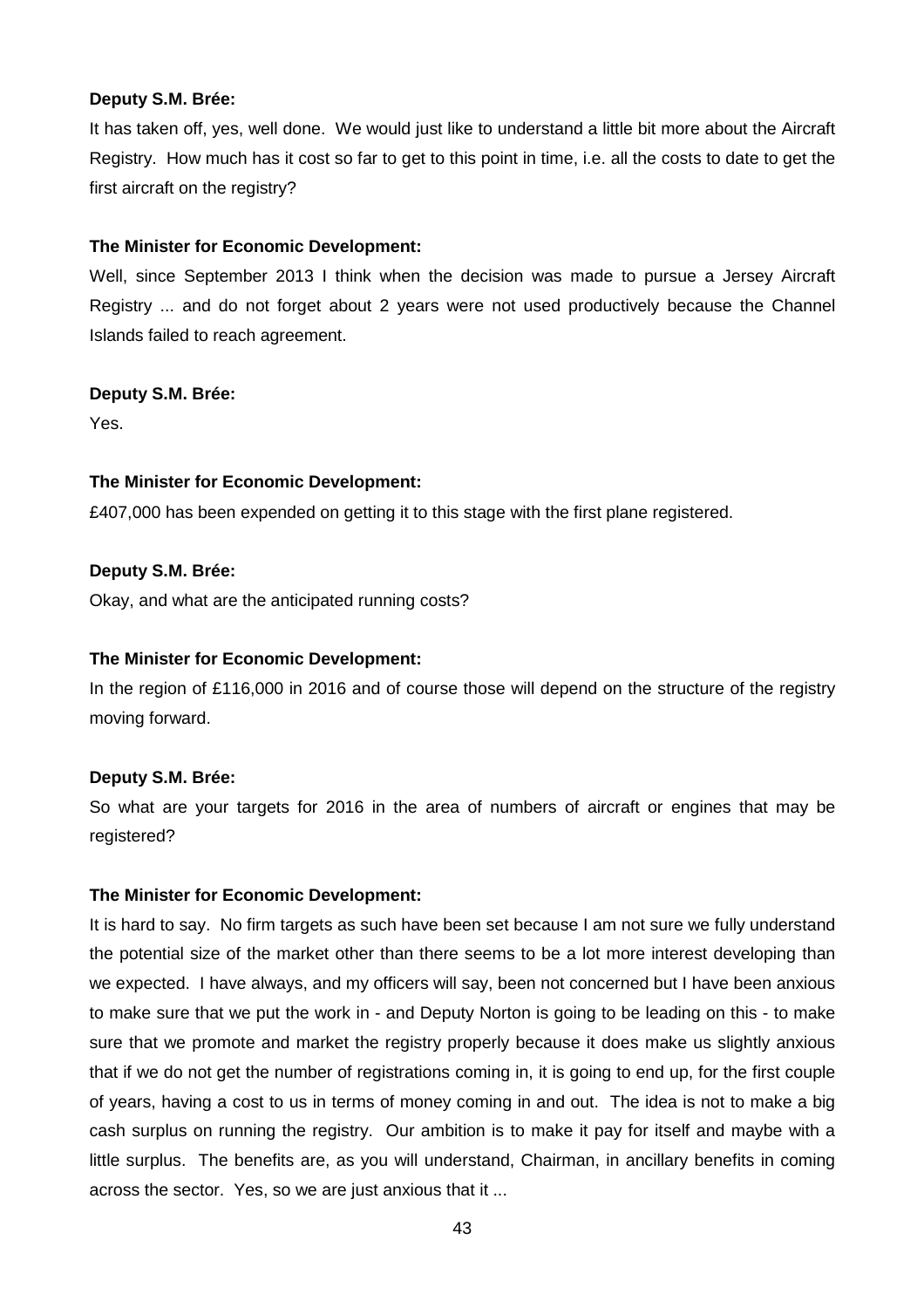So the aim in the short term is to make sure it pays for itself.

#### **The Minister for Economic Development:**

It is to break even. That is our objective.

#### **Deputy S.M. Brée:**

Okay. So who is going to be responsible for doing the marketing? Will it be Deputy Norton as your Assistant Minister?

#### **Deputy M.J. Norton:**

Chairman, while I have a tad of marketing experience, I think we will leave that to the Aircraft Registry themselves to deal with the marketing.

## **Deputy S.M. Brée:**

Okay.

#### **Deputy M.J. Norton:**

It is within their budget.

#### **Deputy S.M. Brée:**

So it is within their budget to do the marketing activity.

#### **Deputy M.J. Norton:**

It is within the 2016 budget to do so. If I could just add to that, it is not just the number of aircraft, while the number of aircraft is always a good thing. It is also the weight in tonnage that has a great deal to do with what revenue you will get back in.

#### **Deputy S.M. Brée:**

Yes.

#### **Deputy M.J. Norton:**

Looking at the potential market is what we have been doing, which has been leading the standards and looking at success such as the Isle of Man registry that has done particularly well and they have some 800 aircraft on their registry now. If we look at the first aircraft that is registered just as an example, because that is the first example we have got. We have 2 local pilots involved there, we have a local aviation maintenance company being set up as part of that. All of that ties in,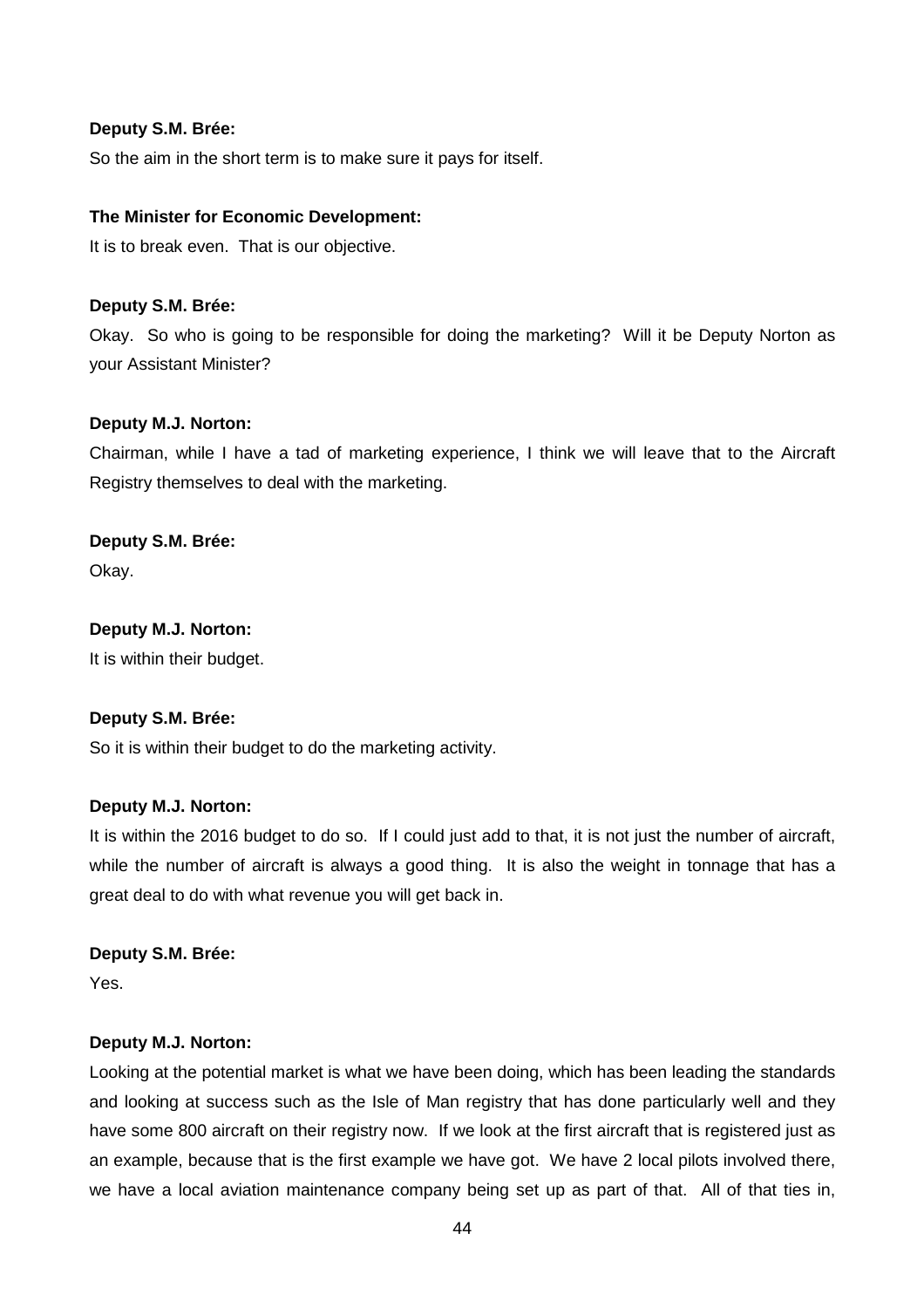firstly, with Locate Jersey in terms of the attraction of not only being able to come here but to have your plane here, to have it maintained here and to have the local pilots here. It is a small side to the industry but then over and above all of that as well, if you look at our law firms and our finance companies that are going out into the global marketplace throughout the world, they now have also the added tag of being able to promote, in some joined-up thinking, everything that we are doing with the Aircraft Registry so the opportunity for people to register their aircraft in Jersey is there as well.

## **The Deputy of St. Mary:**

So going back to the appointment of it, is it Commander ...

## **Deputy M.J. Norton:**

Bob Commander, yes. He is our interim.

## **The Deputy of St. Mary:**

Does he have a registration perhaps with other jurisdictions or is this his sole area, is it?

## **Deputy M.J. Norton:**

This is his sole area.

## **The Deputy of St. Mary:**

He is getting paid by the day.

## **Deputy M.J. Norton:**

He is interim. We had a recruitment process which was unsuccessful and in the interim period for that, we have Bob Commander who is in until such time as we recruit.

## **The Deputy of St. Mary:**

He is responsible for the marketing as well then, is he?

## **Deputy M.J. Norton:**

I think the marketing at the moment is being spread over various areas. I think it is important to say that, both through Locate Jersey and through the finance industry.

# **Chief Officer:**

Yes. A lot of the marketing, I think it is fair to say, we do not have to pay anything for because if you look at what has happened since we launched the registry, many of the major law firms that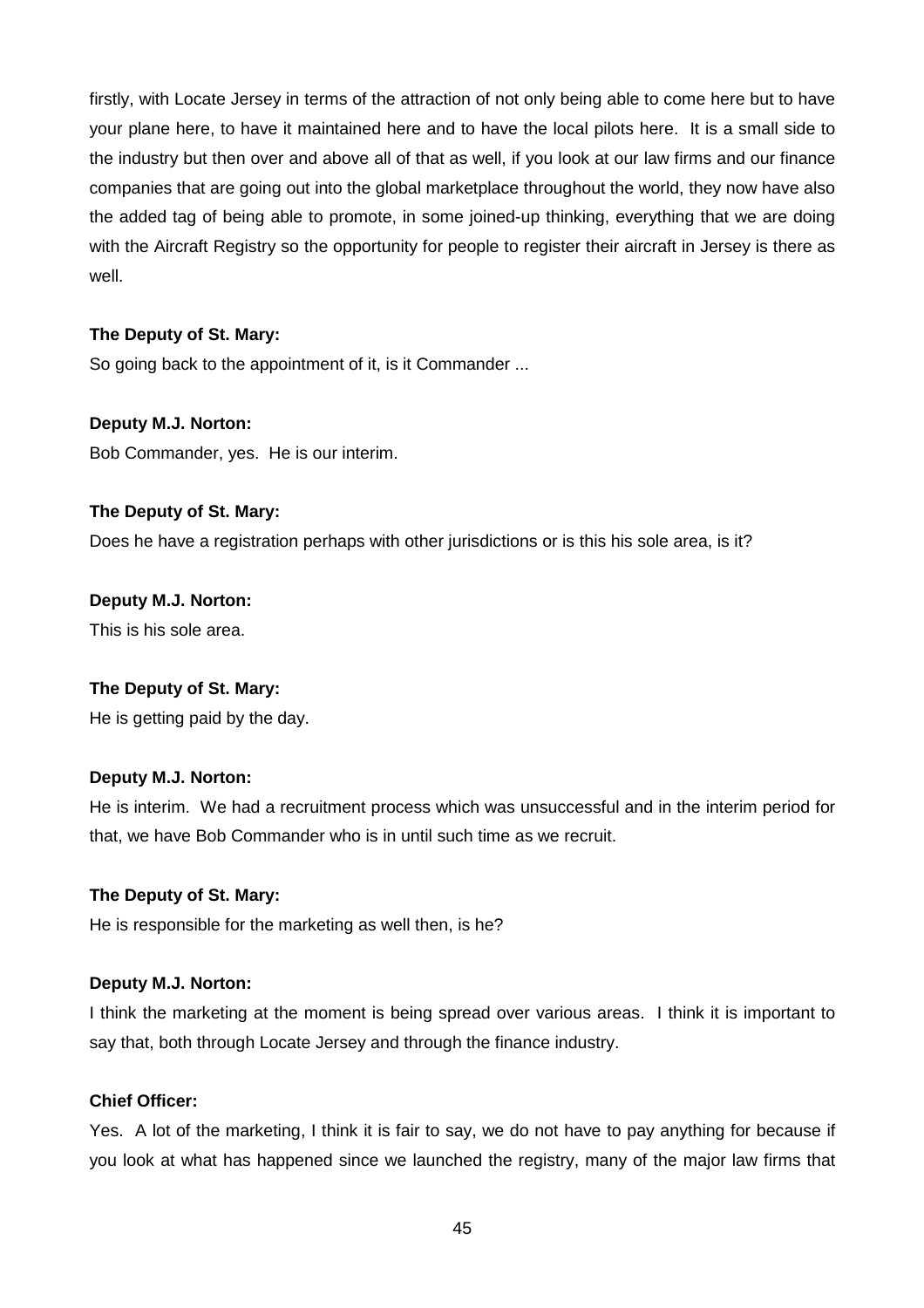have multi-jurisdictional client bases have gone out and prepared factsheets and sent it out to their client base.

## **The Minister for Economic Development:**

I have seen it in at least 2 different glossy brochures already.

## **Chief Officer:**

Yes, so this is not the Aircraft Registry spending money on marketing. This is the intermediaries doing it and the legal ...

## **The Deputy of St. Mary:**

Well, finance really get that but ...

## **Chief Officer:**

Which is what we wish to achieve.

## **The Deputy of St. Mary:**

Yes, fine, and therefore these intermediaries have the information from Commander or somewhere to produce the fee structure and what have you.

## **Chief Officer:**

Yes, absolutely.

## **Deputy S.M. Brée:**

You mentioned that your recruitment drive was unsuccessful. Why do you think that was?

## **Deputy M.J. Norton:**

We just did not find the right person. I will try and phrase "unsuccessful" in another way. We did not find the person that we were looking for on a recruitment drive. Now without going into the individual people that came forward for that, we did not find the right person while at the same time wishing to get the Aircraft Registry up and running without taking any longer than it has already taken. To do that, we have an interim and now every effort is being made to ensure that that interim is interim and that we have the right person coming forward.

## **The Minister for Economic Development:**

I think it is worth taking the time to get the right person.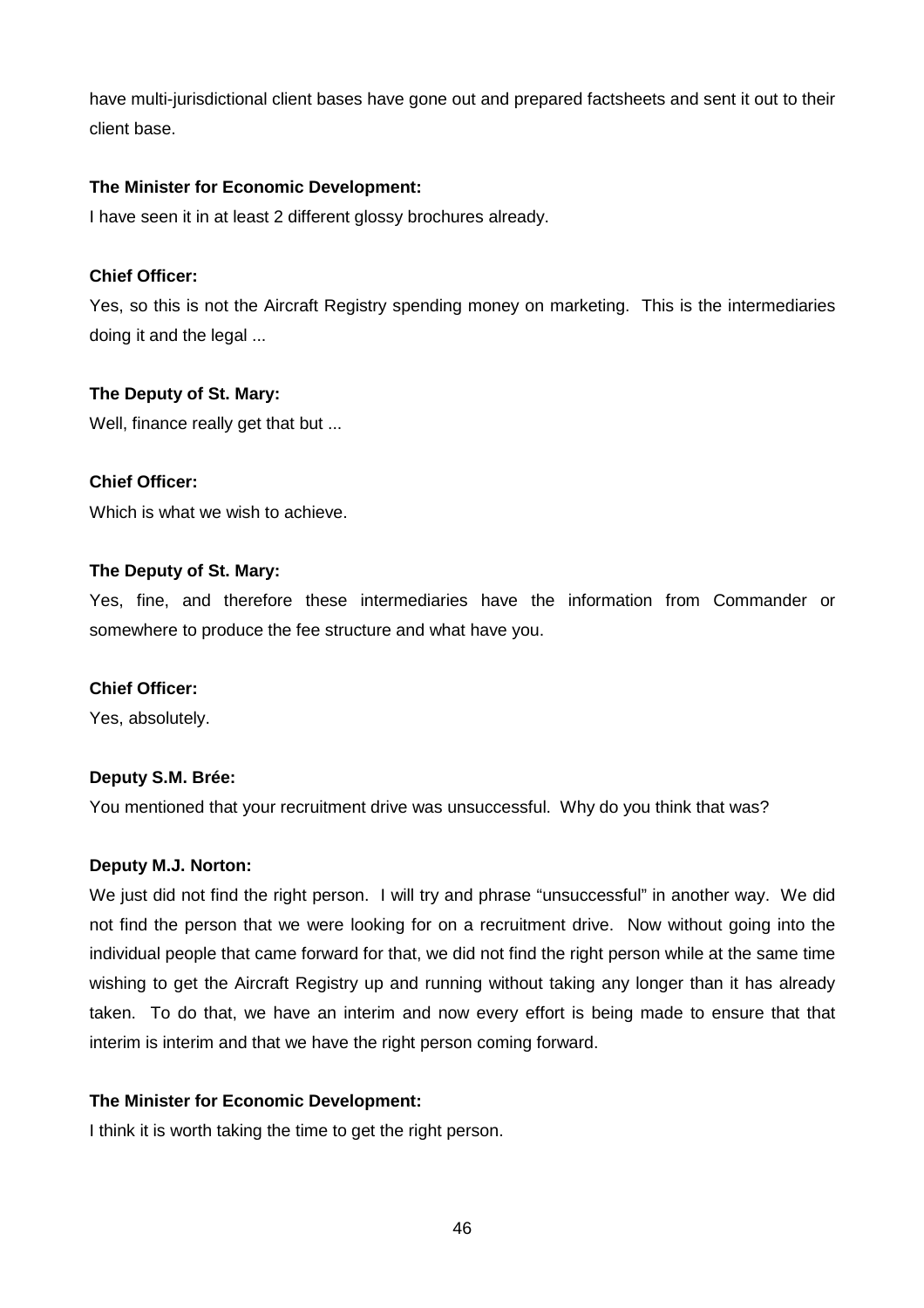How many applications did you receive?

## **Deputy M.J. Norton:**

I do not have those figures on me, Chairman.

# **Deputy S.M. Brée:**

Anything else on the Aircraft Registry?

## **The Deputy of St. Mary:**

Not on the Aircraft Registry. Okay. Moving very nicely on to another mode of transport, the Shipping Register. Again, I have more experience of this. I note that Jersey participated in the Red Ensign Conference in London and I think you were joint promoters with others but we were the only one holding a category 2 licence and there are moves I think to ...

## **The Minister for Economic Development:**

Yes, expansion to full category 1 remains a goal.

**The Deputy of St. Mary:**  Pardon?

## **The Minister for Economic Development:**

That remains a goal of the Shipping Registry.

**The Deputy of St. Mary:** 

Remains ...?

# **The Minister for Economic Development:**  The goal.

**The Deputy of St. Mary:**  A goal.

# **The Minister for Economic Development:**

The objective, yes.

# **The Deputy of St. Mary:**

Are we are nowhere nearer the penalty spot on that?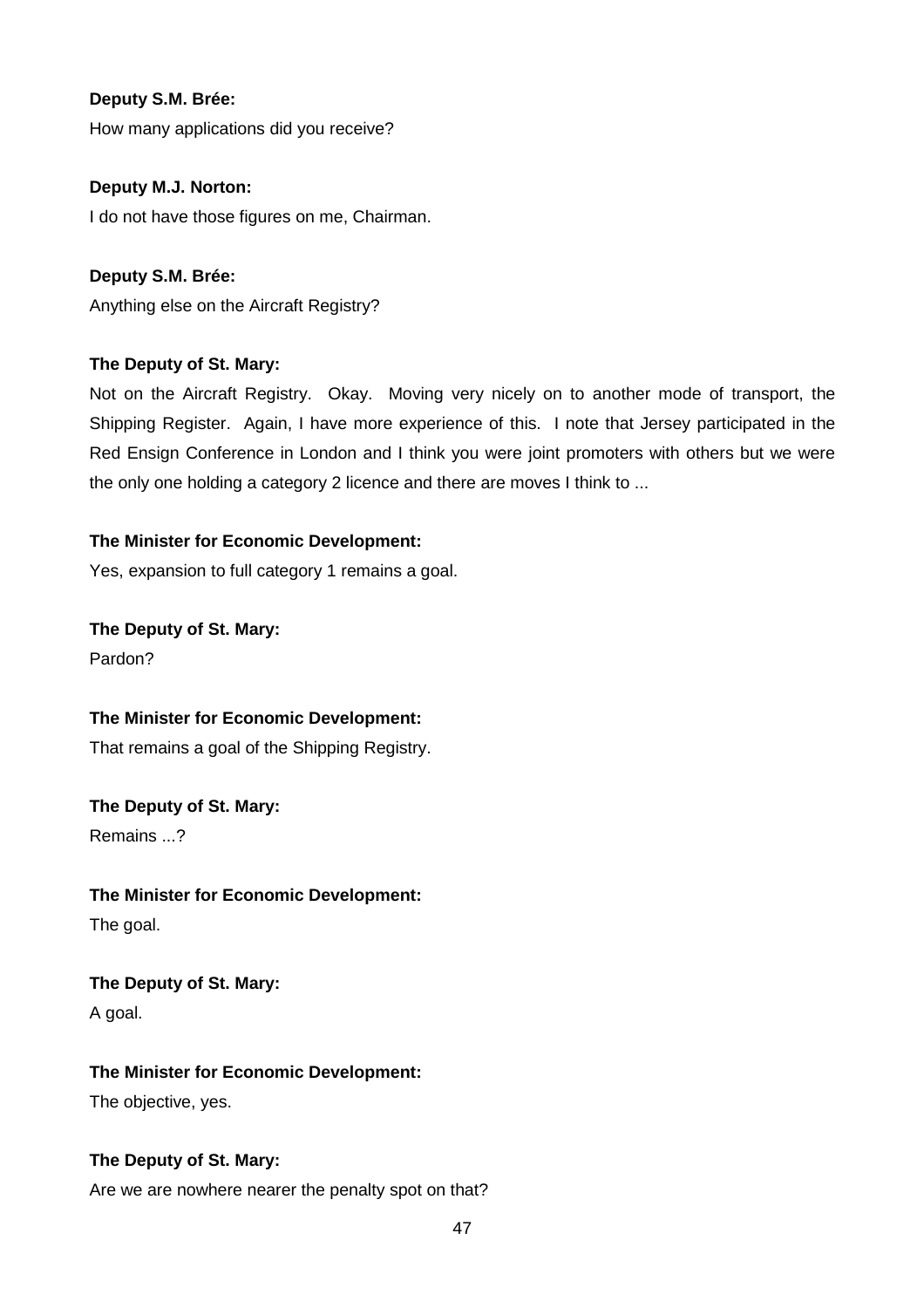#### **Chief Officer:**

We have expanded category 2 over the last couple of years, not what we describe as leisure vehicles but commercial vehicles so vessels but commercial vessels as well but the move from category 2 to category 1 is really quite a significant move in terms of what capacity and capability you have to have within the registry.

## **The Deputy of St. Mary:**

Yes.

# **Chief Officer:**

We are doing some work at the moment which is hopefully nearing completion around building the business case for that because it could involve quite significant additional expenditure and if it stacks up, then we would make a move to category 1. It is thought that that process could take maybe about 3 years to get to that level.

## **The Deputy of St. Mary:**

Oh, is that the ...?

## **Chief Officer:**

Having said that, the Red Ensign Group are very welcoming of Jersey's move towards category 1. They want to see more category 1 registers within their flags so providing we can make sure it stacks up and at least has the opportunity to wash its face rather like the Aircraft Registry plan, then I think that that is what we will do. We will move towards the cat 1 register which effectively opens up the global shipping market.

## **The Deputy of St. Mary:**

Who approves category 1 then? Is it the Ensign Group itself or who decides what standards we have met or not met?

## **Chief Officer:**

You have to be approved by the Red Ensign Group as a category 1 register and we would have to pass the necessary legislation and regulations to allow that to happen as well.

## **The Deputy of St. Mary:**

In order to have a registration of small yachts, et cetera, does that mean, again, us being responsible for monitoring safety considerations et cetera in the future because of ...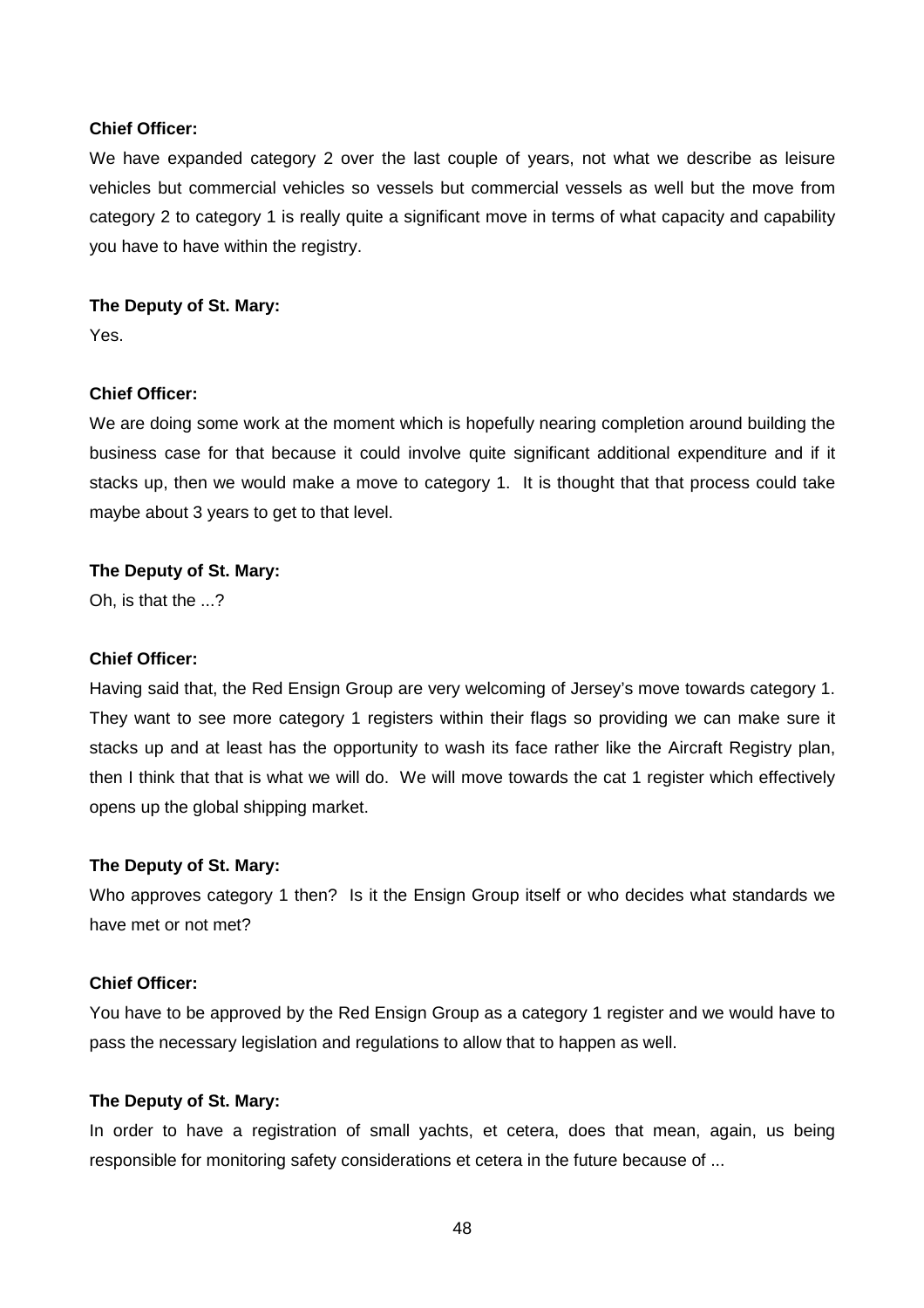## **Chief Officer:**

Obviously, the level of category that you are in, that is your responsibility to register, absolutely, yes, which is why moving to category 1 can be quite an onerous thing because you are moving to any vessel anywhere in the world and it has to make sure, if you are meeting the appropriate standards, it can be registered on your register.

#### **The Deputy of St. Mary:**

So going back to the conference that Jersey attended, we were the only category 2 there. Do we sort of measure up to the small contribution towards the sponsorship given that we only have a ...

#### **Chief Officer:**

I am not sure, off the top of my head, what the answer to that question is but we can certainly find out for you. I think that all members of the Red Ensign Group are treated equally. I think that is the case but I will ...

## **The Deputy of St. Mary:**

I do not know much about who attended. Did many professionals from the Island follow in your wake or ...?

#### **Chief Officer:**

I am not sure exactly of the attendance. Certainly I think the Chief Minister and the Assistant Chief Minister attended the conference from a political perspective. They happened to be in London at the time, as did representatives from the governments of all of the Red Ensign Group. I am not sure exactly what the makeup of all the parties was. It is primarily a conference for people who are directly involved in the registration of vessels within that group.

[16:00]

## **The Deputy of St. Mary:**

It was a marketing campaign, I thought.

## **Chief Officer:**

Well, there are elements of that within it and raising awareness of Jersey's register. I do not have the information in front of me to tell who attended from Jersey, although we can find that out quite easily from our shipping base.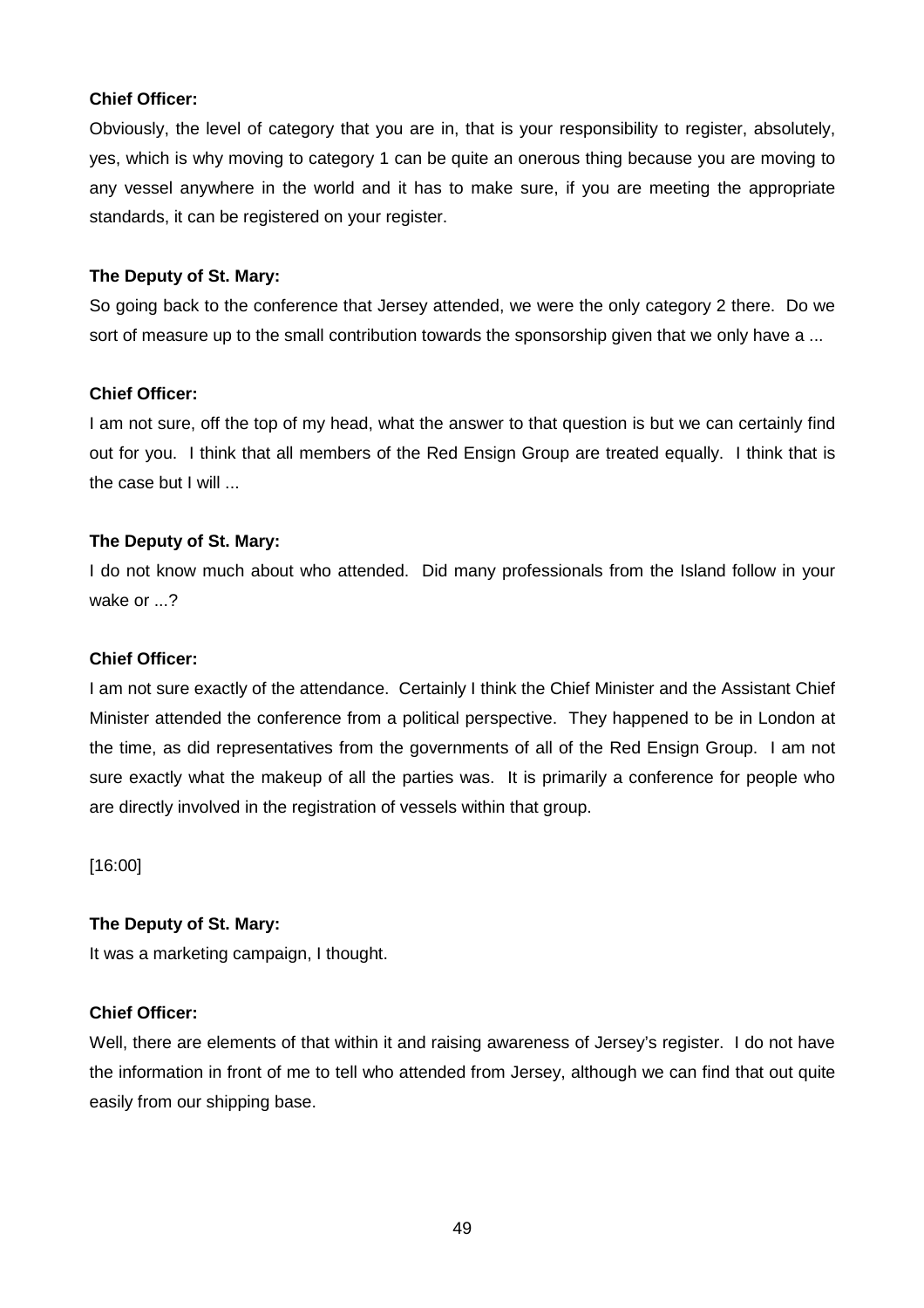All right, I would like to cover the next area, which is the situation regarding the Condor Ferries issues that we have discussed before. Can you bring us up to date on your undertaking to bring forward the Comprehensive Service Review?

#### **The Minister for Economic Development:**

Yes, I will ask my Chief Officer to update you but currently terms of reference are being agreed but, Mike, can you just update the latest please?

#### **Chief Officer:**

Yes, as far as the Comprehensive Service Review is concerned which, as you know, has been brought forward, it is a facet of the operating agreement between Jersey and Condor which Guernsey are party to and brought forward at the Minister's request by 12 months and we are in the final process of agreeing the terms of reference for that between Condor, ourselves and Guernsey.

#### **Deputy S.M. Brée:**

So when you say "brought forward", to what date have you brought it forward?

#### **The Minister for Economic Development:**

Well, I have asked, along with my counterparty in Guernsey, Deputy Stewart, who is the Minister for Commerce and Employment, that it be completed as soon as possible and as soon as practical and we have instructed our officers to work with Condor to that end. Now we are both waiting for an update from the officers. We met in Guernsey about 3 weeks ago and I understand that the parties are close to agreeing terms of reference. Once the terms of reference have been agreed and we have agreed them, then we will be in a position to give a good estimate of how long the review will take.

#### **Deputy S.M. Brée:**

Are we talking 6 months, 3 months, 9 months?

## **The Minister for Economic Development:**

I would allow 3 to 6 months I think, being realistic.

## **Chief Officer:**

Yes, and I think for the work, at least that time. The implications of the Comprehensive Service Review are quite profound in terms of the requirement for future investment. It looks at what the long-term fleet configuration should be.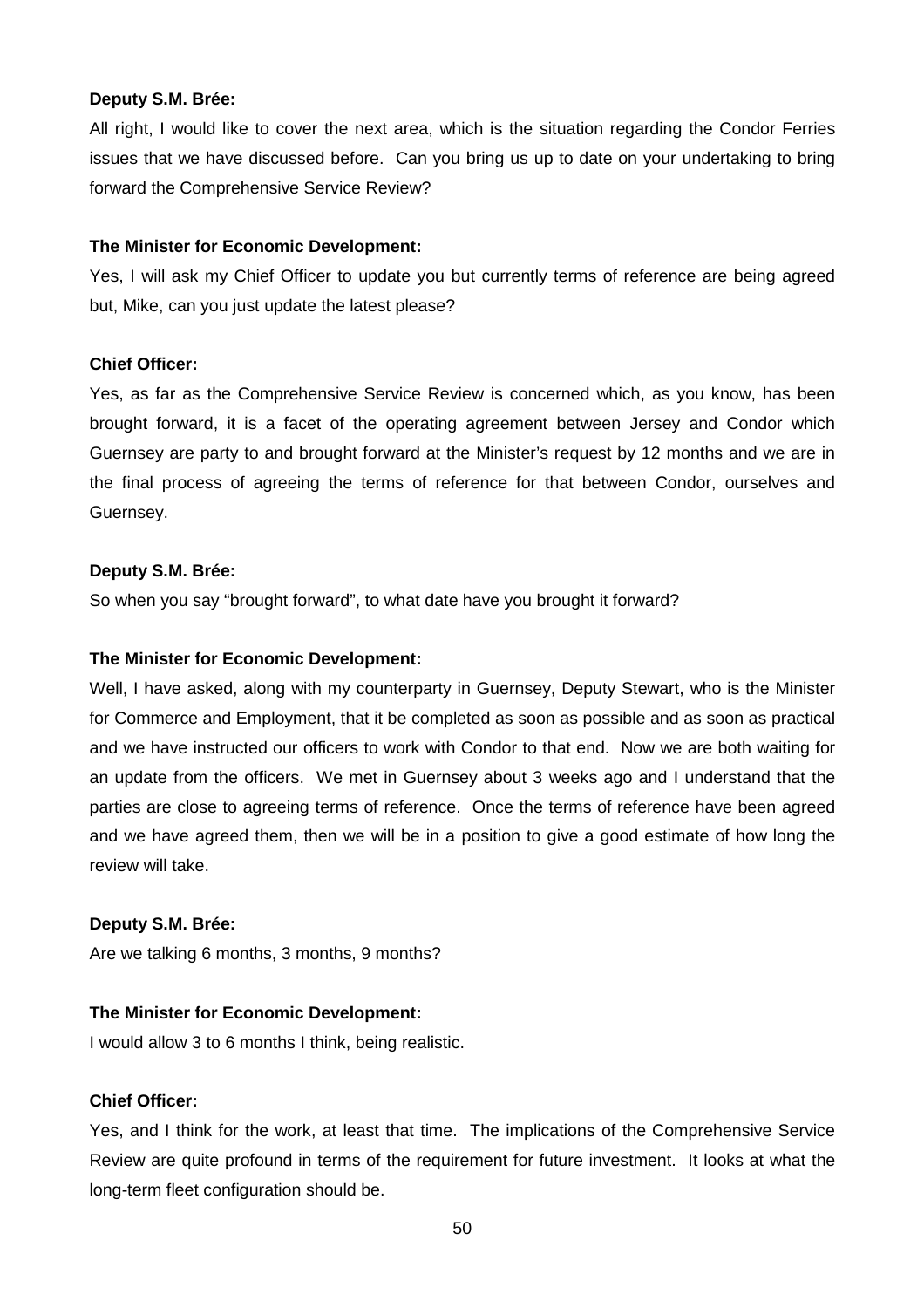I think that has been my concern is the fleet configuration. While I maintain confidence in Condor as a company, I do not believe the fleet is quite robust enough to deal with all of the contingencies that a shipping company gets in operating a fleet of vessels in the Channel Islands north and south. I am on the record for saying it but that is our main concern. It is not over the safety or the suitability of individual vessels. It is making sure the fleet is robust enough to cover the contingencies.

#### **Deputy S.M. Brée:**

So the earliest that we can expect any information coming out of this Comprehensive Service Review is probably at minimum 6 months, to be practical about it.

## **Chief Officer:**

I think the second-half of next year.

## **The Minister for Economic Development:**

Can I just say I would be disappointed if it took more than 6 months? If we did not have the review completed by the end of June, I would be disappointed. It is possible it might take longer but Deputy Stewart and I are going to be doing as much as we can without compromising the review of course to make sure it is completed.

#### **Deputy S.M. Brée:**

Now a little while ago, you, Minister, made a statement - I believe in the media following, I think it was in September, the problems that Condor had with the Liberation - that you were launching an independent review. Is this Comprehensive Service Review the same as the review you spoke about at that time or are you doing 2 things?

## **The Minister for Economic Development:**

I think you might be referring to the benchmarking review that we asked the Harbourmaster of Jersey to undertake.

## **Deputy S.M. Brée:**

Oh, okay.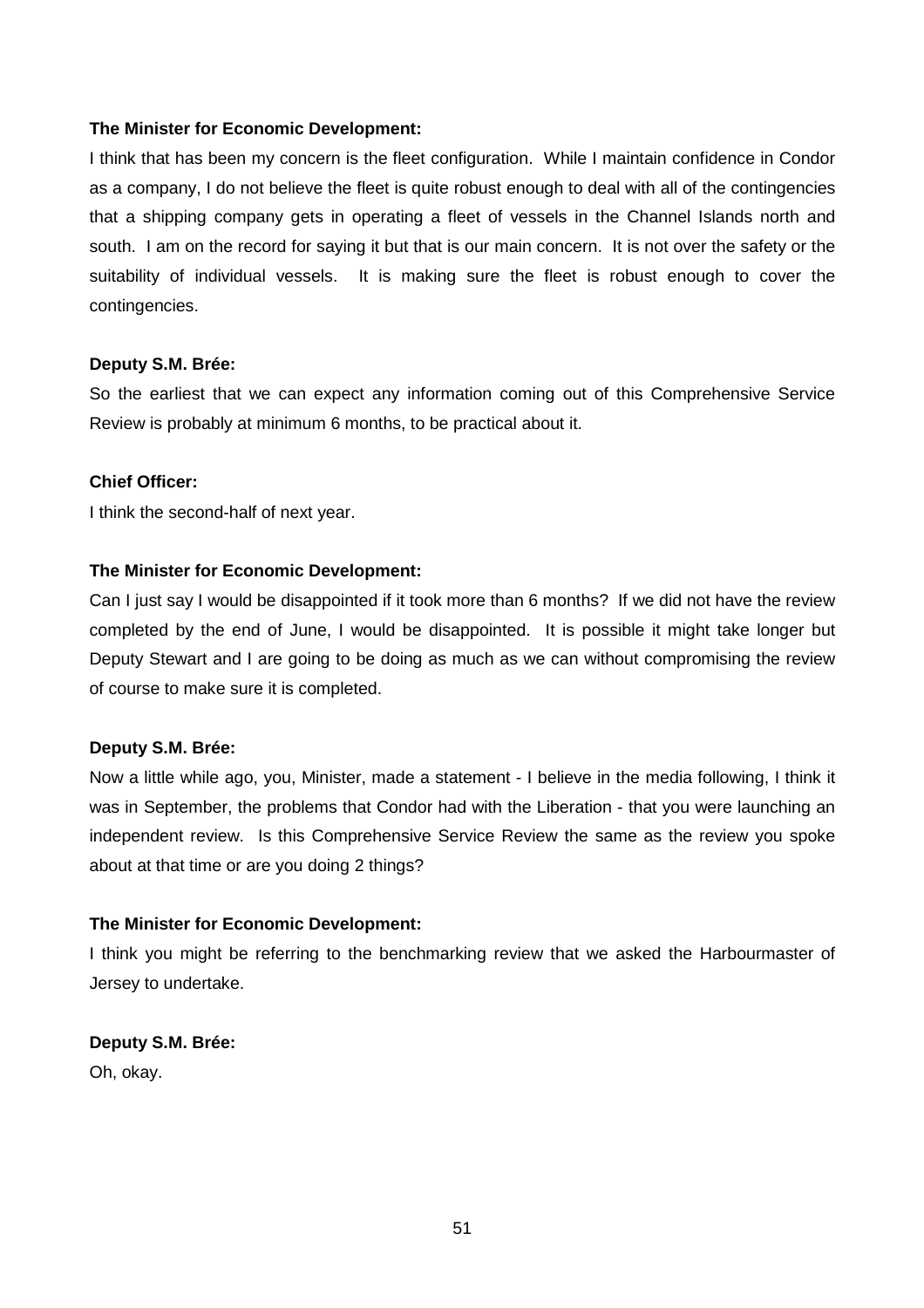That is something else that we have looked at, the agreement, and so we can do and that is a much shorter report but it just benchmarks the service they are providing with what anybody could reasonably expect from a ferry company.

## **Deputy S.M. Brée:**

So what work has been done so far on that?

## **Chief Officer:**

The terms of reference for that have been defined and agreed by the Harbourmaster and that work is ongoing as ...

## **Deputy S.M. Brée:**

So when do you anticipate that will be available for public consumption?

#### **The Minister for Economic Development:**

Can we come back to you with that? Rather than guess, let us speak to the Harbourmaster and come back to you with that

#### **Deputy S.M. Brée:**

But are we expecting again 3 months, 6 months, one month?

## **The Minister for Economic Development:**

No.

**Deputy S.M. Brée:**  What are your thoughts?

## **The Minister for Economic Development:**

That will be a much shorter period of time. I would rather not guess but I was hoping to get something this side of Christmas but ...

#### **The Deputy of St. Mary:**

But the terms of reference have been agreed on that, have they, between the parties?

## **Chief Officer:**

It is for the Harbourmaster to define what they are.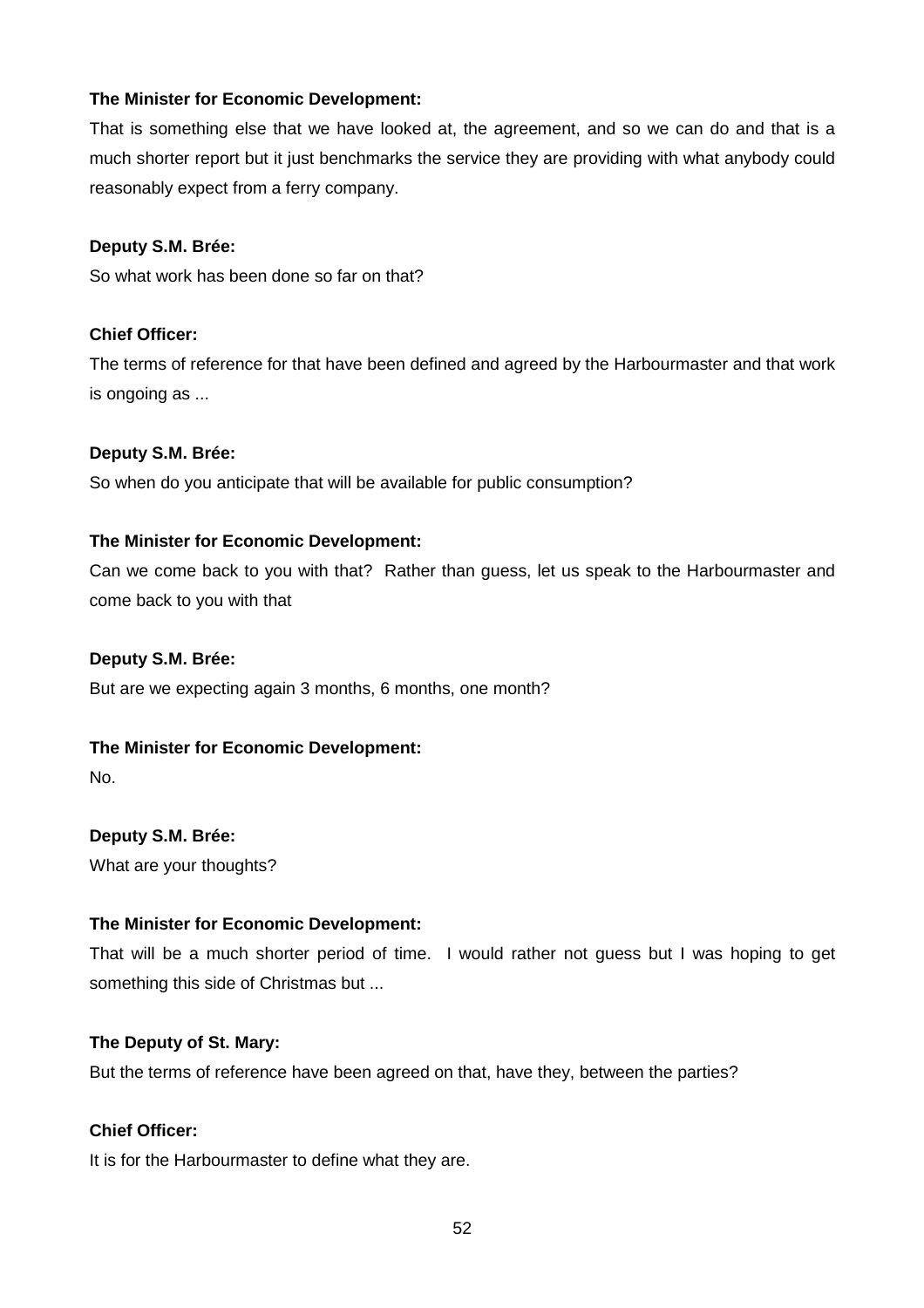Okay, so they have not yet been agreed between yourselves and the Harbourmaster. Is that correct?

# **Chief Officer:**

No, that is not what we are saying, no.

# **Deputy S.M. Brée:**

Right.

# **Chief Officer:**

The only parties involved in it are the parties in Jersey.

# **The Minister for Economic Development:**

We have instructed the Harbourmaster to get on with it and we need to get an update from him and come back to you with the answer.

## **The Deputy of St. Mary:**

So the Harbourmaster does his review and that is it. He does not to consult with anyone else to do his review?

# **The Minister for Economic Development:**

That is pretty much it.

# **Chief Officer:**

It is a benchmarking review and, as the Minister said, the term that is used is it is a review as to whether or not Condor have acted in a way essentially that they can be considered to be a prudent operator. That is the term that is used.

**The Deputy of St. Mary:**  Okay.

# **Chief Officer:**

It is a prudent operator review.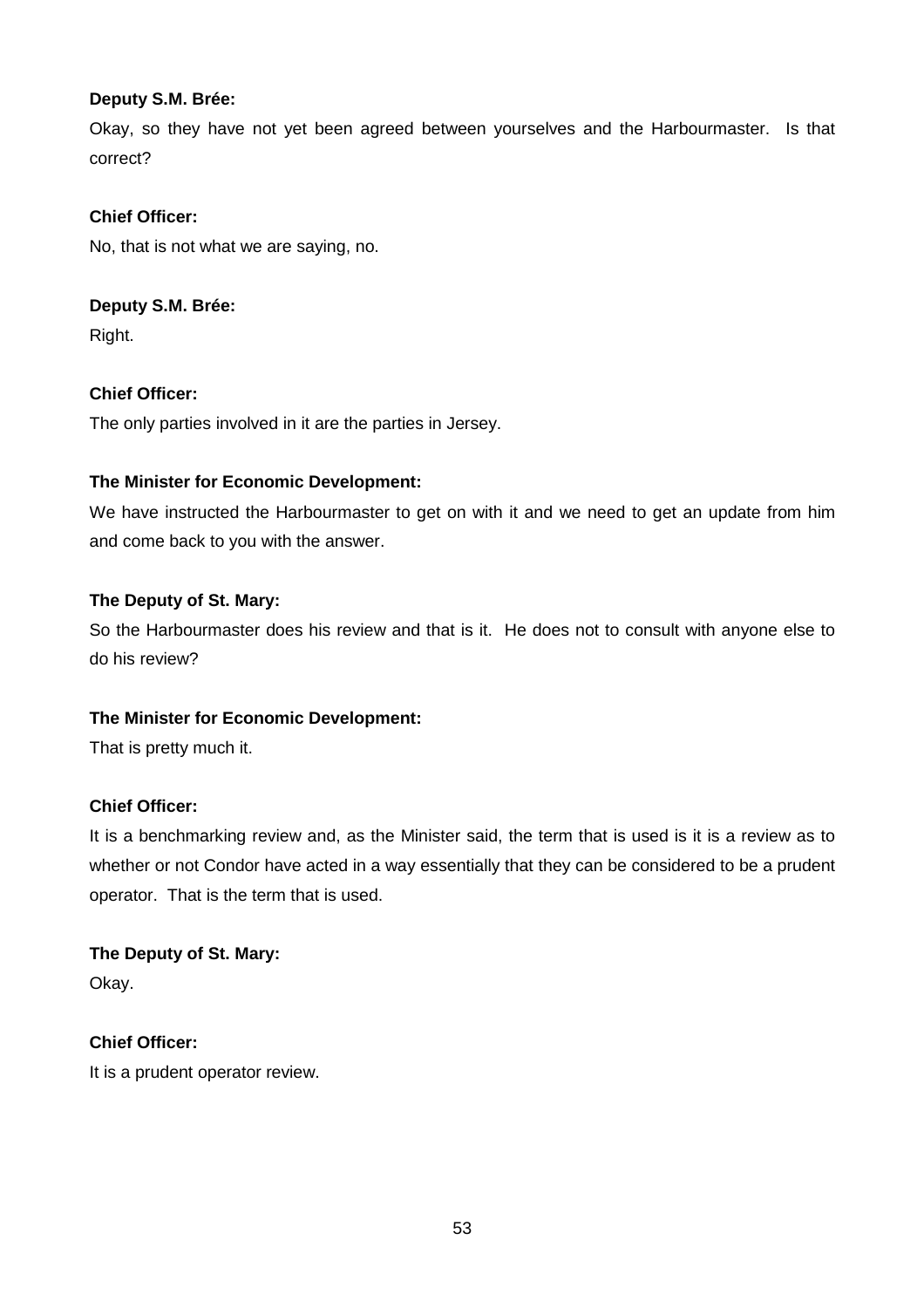#### **The Deputy of St. Mary:**

Okay, sorry, going back to your public statement, you are not satisfied that the fleet composition is right for us. Condor are obviously aware of that. Are they likely to make any sort of comment on that before any comprehensive review? I thought it might be in their interest to do so.

#### **The Minister for Economic Development:**

No, I think it would probably be unwise of them to comment on that before the review. The fact that they are agreeing to the review and prepared to go into that is very positive news. I believe Condor are committed to getting it right, not least because of their longstanding relationship to the Island but of the commercial importance of doing so because it may be very expensive for them if they do not.

## **Deputy S.M. Brée:**

So will Condor be involved in the benchmarking review or are you talking about their involvement in the Comprehensive Service Review?

#### **The Minister for Economic Development:**

Yes, of course they are.

#### **Chief Officer:**

Well, they are involved in terms of they are obviously asked to provide information to the Harbourmaster for him to conduct his review of them as a prudent operator. In terms of the Comprehensive Service Review, then clearly they will be fully involved because, as the operator, if there is a requirement for further investment in the future, that investment comes from there in vessels. I think that is why it has to be, as is said, comprehensive, it has to be thorough, it has to be done properly because it has profound implications for the potential investment going forward and indeed for some of the investment that they already make and continue to make in the existing fleet.

## **The Minister for Economic Development:**

Chairman, I just wanted to be clear at this point again that, for example, where I think the fleet is lacking is there is one ship, the freight ship which is freight only, and if it was replaced with another clipper style ship, I think that would give a tremendous amount of robustness to the fleet because ...

## **Deputy S.M. Brée:**

So you would recommend, if it were in your power to do so ...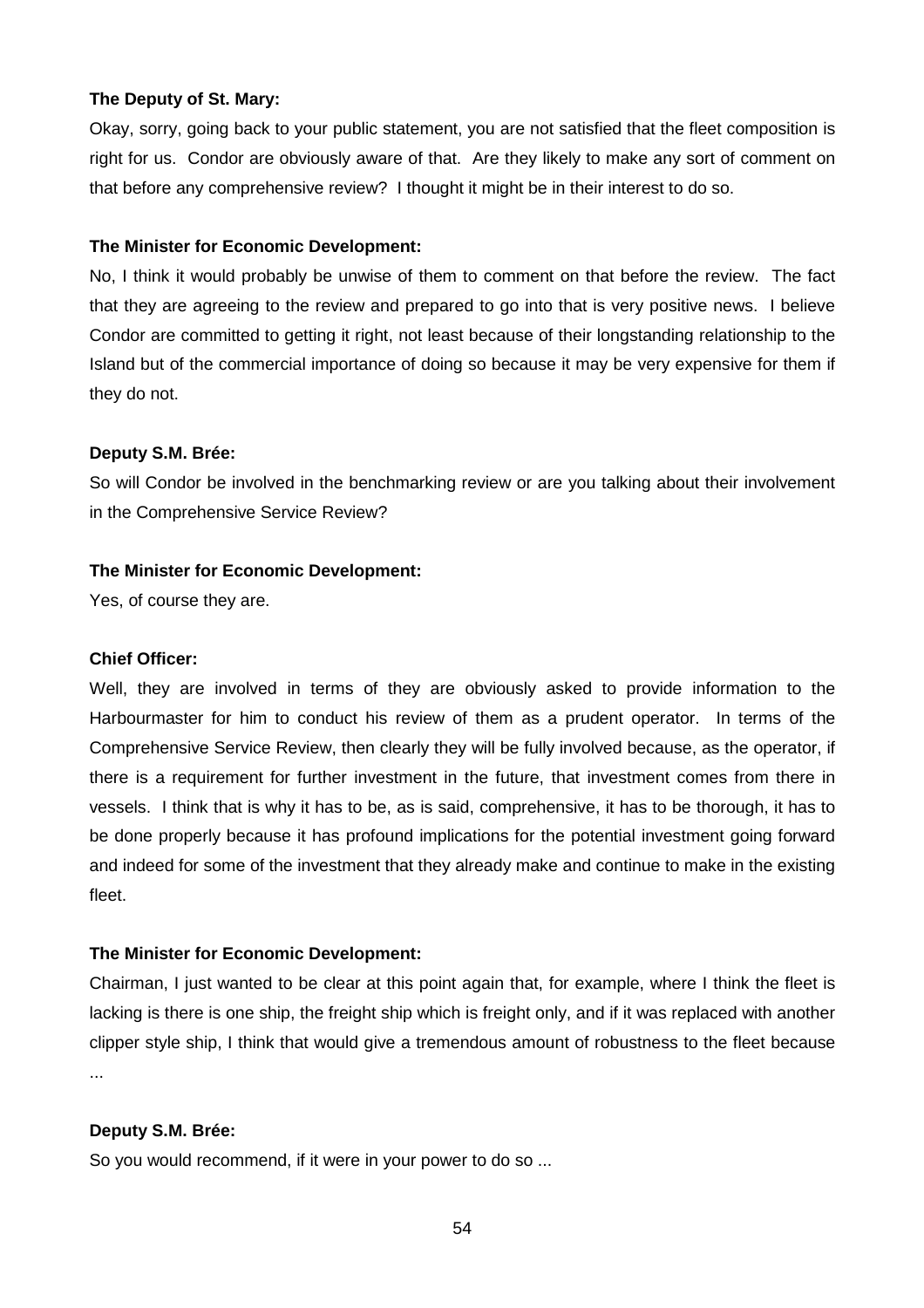No, I am not recommending. I am suggesting.

## **Deputy S.M. Brée:**

... that there were 2 conventional ferries ...

## **The Minister for Economic Development:**

Running alongside a fast one.

## **Deputy S.M. Brée:**

... as opposed to one conventional ferry and one fast ferry.

## **Chief Officer:**

No.

## **Deputy S.M. Brée:**

No, you would add another conventional ferry.

## **The Minister for Economic Development:**

Yes, I am suggesting that Condor look at replacing the Goodwill which is a freight only ship with another clipper style ship ...

## **Deputy S.M. Brée:**

Oh, okay.

## **The Minister for Economic Development:**

... that is freight and passenger just to give the extra passenger and car carrying capacity because ...

## **The Deputy of St. Mary:**

In all weathers.

## **The Minister for Economic Development:**

The fast ferry service north and south is very important especially for Guernsey with the day trip market and that is vital but there will always be times, especially on the northern route, where however good or bad the fast ferry is, it cannot sail and having 2 clipper style ships that can go back and forwards day and night I think will provide ...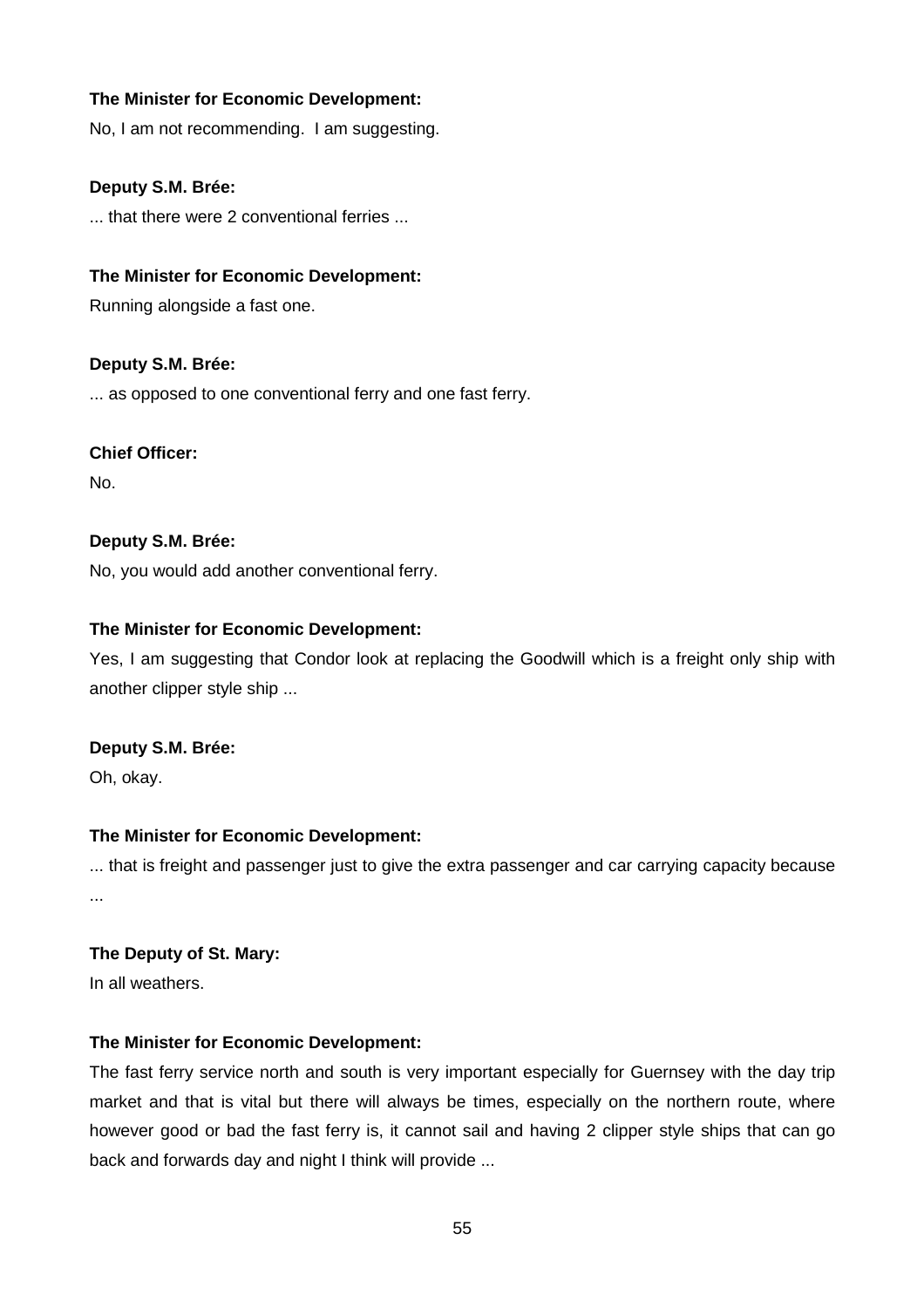We recently had a situation where because the clipper was still in dry dock, the Liberation could not sail because of bad weather but the Rapide was moved off the St. Malo route to service the Jersey/Guernsey route. I believe it was last weekend just gone.

## **The Minister for Economic Development:**

Yes.

# **Deputy S.M. Brée:**

Had you had meetings since that happened with the board of Condor to discuss what they are doing?

# **The Minister for Economic Development:**

I am in regular contact with the board. The last meeting we had was in Guernsey but I have had a number of meetings with Condor over the last couple of months.

# **Deputy S.M. Brée:**

When was the last meeting you had with the board of Condor?

# **The Minister for Economic Development:**

I cannot remember the exact date. It was about 3 weeks ago.

# **Chief Officer:**

Mid-October.

# **The Minister for Economic Development:**

Mid-October.

# **Chief Officer:**

It was a Ferry Services Steering Group Meeting in October.

# **The Minister for Economic Development:**

In Guernsey.

# **Deputy S.M. Brée:**

So since October, despite everything that has been happening with Condor and particularly the northern ferry route, you have not physically met with the board of directors since October.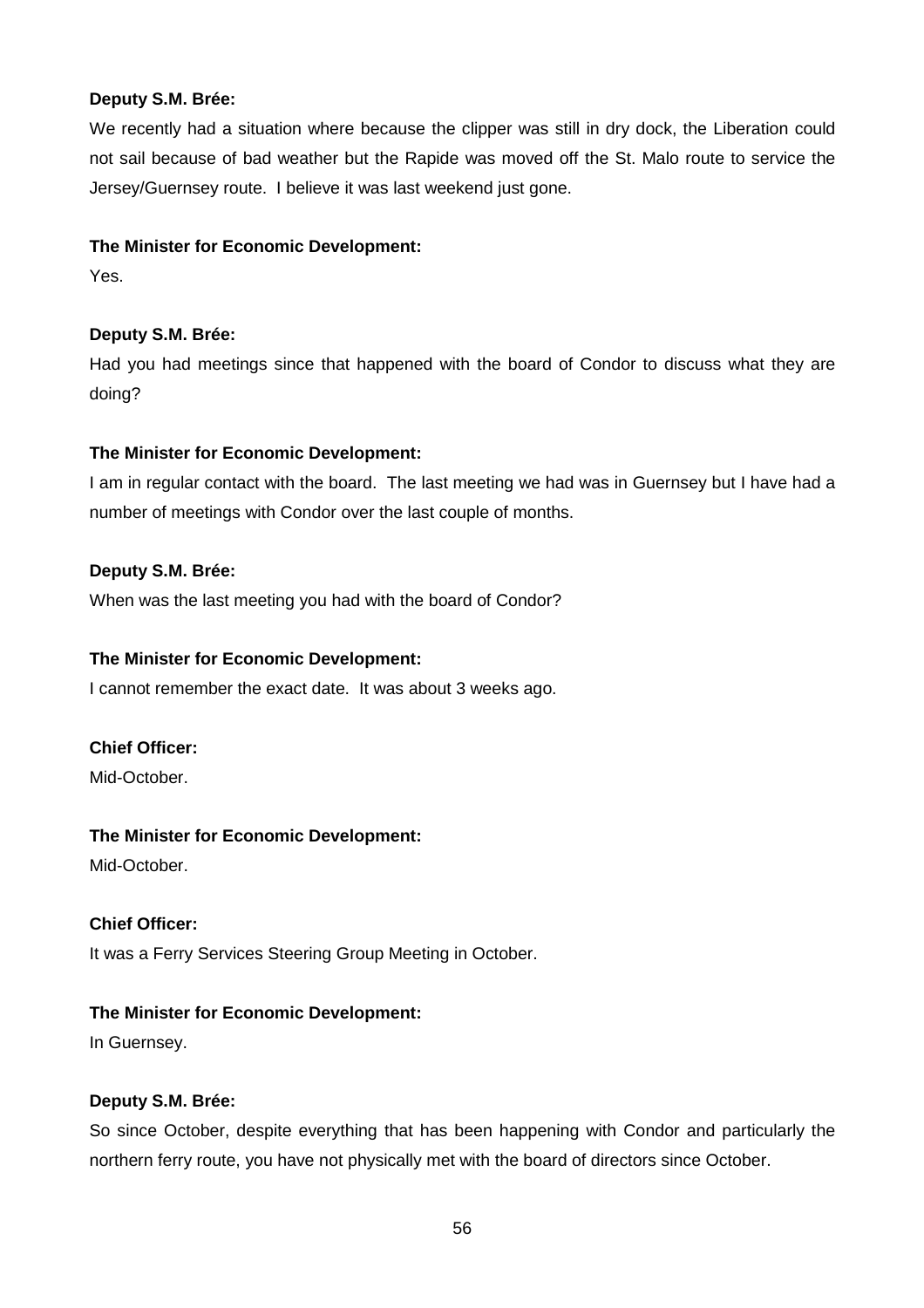Well, in October. It is the first half of November. I am not going to meet with them on a daily or weekly basis. I am in regular contact with them. I have a direct line to one of their directors who I speak to probably every other day and work with as well as their senior management team and well as the officers working with their senior management team. I think we have an excellent line of communication into Condor and it is not necessary for me to sit down with them on a weekly basis. If the ministerial team feel we need to see Condor, they come in at the drop of a hat at our request. They are very good like that but I will not be criticised for not seeing them since mid-October, with the greatest of respect.

#### **Deputy S.M. Brée:**

I was merely trying to clarify the situation. What is the feedback that you are receiving from Condor with regards to the recent issues they have had with the northern ferry route? Are you getting any feedback from them at all?

#### **The Minister for Economic Development:**

Yes, we are. We are getting feedback in terms of what their intentions are in relation to improving their levels of customer service. I understand they are replacing their reservation system and making all sorts of improvements to the structure of the customer service side of the business which is something that gave us a great deal of concern. So that is what they are undertaking to do and that is what they are getting on with at the moment. In terms of fleet configuration and future investment, that is something that the review will deal with and we are not really discussing that because as I said before, I think it would be unwise to do that until we got into the review process.

#### **Deputy S.M. Brée:**

But as yet - just to confirm the terms of reference - because there is involvement obviously with Guernsey as well on the Comprehensive Service Review, the terms of reference have yet to be signed off by all parties; is that correct?

#### **The Minister for Economic Development:**

Have yet to be signed off.

#### **Deputy S.M. Brée:**

Have yet to be. Okay, and you are anticipating that happening hopefully when?

## **The Minister for Economic Development:**

As soon as possible. We keep nudging the officers and they are working on it.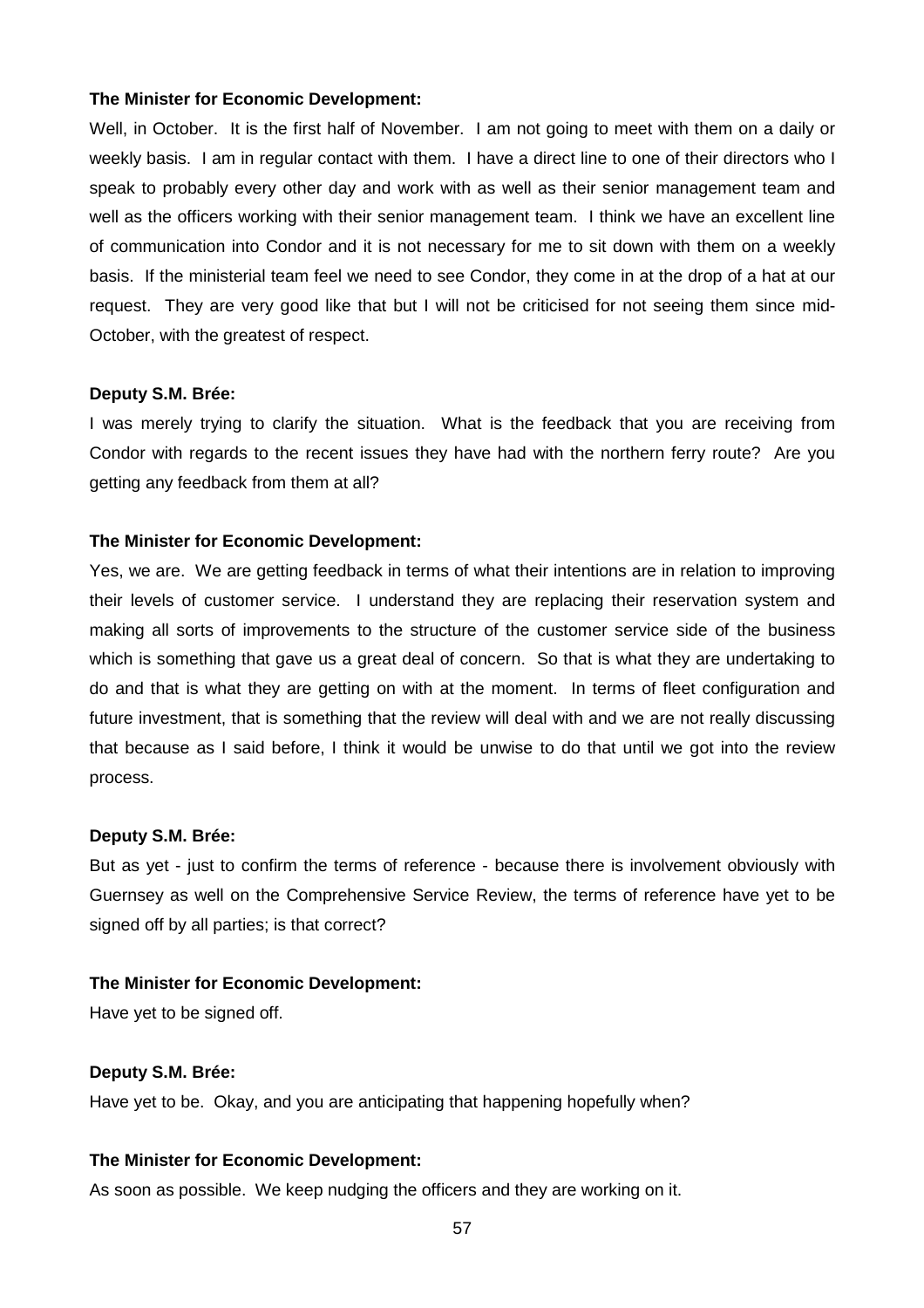#### **Chief Officer:**

I think both from a Jersey and a Guernsey perspective, we have now made all the comments we are going to make to that terms of reference. It is sitting with Condor and I think we received an email just before the weekend, saying that they hope to get that back to us probably sometime this week so that we can then move forward and agree, and move on with the work.

#### **The Deputy of St. Mary:**

Just going back to the benchmark review because we ... clear that we have seen the whole report on the safety issues. One aspect they highlighted was the timing; is that something that the Harbourmaster's benchmark review will look at or is that the ...

#### **The Minister for Economic Development:**

What do you mean; the timing?

**The Deputy of St. Mary**  Well the schedule of timings of the thing, they are not ...

#### **The Minister for Economic Development:**

Oh the timings, yes. The scheduled timings ...

#### **The Deputy of St. Mary:**

That they find difficult to meet those timings

#### **The Minister for Economic Development:**

The statistics in relation to the timing performance of the boats are not that bad. They are published every month, I believe. Somebody can ... all the time. All the schedules are published and I cannot remember the percentages off the top of my head. They are achieving a ... I would not say it is an excellent level, but the percentages are pretty high on the timing and the times that the boats are achieving. The problem ...

#### **The Deputy of St. Mary:**

If you allow an extra half hour, yes.

#### **The Minister for Economic Development:**

They are surprisingly within the time slot the vast majority of the time. The problem they face is when a problem does happen it can affect many thousands of people in ... miss one rotation, and of course that has been made worse by the fact that when it happened the clipper was in dry dock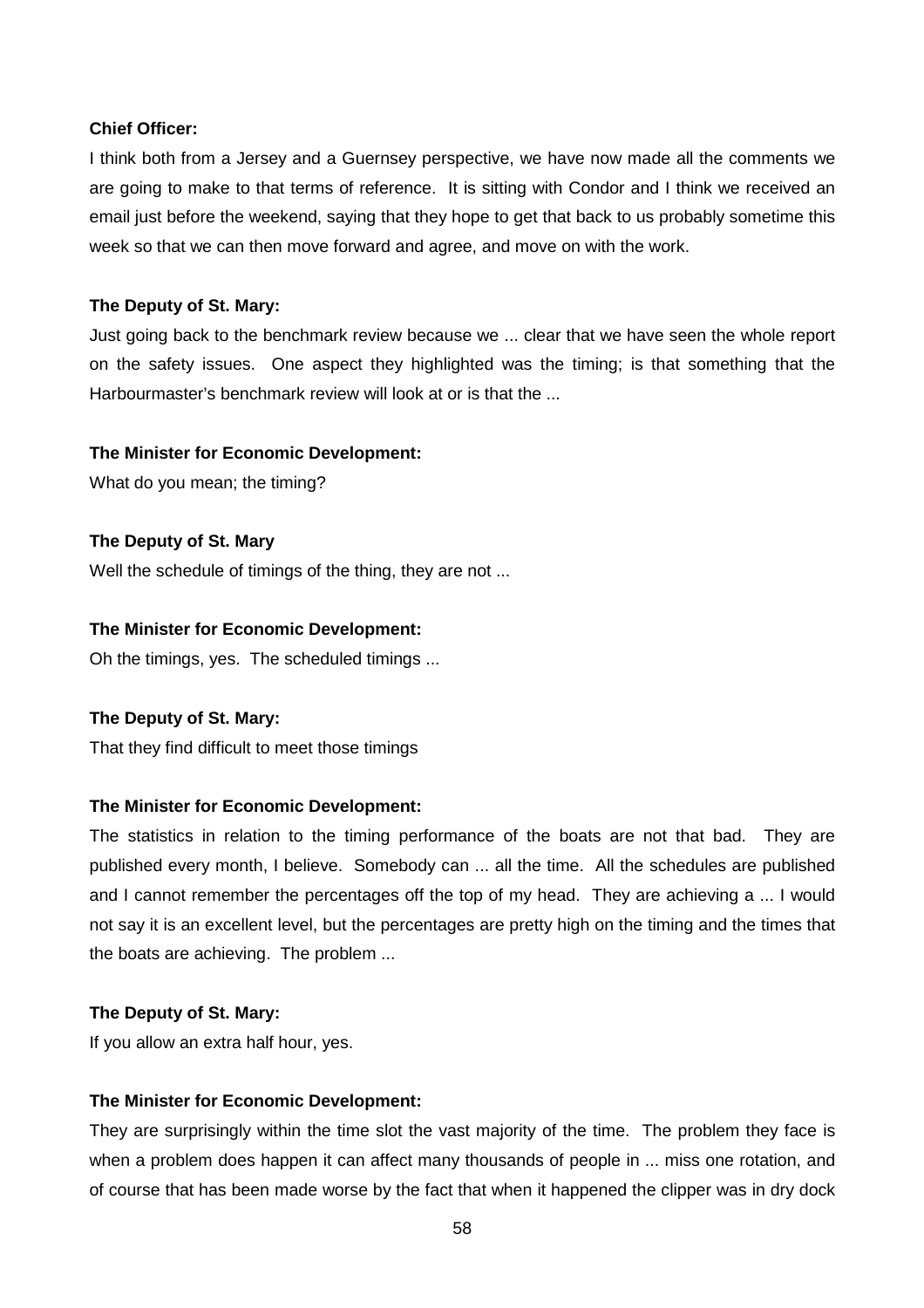so had there been another clipper available it would not have been so bad. But many thousands of people are inconvenienced. It is not like an aircraft; if you miss an aircraft it is 50 or 100 people and of course with a ship if you miss a rotation it is probably 5 or 6 stops affecting a great deal of people.

## **The Deputy of St. Mary:**

Yes, and just to clarify, and again the Houlder report identified the fact that the - not surprisingly - a greater time was required to complete the circular route; (a) if it had a full load of cars and (b) because of when they took on fuel. So they are suggesting the difficulty in keeping to those times.

# **The Minister for Economic Development:**

The load of the vehicles can affect the timing up to 30 minutes I think on a one-way journey.

# **Chief Officer:**

Loading and unloading is the big issue. The Houlder report also concluded that whether the ... the difference a full load made over the vehicle - partial versus full load - was less than a knot in terms of its sailing speed.

[16:15]

The issues comes when you have to unload and load a larger capacity of vehicles particularly on to the docks.

# **The Deputy of St. Mary:**

Yes, but it obviously affects the arrival time at one end.

# **Chief Officer:**

It does.

# **The Deputy of St. Mary:**

I mean is that that ... again, is the benchmark review going to comment on that? That the vessels are finding it difficult to comply with the published times because of that?

# **The Minister for Economic Development:**

I am expecting the benchmark review to really look at the service that is being provided with what can be reasonably expected. I do not expect it to go into a huge amount of detail but ...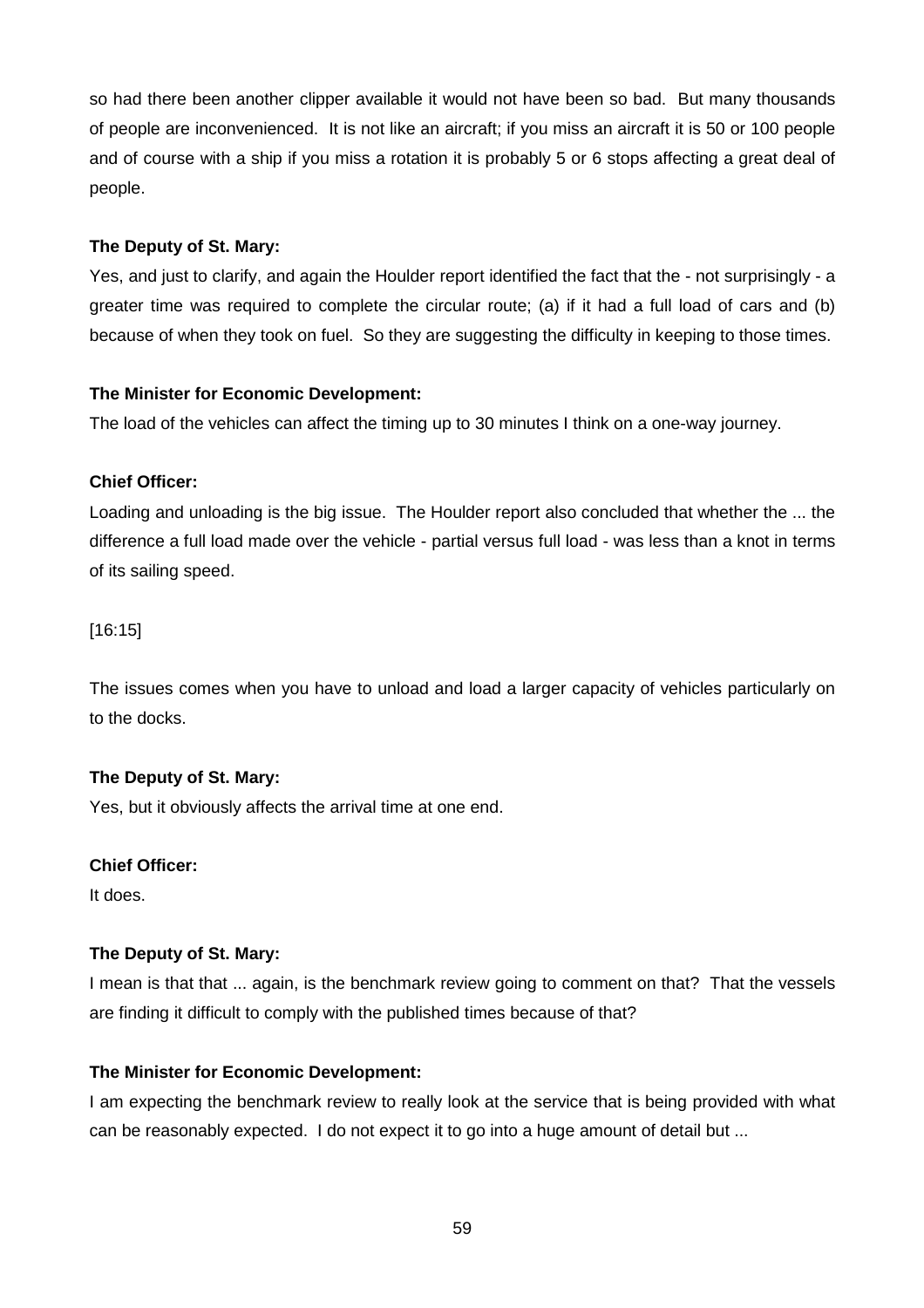## **Chief Officer:**

I think that the issue is that the benchmark review ... and if they were acting as a prudent operator, a prudent operator would make sure that the published schedule was something ... there was a reasonable expectation of it including ...

## **The Deputy of St. Mary:**

That is what I was driving at, thank you.

## **Chief Officer:**

... not just transit times, but loading and unloading. If there is an issue that flows from the Houlder report, I am sure that will come out in the benchmark review. It would be imprudent of the operator or indeed of us, or the Guernsey authorities, to continue to tolerate a timetable that clearly because of operational issues, not only vessel related issues, was problematic in achieving.

## **The Deputy of St. Mary:**

Thanks for the clarification.

# **Deputy S.M. Brée:**

Okay, do you want to just finish with the Enterprise ...

## **The Deputy of St. Mary:**

Yes, Enterprise Strategy.

## **Deputy S.M. Brée:**

2016; we have I think had delivered to us a document, which we have not yet read, so can you just very briefly - and I am looking at the time when I say this - give us a brief on where we are with it?

# **The Deputy of St. Mary:** Yes, certainly.

**Deputy S.M. Brée:**  What is it, I suppose is the ...?

# **The Minister for Economic Development:**

Okay.

# **Chief Officer:**

Do you want to comment on that, Andrew?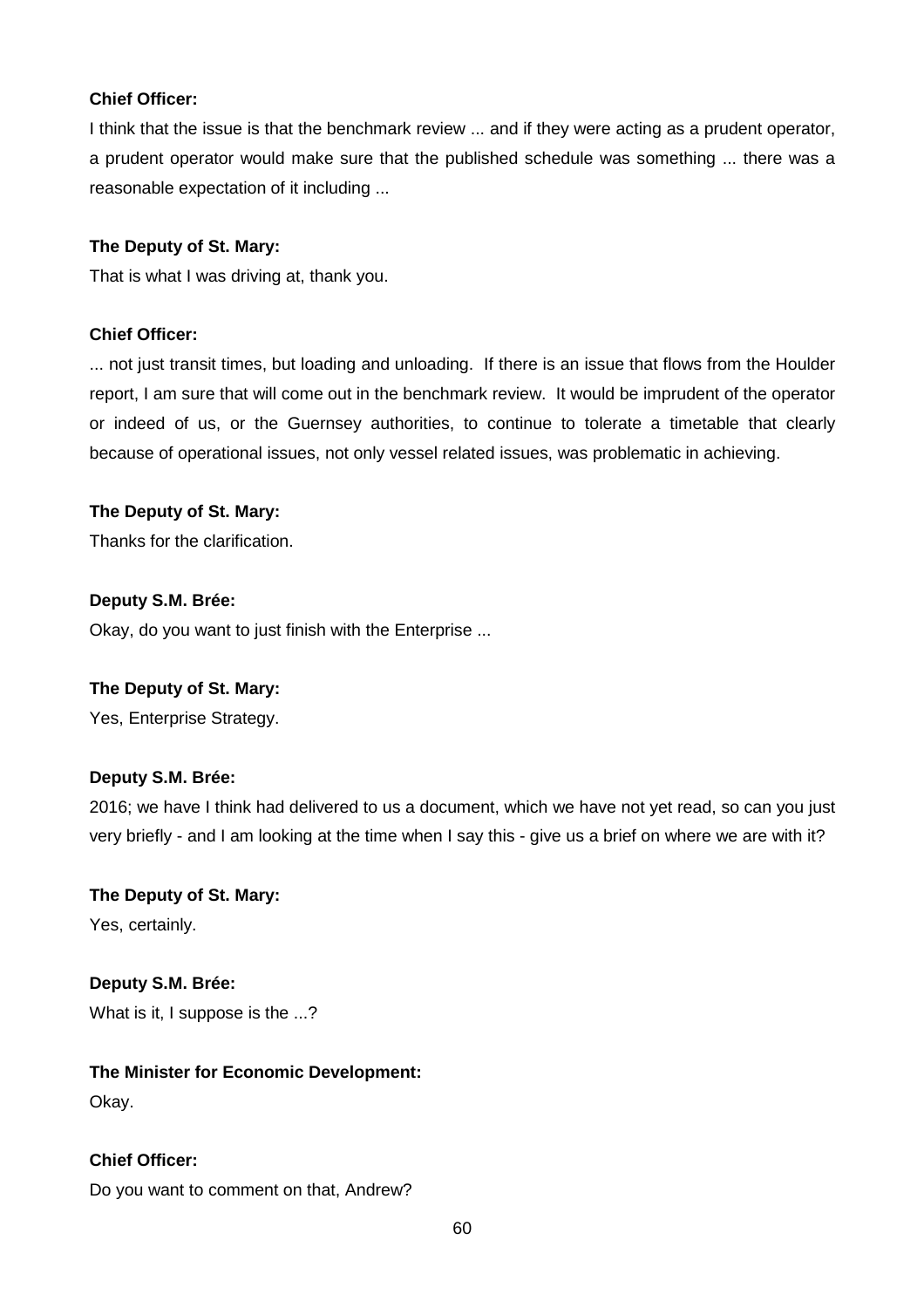#### **Deputy Chief Officer:**

Yes, I mean the Enterprise Strategy is more of a priority set out in the Strategic Plan. It will be a high level strategy focused on how Jersey can return to economic growth. I think that the statistics prove that Jersey has not enjoyed any economic growth since 2000. So I think the strategy will concentrate on 3 key areas. Most of them are productivity driven. Productivity as long as it becomes permanent so it can deliver economic growth. The first one would be to look at improving the productivity of existing businesses. So the only sector that will be strategy one, kind of, will be the finance sector. It will be aware of the finance sector and there will be crossovers in some of the activity. So when it comes to inward investment, which is a priority, some of the investment activity, promotional activity will tie in with what Jersey Finance are doing around the world. So there is a combination of the 2. It is not as if we are working in silos. So the productivity of the existing businesses will primarily be driven by Jersey Business. So the activities they have, looking at how they will put in place specific programmes to look at, for example, exporting. So I think they did a survey recently where they asked companies through social media whether they were considering exporting. I believe they have had over 100 companies that said they are interested but none ... there is not a programme in place to support them. So with the Enterprise Strategy that is one of the kind of activities that will be included in that particular product. Other things we will be looking at, things like skills. Skills is an important part of productivity. At the moment skills are transferred to the Education Department and they are looking at an education/business partnership. So it is about how ongoing, continuous learning is provided for people who are working in the industry. The second priority will look at supporting various companies with high growth potential. So it is identifying, if you like, the ones who have potential to grow and create employment. There is a definition that we are using; I do not have with me but it comes from the O.E.C.D. (Organisation for Economic Co-operation and Development) and it is about the ability to create a certain number of jobs within a certain time period through the growth of particular companies. The third area of priority, we will look at things like attracting inward investment and find out whether the individuals ... bringing their businesses together as an international promotion. It is about doing more inward investment but doing it in a smarter way. So rather than doing, for example, lay on lunches, targeting, doing regeneration work, talking to companies who have real prospects of bringing real opportunities, the opportunity to create significant numbers of jobs. Those are the 3 priorities we have got at the moment. The intention is through those 3 priorities, and by talking with the key stakeholder groups, which are currently in the department organisation of the department funds anyway; so there is Digital Jersey, Jersey Business, Locate Jersey and also Visit Jersey. So I mean promotion and branding, the positions, et cetera. It is important we use that expertise in that. It is about how we then task them with delivering their own business plans. So rather than them going away and bringing them in isolation it is about focusing their business plans in the future on delivering the strategic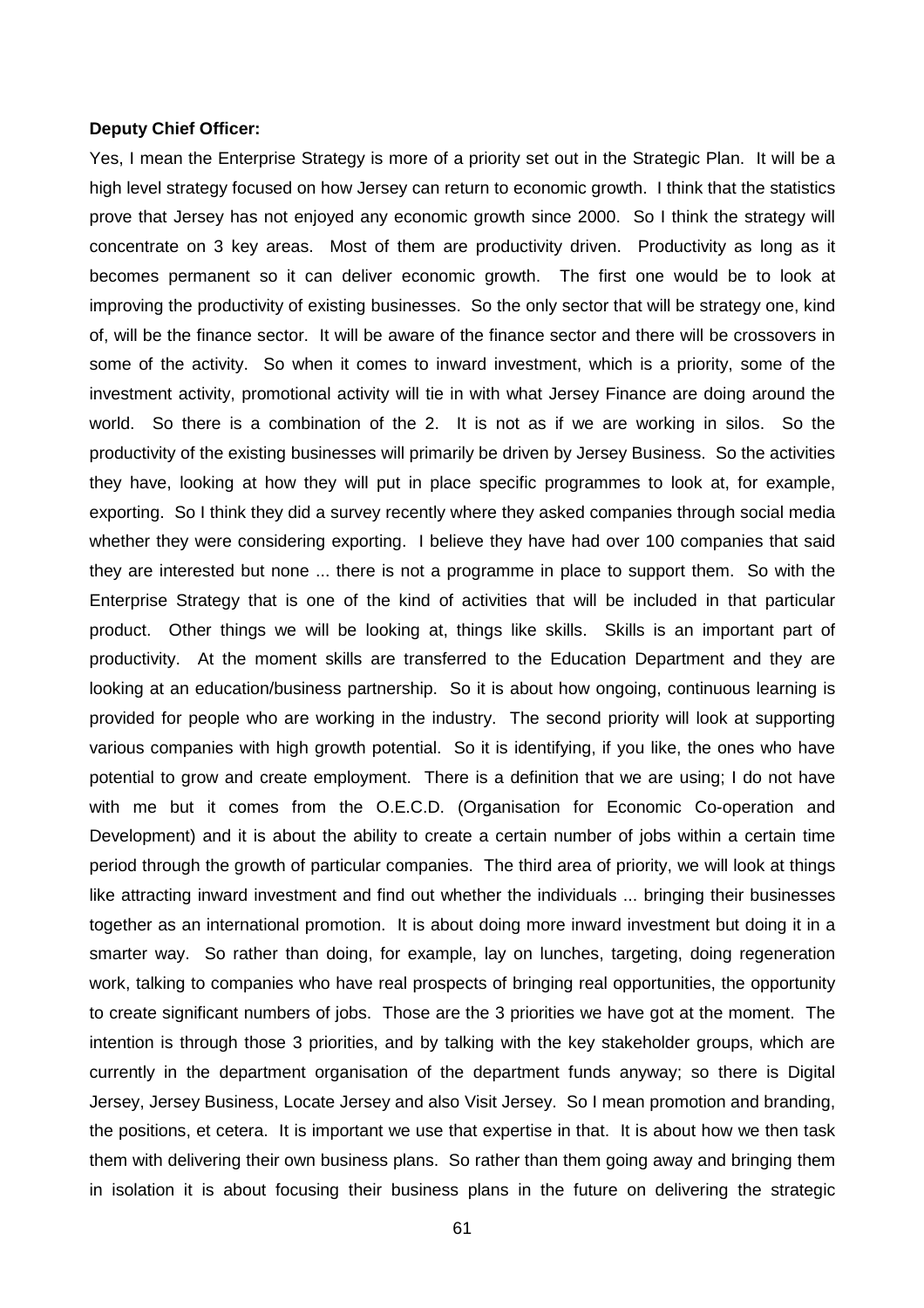priorities of the States through the Enterprise Strategy. The Enterprise Strategy will have its own operating group that will include the partner organisations. It will then have a political oversight group, which will then feed into the overall economic policy group, which is chaired by the Chief Minister. The intention is that the work will ... the ground work has been started and the intention is that within the first half of next year the structure will be finished. Obviously we would invite Scrutiny to review that process..

#### **Deputy S.M. Brée:**

No, I mean, yes I was getting ... you got there before me. Obviously we would like to be involved at an early stage. It all sounds wonderful but it also sounds very expensive. What are your budgets for delivering the Enterprise Strategy 2016?

#### **Deputy Chief Officer:**

Well I mean the Enterprise Strategy, if the Minister will forgive me, I think it should be a key component of the delivery of the department and therefore the budgets that we already have, it is about using those budgets more effectively by driving the right kind of activity through the right kind of department organisation.

#### **Deputy S.M. Brée:**

Right. So the cost of delivering it comes out of the current funding going to your department?

#### **The Minister for Economic Development:**

Yes absolutely. What we are saying, we are looking across the sector at 5, 6, 7, 8 and Skills Jersey included in the ...

## **Deputy Chief Officer:**

There has to be some doubt about Skills Jersey because of the emergence of ...

#### **The Minister for Economic Development:**

There is the best part of somewhere between £8 million and £10 million invested in these bodies to deliver things, so the Enterprise Strategy is to make sure we are getting the very best value for money, productivity and delivery and there will be no extra budget. The cost of doing this is all contained within what we ...

## **Deputy S.M. Brée:**

Now the enterprise ... sorry, just ... go on.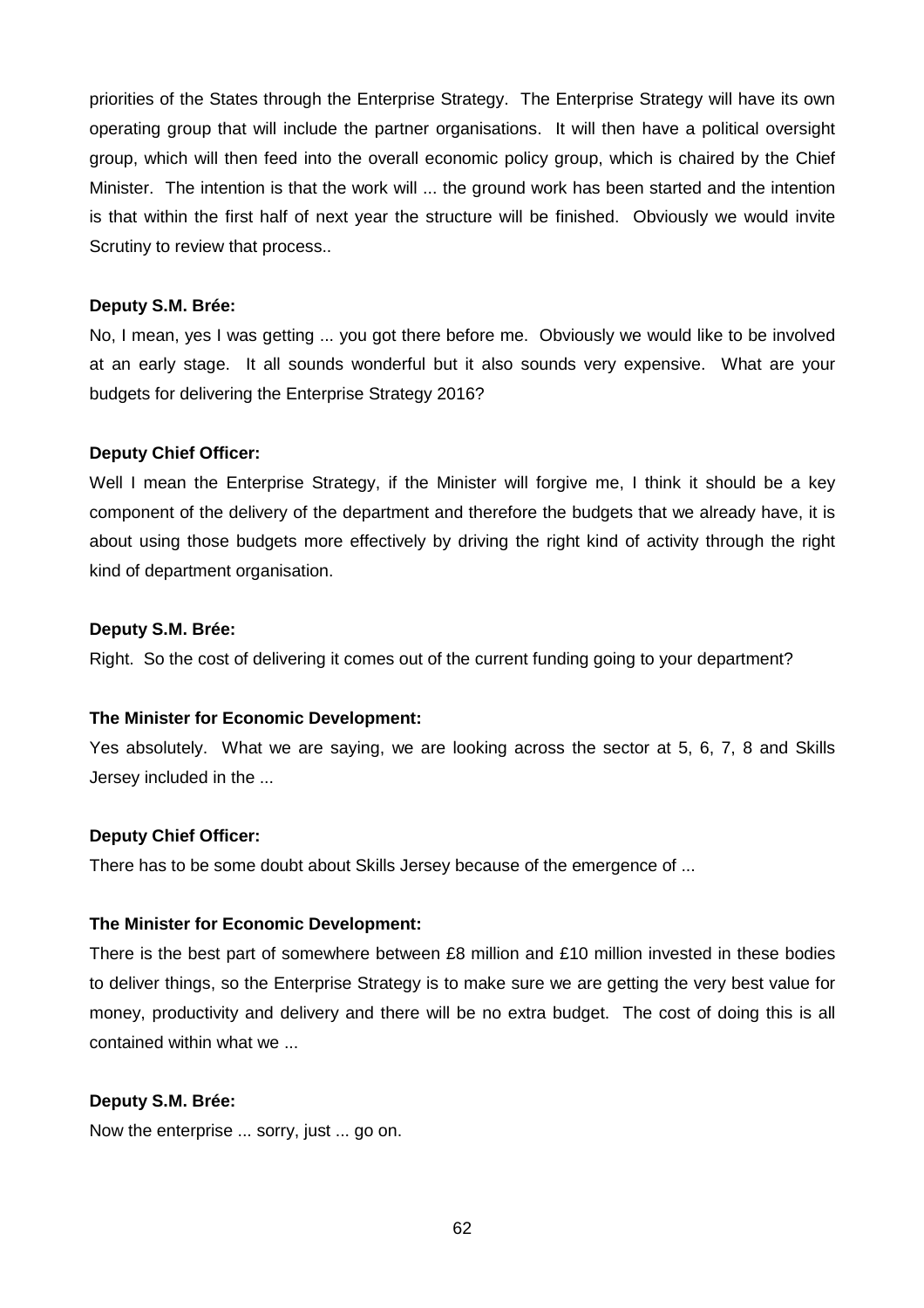## **Deputy Chief Officer:**

The first activity we have done is we have gone to the partners and said: "Here are the 3 priorities. Can you tell us how much of your budget fits within these 3 priorities?" So we begin to have an overall picture of what is being spent in each individual area.

#### **Deputy S.M. Brée:**

The previous Enterprise Strategy, which I believe was called the Enterprise Action Plan 2014 to 2015. How successful was that?

## **Deputy Chief Officer:**

Well again it comes down to how you measure success. The action plan was an interim plan because we knew we had to write a new strategy. So it was a short-term plan of activity to be driven.

## **Chief Officer:**

But I think it is fair to say that the ultimate measure on the Enterprise Action Plan is in jobs and growth. We have record levels of employment and the non-financial services sector economy returned to growth.

## **Deputy S.M. Brée:**

Yes, we have record levels of employment but we also have pretty high levels of unemployment so I would not necessarily ...

## **Chief Officer:**

No. But ...

## **Deputy S.M. Brée:**

It is all very well saying ...

## **The Minister for Economic Development:**

Fortunately it is a lot less than it was. Fortunately ...

## **Deputy S.M. Brée:**

It is but as a percentage of the overall working population it is still considered by many to be far too high, myself included. So really the Enterprise Action Plan was the precursor effectively to this strategy. Is that what you are saying?